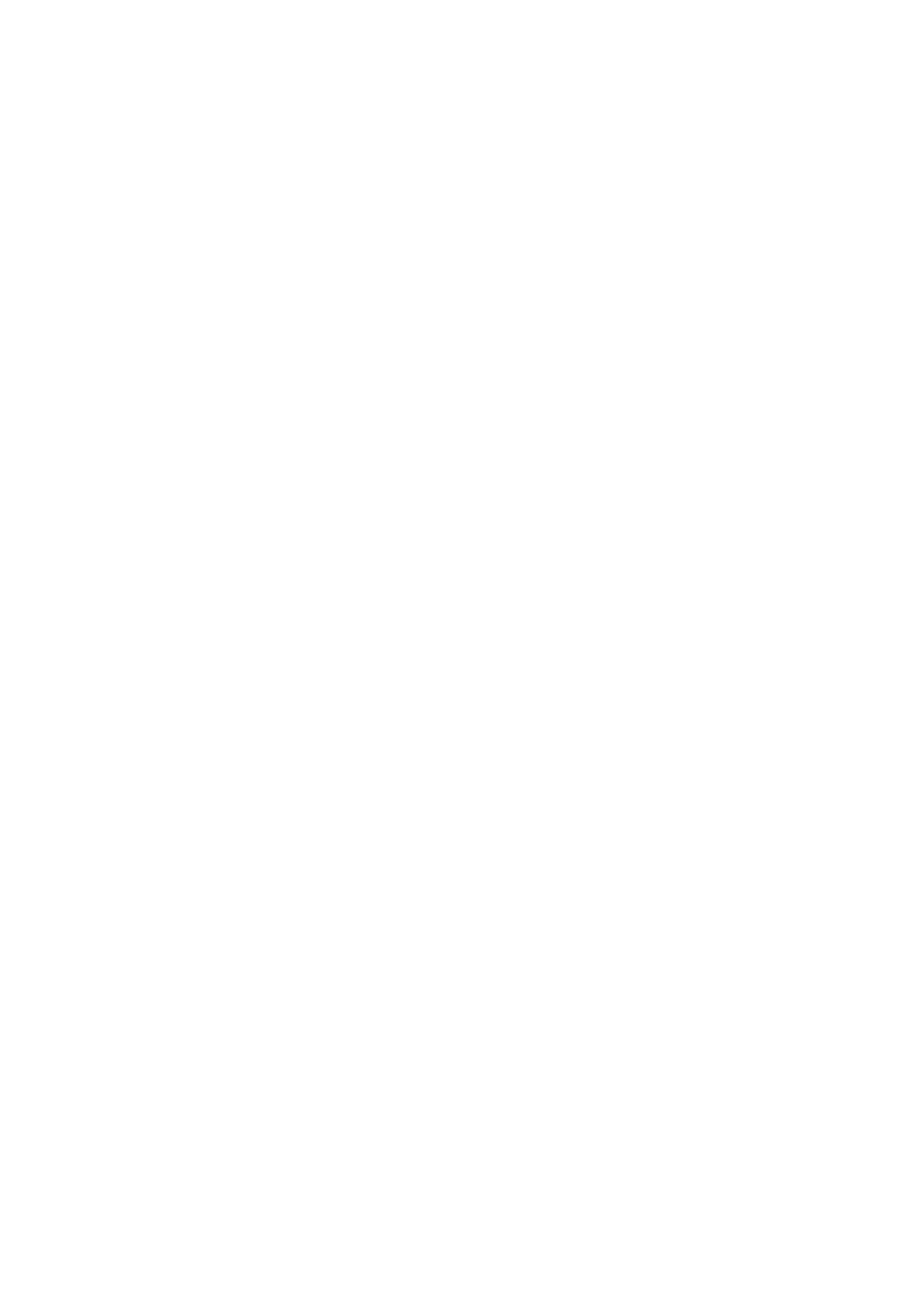# **PREAMBLE**

The Republic of Korea and the Republic of Turkey (hereinafter referred to as "the Parties" or "Korea" or "Turkey", where appropriate);

**RECALLING** the Framework Agreement Establishing a Free Trade Area between the Republic of Korea and the Republic of Turkey (hereinafter referred to as the "Framework Agreement") entered into force on the  $1<sup>st</sup>$  day of May 2013;

**FURTHER RECALLING** Articles 1.4 (Relation with Other Agreements) and 1.5 (Liberalization) of the Framework Agreement, which reflect their commitment to establish the Korea-Turkey Free Trade Area covering investment;

**NOTING** the objectives of the Framework Agreement to enhance economic cooperation and deepen economic integration between Korea and Turkey through liberalization of investment;

**STRIVING TO** enhance cooperation in investment between Korea and Turkey in order to improve transparency and predictability; and

**RECOGNIZING** the need to promote and protect bilateral investments, which will be made with the aim of establishing lasting economic relations, contributing to economic development, and fostering the flow of capital and technology between the Parties, and to increase their economic prosperity;

**HAVE AGREED** as follows: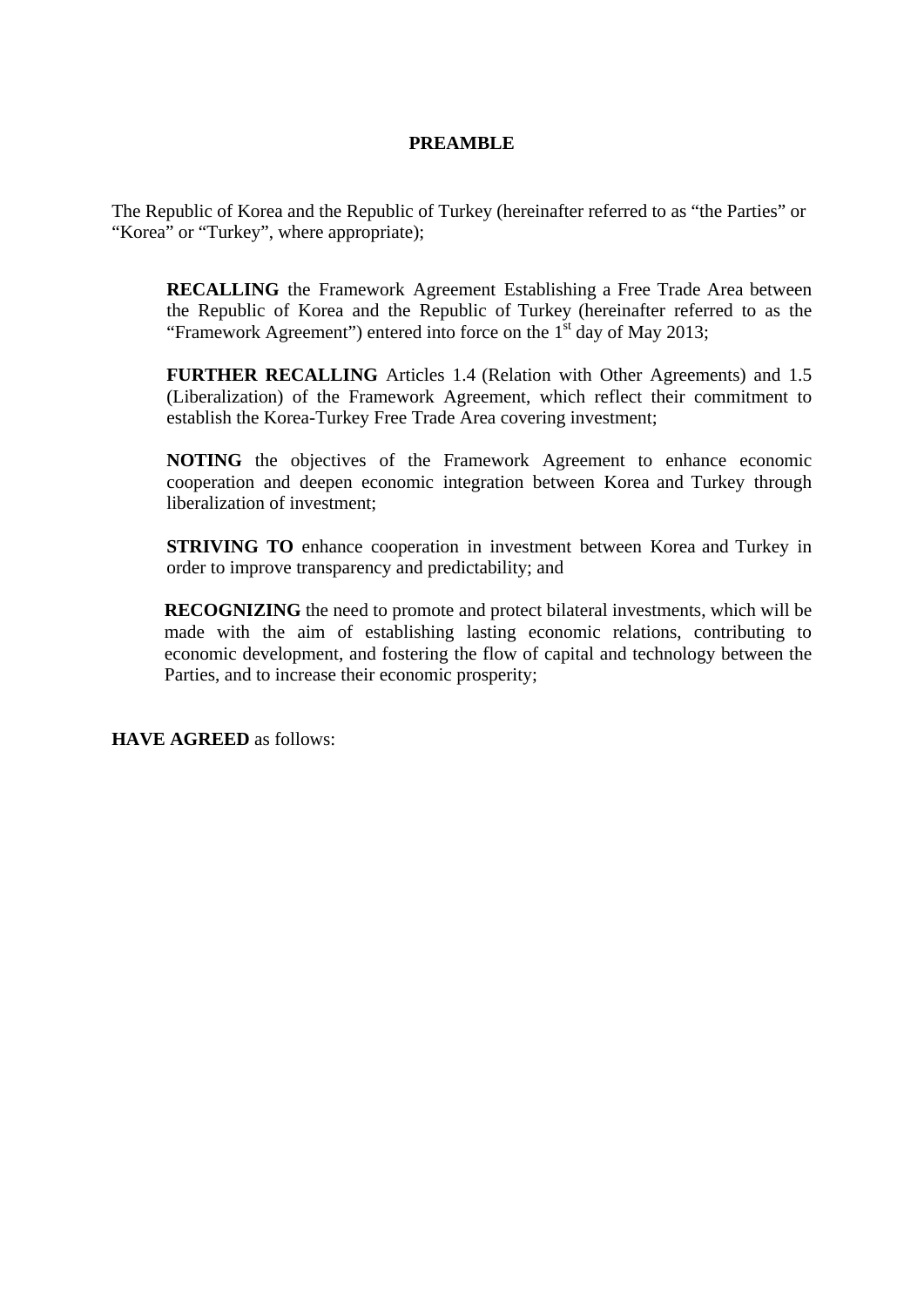## **Section A: Definitions**

ARTICLE 1.1: DEFINITIONS

1. For purposes of this Agreement:

**covered investment** means, with respect to a Party, an investment, as defined in this Article, in its territory, of an investor of the other Party that is in existence as of the date of entry into force of this Agreement or established, acquired or expanded thereafter;

**disputing parties** means a disputing investor and a disputing Party;

**disputing Party** means a Party against which a claim is made under Article 1.17 (Investor-State Dispute Settlement);

**Framework Agreement** means the Framework Agreement Establishing a Free Trade Area between the Republic of Korea and the Republic of Turkey;

**freely usable currency** means any currency designated as such by the International Monetary Fund (IMF) under its *Articles of Agreement* and any amendments thereto;

**ICSID Additional Facility Rules** means the *Rules Governing the Additional Facility for the Administration of Proceedings by the Secretariat of the International Centre for Settlement of Investment Disputes*;

**ICSID Convention** means the *Convention on the Settlement of Investment Disputes between States and Nationals of Other States*, done at Washington, March 18, 1965;

**Joint Committee** means the Joint Committee established under Article 7.1 (Joint Committee) of the Framework Agreement;

**investment** means every kind of asset that an investor owns or controls and that has the characteristics of an investment, including such characteristics as the commitment of capital or other resources, the expectation of gain or profit, the assumption of risk, or a certain duration. Forms that an investment may take include:

(a) an enterprise;

1

- (b) shares, stock, and other forms of equity participation in an enterprise;
- (c) bonds, debentures, loans, and other debt instruments of an enterprise; $<sup>1</sup>$ </sup>
- (d) turnkey, construction, management, production, concession, revenue-sharing, and other similar contracts;

<sup>1</sup> Some forms of debt, such as bonds, debentures, and long-term notes, are more likely to have the characteristics of an investment, while other forms of debt are less likely to have such characteristics.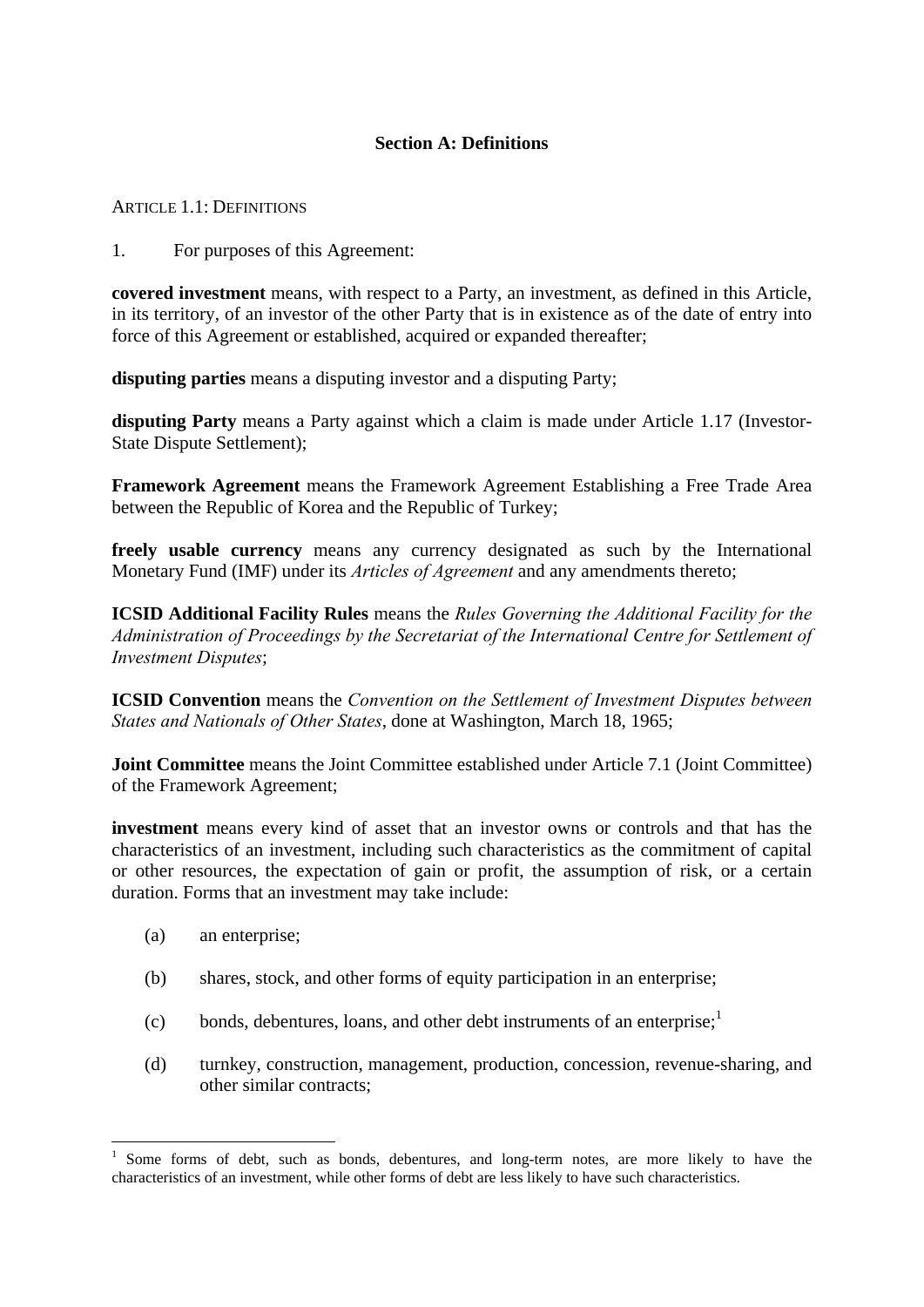- (e) intellectual property rights;
- (f) licenses, authorizations, permits, and similar rights conferred pursuant to domestic law;<sup>2 $3$ </sup> and
- (g) other tangible or intangible, movable or immovable property, and related property rights, such as leases, mortgages, liens, and pledges.<sup>4</sup>

For purposes of this Agreement, a claim to payment that arises solely from the commercial sale of goods and services is not an investment, unless it is a loan that has the characteristics of an investment;

**investor of a non-Party** means, with respect to a Party, an investor that attempts to make, is making, or has made an investment in the territory of that Party, that is not an investor of either Party;

**investor of a Party** means a Party or state enterprise thereof, or a national or an enterprise of a Party, that attempts to make, is making, or has made an investment in the territory of the other Party; provided, however, that a natural person who is a dual national shall be deemed to be exclusively a national of the State of his or her dominant and effective nationality;

**enterprise** means any entity constituted or organized under applicable law, whether or not for profit, and whether privately or governmentally owned or controlled, including any corporation, trust, partnership, sole proprietorship, joint venture, association or other similar  $organization$ , and a branch<sup>5</sup> of an enterprise;

**enterprise of a Party** means an enterprise constituted or organized under the domestic law of each Party, and a branch located in the territory of a Party and carrying out business activities there;

**non-disputing Party** means the Party that is not a party to an investment dispute;

**protected information** means confidential business information or information that is privileged or otherwise protected from disclosure under the domestic law of each Party; and

 $\frac{1}{2}$  Whether a particular type of license, authorization, permit, or similar instrument (including a concession, to the extent that it has the nature of such an instrument) has the characteristics of an investment depends on such factors as the nature and extent of the rights that the holder has under the domestic law of each Party. Among the licenses, authorizations, permits, and similar instruments that do not have the characteristics of an investment are those that do not create any rights protected under domestic law. For greater certainty, the foregoing is without prejudice to whether any asset associated with the license, authorization, permit, or similar instrument has the characteristics of an investment.

<sup>3</sup> The term "investment" does not include an order or judgment entered in a judicial or administrative action.

<sup>4</sup> For greater certainty, market share, market access, expected gains, and opportunities for profit-making are not, by themselves, investments.

<sup>&</sup>lt;sup>5</sup> For greater certainty, a branch of a legal entity of a non-Party shall not be considered as a juridical person of a Party.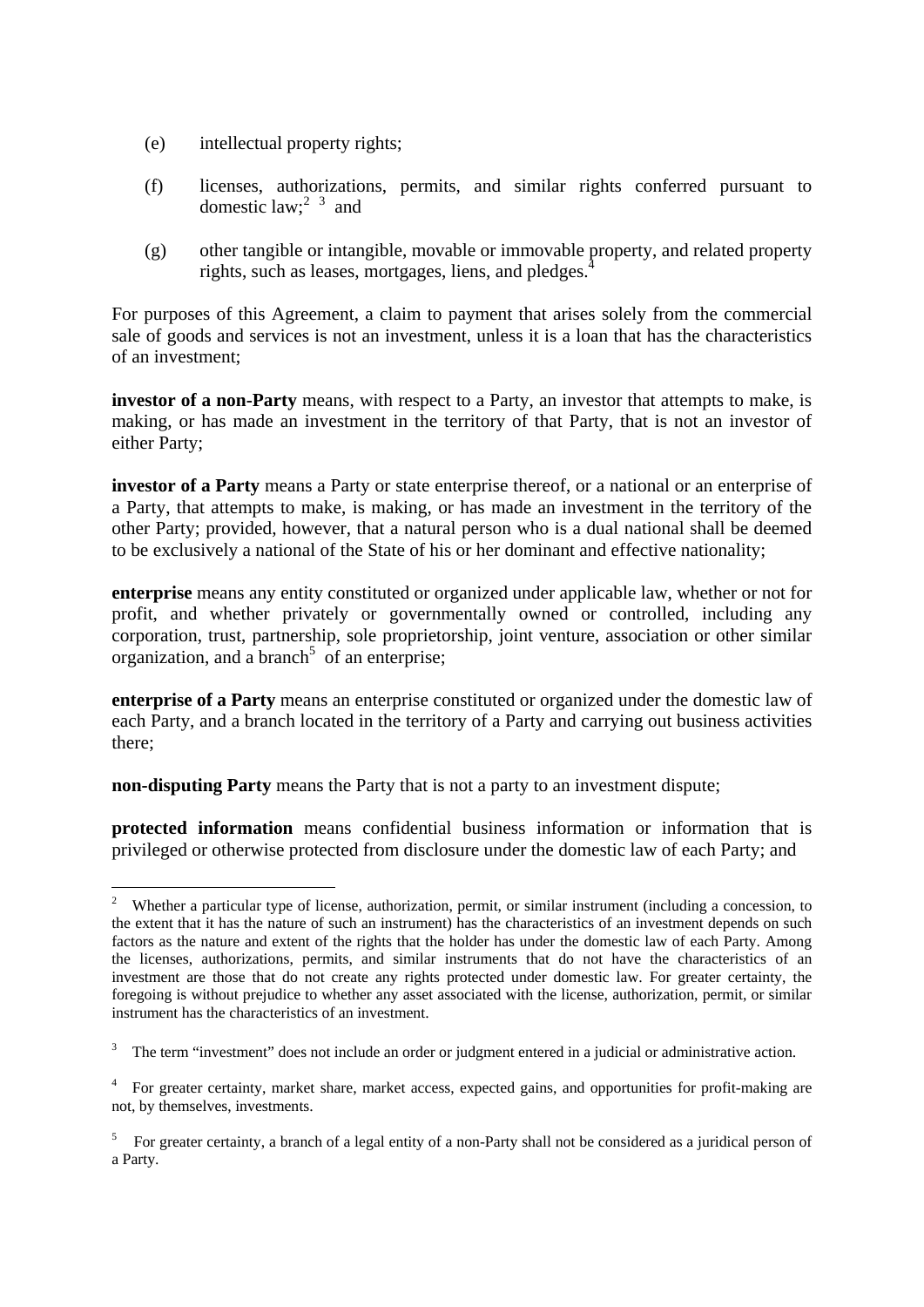**UNCITRAL Arbitration Rules** means the arbitration rules of the United Nations Commission on International Trade Law approved by the United Nations General Assembly on December 15, 1976, as revised in 2010;

2. The definitions contained in Article 1.3 (General Definitions) of the Framework Agreement shall apply for the purposes of this Agreement.

# **Section B: Investment**

ARTICLE 1.2: SCOPE AND COVERAGE

1. This Agreement shall apply to measures adopted or maintained by a Party relating to:

- (a) investors of the other Party;
- (b) covered investments; and
- (c) with respect to Articles 1.8 (Performance Requirements) and 1.16 (Environmental and Health Measures), all investments in the territory of the Party.

2. This Agreement substitutes and replaces the *Agreement between the government of the Republic of Korea and the government of the Republic of Turkey concerning the Reciprocal Promotion and Protection of Investments*, signed on May 14, 1991 in Seoul, which will be terminated on the date of entry into force of this Agreement. The disputes submitted to arbitration after the date of the entry into force of this Agreement shall be settled in accordance with the provisions of this Agreement.

3. For greater certainty, this Agreement does not bind either Party in relation to any act or fact that took place or any situation that ceased to exist before the date of entry into force of this Agreement.

4. For purposes of this Agreement, **measures adopted or maintained by a Party** means measures adopted or maintained by:

- (a) central, regional, or local governments and authorities; and
- (b) non-governmental bodies in the exercise of powers delegated by central, regional, or local governments or authorities.
- 5. This Agreement does not apply to:
	- (a) government procurement;
	- (b) subsidies or grants provided by a Party or to any conditions attached to the receipt or continued receipt of such subsidies or grants except for Articles 1.8 (Performance Requirements) and 1.17 (Investor-State Dispute Settlement),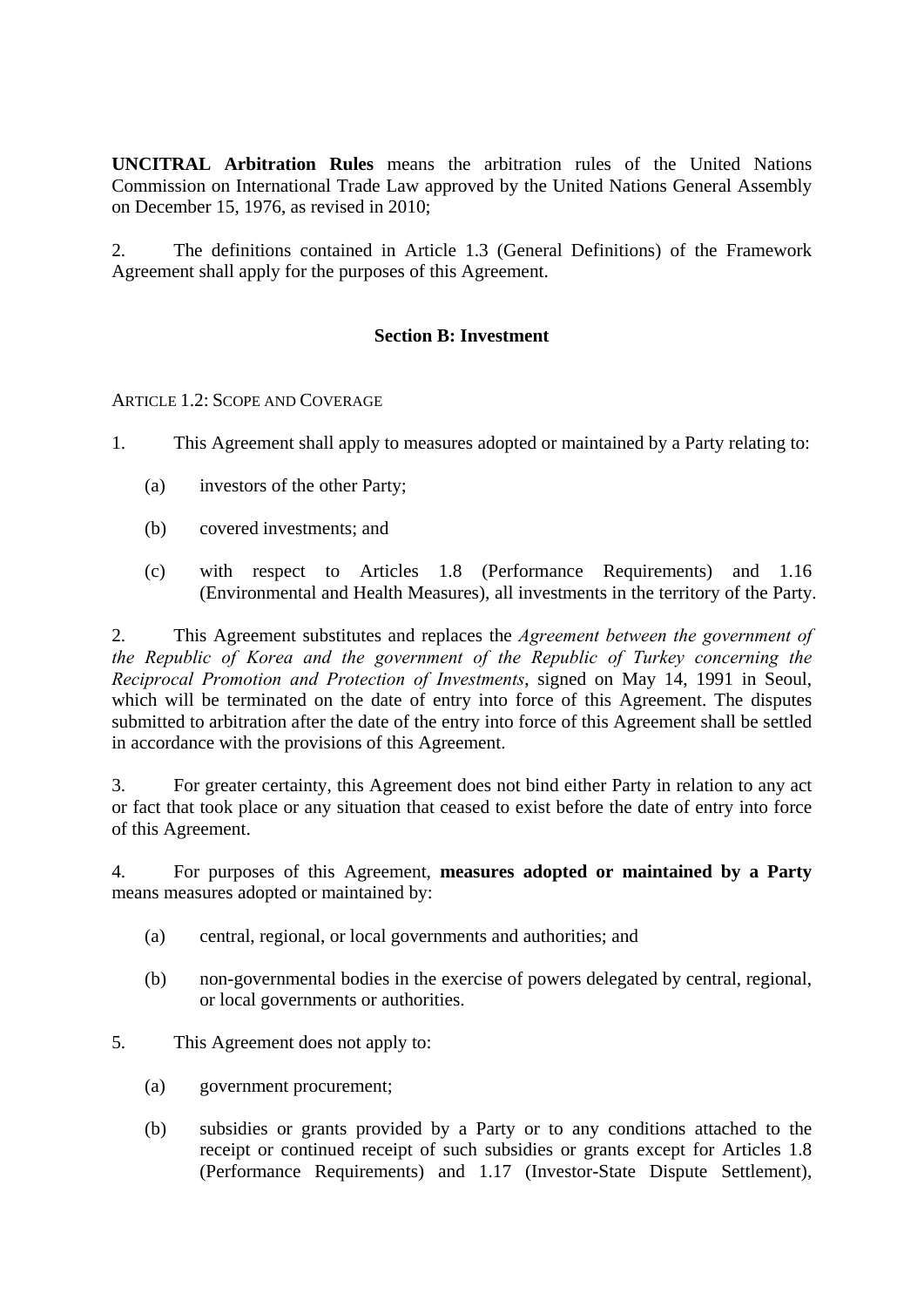whether or not such subsidies or grants are offered exclusively to domestic investors and investments; or

(c) measures adopted or maintained by a Party affecting the supply of services by a service supplier of the other Party through commercial presence<sup>6</sup> in its territory pursuant to the Agreement on Trade in Services regardless of whether or not specific services  $\text{sectors}^7$  are scheduled in the Party's Schedule of Specific Commitments in Annex D of the Agreement on Trade in Services.

6. Notwithstanding paragraph 5(c), Articles 1.6 (Minimum Standard of Treatment), 1.7 (Compensation for Losses), 1.11 (Transfers), 1.12 (Expropriation and Compensation), 1.13 (Subrogation), 1.17 (Investor-State Dispute Settlement) 8 , and 1.21 (Duration) shall apply, *mutatis mutandis*, to any measure affecting the supply of service by a service supplier of a Party through commercial presence in the territory of the other Party pursuant to the Agreement on Trade in Services, only to the extent that they relate to a covered investment.

# ARTICLE 1.3: RELATION TO OTHER AGREEMENTS

1. In the event of any inconsistency between this Agreement and another Agreement under the Framework Agreement, the other Agreement shall prevail to the extent of the inconsistency.

2. A requirement by a Party that a service supplier of the other Party post a bond or other form of financial security as a condition of the cross-border supply of a service does not of itself make this Agreement applicable to measures adopted or maintained by the Party relating to such cross-border supply of the service. This Agreement applies to measures adopted or maintained by the Party relating to the posted bond or financial security, to the extent that such bond or financial security is a covered investment.

3. This Agreement shall not apply to measures adopted or maintained by a Party to the extent that they are covered by Annex C (Financial Services) of the Agreement on Trade in **Services** 

#### ARTICLE 1.4: NATIONAL TREATMENT

1. Each Party shall accord to investors of the other Party, and to covered investments of investors of the other Party, treatment no less favorable than that it accords, in like

<sup>&</sup>lt;sup>6</sup> For the purposes of this Agreement, "services" and "commercial presence" shall have the same meaning as in paragraphs 1 (a) and 1(l) of Article 1.2 (Definitions) of the Agreement on Trade in Services.

 $<sup>7</sup>$  For the purposes of the relationship between the Agreement on Trade in Services and the Agreement on</sup> Investment, the Parties confirm that services encompass any service in any sector including, but not limited to those classified in service sectors, subsectors and activities under the Services Sectoral Classification List of the WTO contained in the document MTN.GNS/W/120, dated July 10, 1991.

<sup>&</sup>lt;sup>8</sup> For greater certainty, Article 1.17 (Investor-State Dispute Settlement) applies to investment disputes, in relation to such covered investments, between a Party and an investor of the other Party concerning an alleged breach of an obligation solely under the Articles referred to in this paragraph except for Article 1.21 (Duration).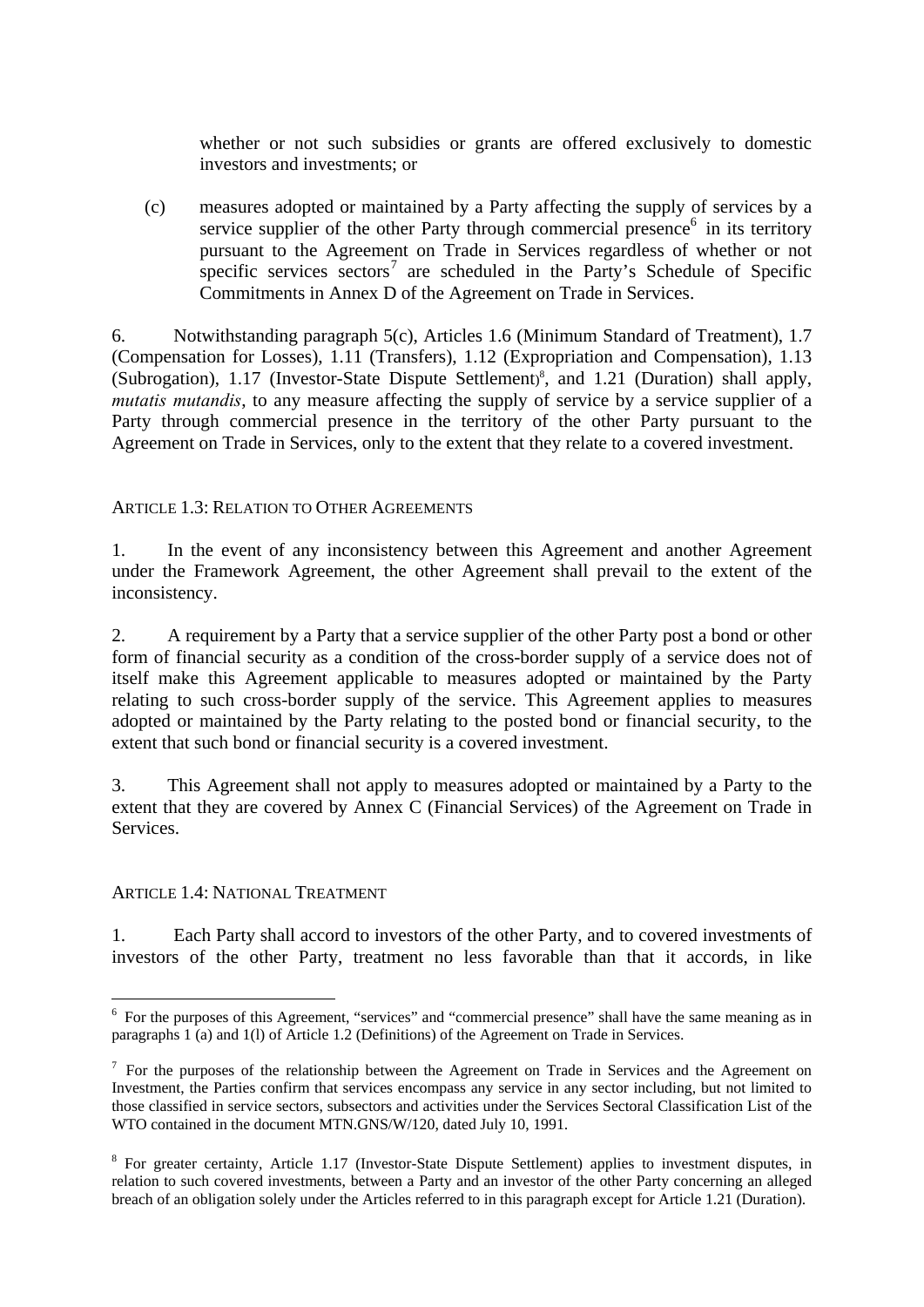circumstances, to its own investors and investments with respect to the establishment, acquisition, expansion, management, conduct, operation, and sale or other disposition of investments in its territory.

2. The treatment to be accorded by a Party under paragraph 1 means, with respect to a regional level of government, treatment no less favorable than the most favorable treatment accorded, in like circumstances, by that regional level of government to investors, and to investments of investors, of the Party of which it forms a part.

# ARTICLE 1.5: MOST-FAVORED-NATION TREATMENT<sup>9</sup>

1. Each Party shall accord to investors of the other Party treatment no less favorable than that it accords, in like circumstances, to investors of any non-Party with respect to the establishment, acquisition, expansion, management, conduct, operation and sale or other disposition of investments in its territory.

2. Each Party shall accord to covered investments treatment no less favorable than that it accords, in like circumstances, to investments in its territory of investors of any non-Party with respect to the establishment, acquisition, expansion, management, conduct, operation and sale or other disposition of investments.

# ARTICLE 1.6: MINIMUM STANDARD OF TREATMENT<sup>10</sup>

<u>.</u>

1. Each Party shall accord to covered investments treatment in accordance with customary international law, including fair and equitable treatment and full protection and security.

2. For greater certainty, paragraph 1 prescribes the customary international law minimum standard of treatment of aliens as the minimum standard of treatment to be afforded to covered investments. The concepts of "fair and equitable treatment" and "full protection and security" do not require treatment in addition to or beyond that which is required by that standard, and do not create additional substantive rights. The obligation in paragraph 1 to provide:

- (a) "fair and equitable treatment" includes the obligation not to deny justice in criminal, civil, or administrative adjudicatory proceedings in accordance with the principle of due process embodied in the principal legal systems of the world; and
- (b) "full protection and security" requires each Party to provide the level of police protection required under customary international law.

<sup>&</sup>lt;sup>9</sup> For greater certainty, Article 1.5 (Most-Favored-Nation Treatment) shall not apply to investor-state dispute settlement mechanisms such as those set out in Section C (Settlement of Disputes between an Investor and the Disputing Party).

<sup>&</sup>lt;sup>10</sup> Article 1.6 (Minimum Standard of Treatment) shall be interpreted in accordance with Annex A (Customary International Law).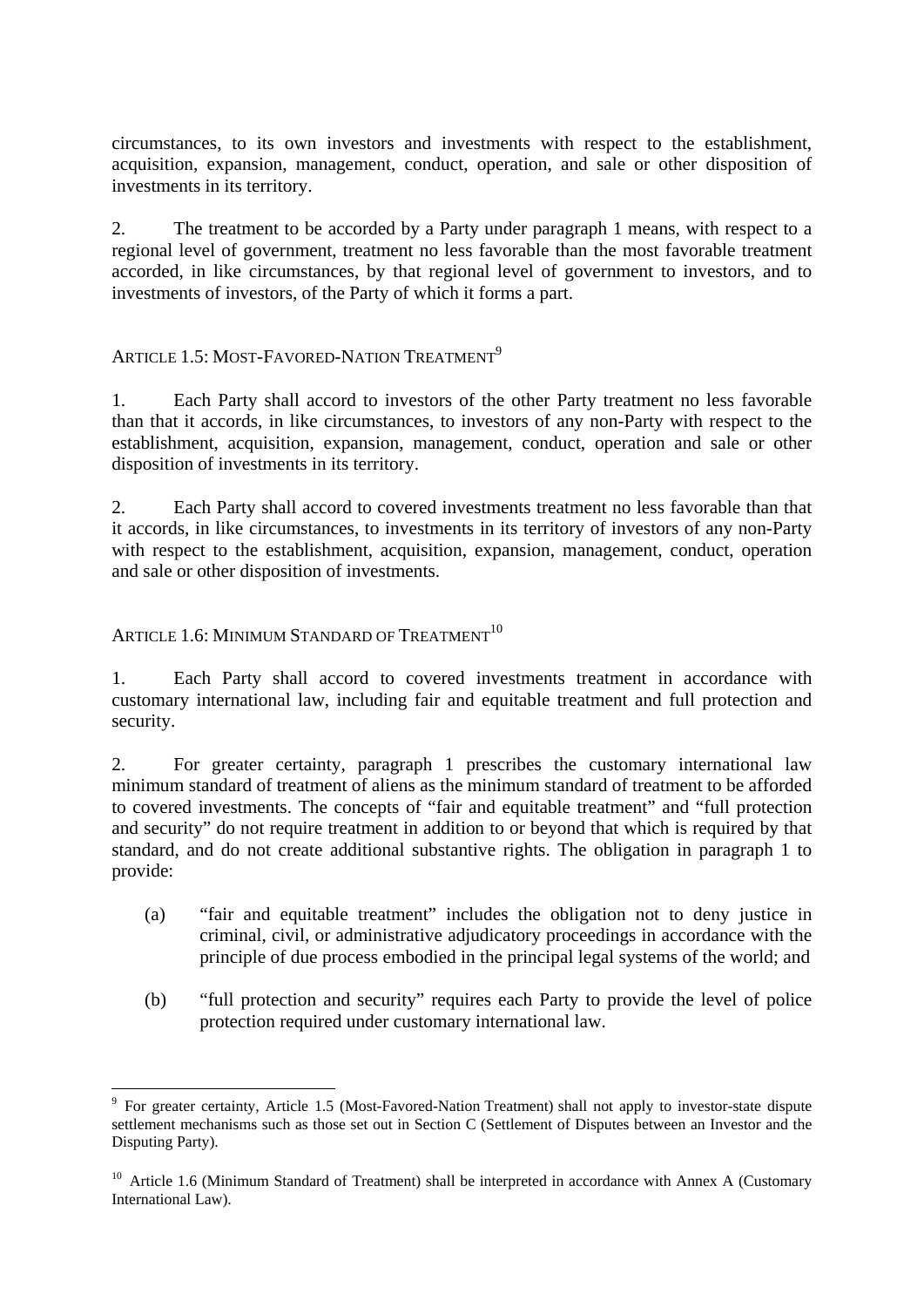3. A determination that there has been a breach of another provision of this Agreement, or of a separate international agreement, does not establish that there has been a breach of this Article.

#### ARTICLE 1.7: COMPENSATION FOR LOSSES

A Party shall accord to investors of the other Party whose covered investment suffered losses due to war or other armed conflict, state of national emergency, civil strife or other similar events in its territory, treatment no less favorable than that accorded, in like circumstances, to its own investors or investors of a non-Party whichever is more favorable, relating to restitution, indemnification, compensation or any other forms of settlement.

#### ARTICLE 1.8: PERFORMANCE REQUIREMENTS

1. Neither Party may, in connection with the establishment, acquisition, expansion, management, conduct, operation, or sale or other disposition of an investment in its territory of an investor of a Party or of a non-Party, impose or enforce any requirement or enforce any commitment or undertaking:<sup>11</sup>

- (a) to achieve a given level or percentage of domestic content;
- (b) to purchase, use, or accord a preference to goods produced in its territory, or to purchase goods from persons in its territory;
- (c) to relate in any way the volume or value of imports to the volume or value of exports or to the amount of foreign exchange inflows associated with such investment;
- (d) to restrict sales of goods in its territory that such investment produces by relating such sales in any way to the volume or value of its exports or foreign exchange earnings;
- (e) to export a given level or percentage of goods;

<u>.</u>

- (f) to transfer a particular technology, a production process, or other proprietary knowledge to a person in its territory; or
- (g) to supply to a specific regional market or to the world market exclusively from its territory, one or more of the goods that such investment produces.

2. Neither Party may condition the receipt or continued receipt of an advantage, in connection with the establishment, acquisition, expansion, management, conduct, operation, or sale or other disposition of an investment in its territory of an investor of a Party or of a non-Party, on compliance with any requirement:

 $11$  For greater certainty, a condition for the receipt or continued receipt of an advantage referred to in paragraph 2 does not constitute a "commitment or undertaking" for purposes of paragraph 1.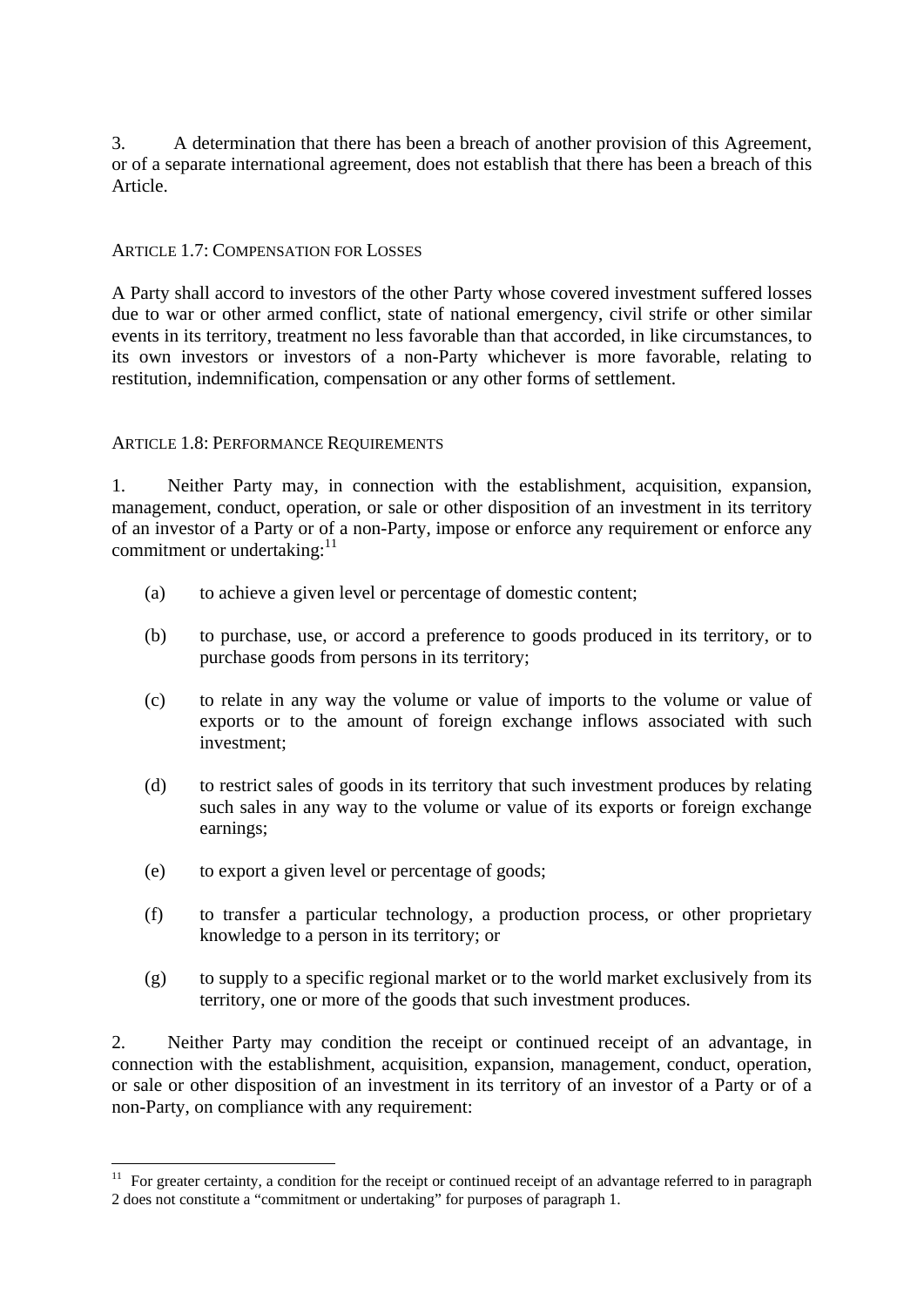- (a) to achieve a given level or percentage of domestic content;
- (b) to purchase, use, or accord a preference to goods produced in its territory, or to purchase goods from persons in its territory;
- (c) to relate in any way the volume or value of imports to the volume or value of exports or to the amount of foreign exchange inflows associated with such investment; or
- (d) to restrict sales of goods in its territory that such investment produces by relating such sales in any way to the volume or value of its exports or foreign exchange earnings.

3. Provided that such measures are not applied in an arbitrary or unjustifiable manner, and provided that such measures do not constitute a disguised restriction on international trade or investment, paragraphs  $1(a)$ ,  $(b)$ , and  $f$ ), and  $2(a)$  and  $(b)$ , shall not be construed to prevent a Party from adopting or maintaining measures, including environmental measures:

- (a) necessary to secure compliance with laws and regulations that are not inconsistent with this Agreement;
- (b) necessary to protect human, animal, or plant life or health; or
- (c) related to the conservation of living or non-living exhaustible natural resources.

#### ARTICLE 1.9: SENIOR MANAGEMENT AND BOARDS OF DIRECTORS

1. A Party shall not require an enterprise of that Party that is a covered investment to appoint to senior management positions natural persons of any particular nationality.

2. A Party may require that a majority of the board of directors, or any committee thereof, of an enterprise of that Party that is a covered investment, be of a particular nationality, or resident in the territory of the Party, provided that the requirement does not materially impair the ability of the investor to exercise control over its investment.

#### ARTICLE 1.10: NON-CONFORMING MEASURES

1

1. Articles 1.4 (National Treatment)<sup>12</sup>, 1.5 (Most-Favored-Nation Treatment), 1.8 (Performance Requirements), and 1.9 (Senior Management and Boards of Directors) shall not apply to:

(a) any existing non-conforming measure that is maintained by a Party in its Schedule to Annex I;

<sup>&</sup>lt;sup>12</sup> For greater certainty, measures relating to qualification requirements and procedures, technical standards and licensing requirements which do not constitute a national treatment limitation within the meaning of Article 1.4 (National Treatment) shall not be listed in Schedule to Annex I.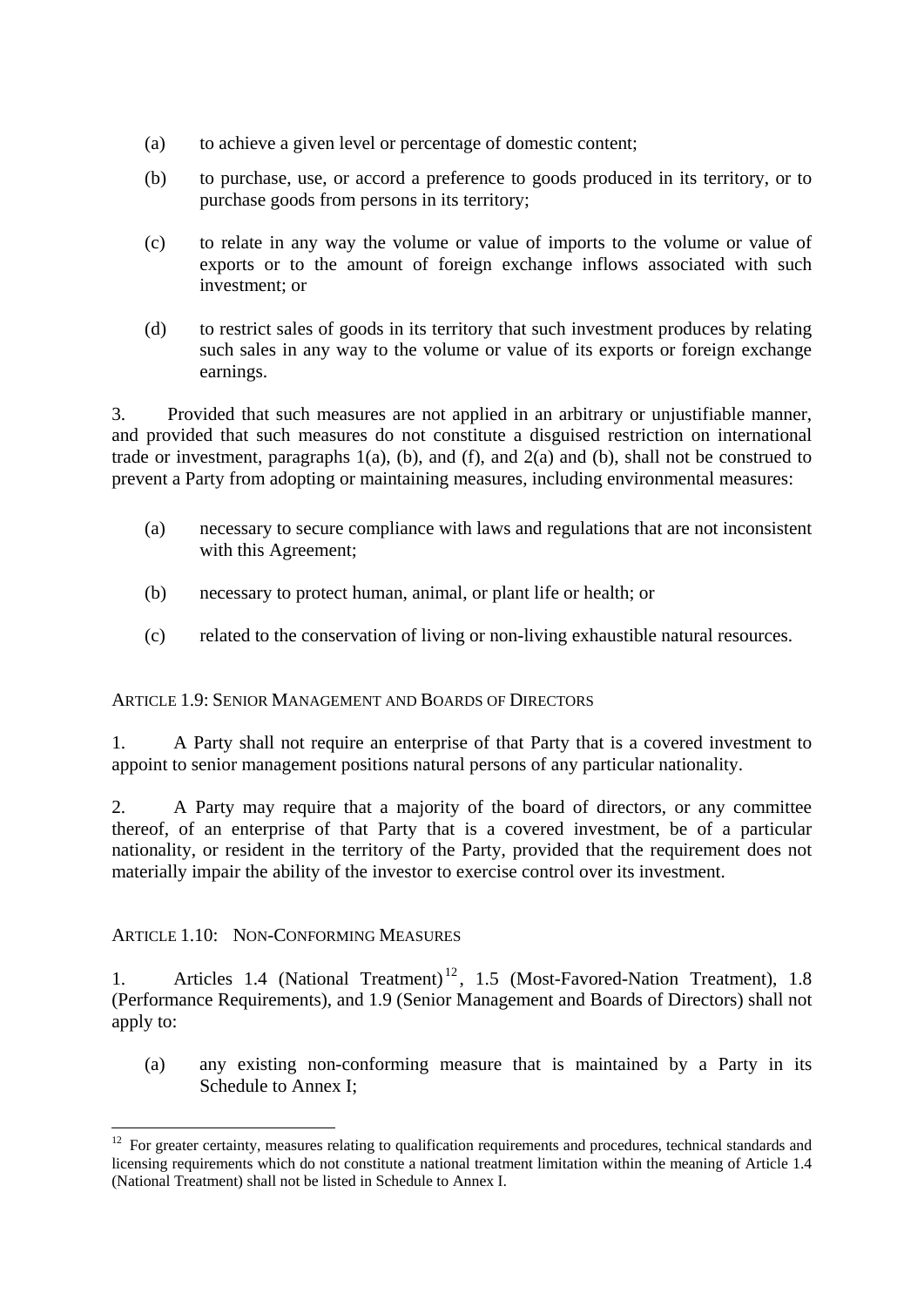- (b) the continuation or prompt renewal of any non-conforming measure referred to in subparagraph (a); or
- (c) an amendment to any non-conforming measure referred to in subparagraph (a) to the extent that the amendment does not decrease the conformity of the measure, as it existed at the date of the entry into force of this Agreement, with Articles 1.4 (National Treatment), 1.5 (Most-Favored-Nation Treatment), 1.8 (Performance Requirements), and 1.9 (Senior Management and Boards of Directors).

2. Articles 1.4 (National Treatment), 1.5 (Most-Favored-Nation Treatment), 1.8 (Performance Requirements), and 1.9 (Senior Management and Boards of Directors) shall not apply to any measures that a Party adopts or maintains with respect to sectors, sub-sectors or activities, as set out in its Schedule to Annex II.

3. Neither Party may, under any measure adopted after the date of entry into force of this Agreement and covered by its Schedule to Annex II, require an investor of the other Party, by reason of its nationality, to sell or otherwise dispose of an investment existing at the time the measure becomes effective.

4. Nothing in this Agreement shall be construed so as to derogate from rights and obligations under international agreements in respect of protection of intellectual property rights to which the Parties are party, including the *WTO Agreement on Trade-Related Aspects of Intellectual Property Rights* (TRIPS) and other treaties concluded under the auspices of the World Intellectual Property Organization (WIPO).

ARTICLE  $1.11$ : TRANSFERS<sup>13</sup>

1. Each Party shall permit all transfers relating to a covered investment to be made freely and without delay into and out of its territory. Such transfers shall include:

- (a) the initial capital and additional amounts to maintain or increase an investment;
- (b) profits, dividends, interest, capital gains, royalty payments, license fees, technical assistance fees, management fees and other current income accruing from any covered investment;
- (c) proceeds from the total or partial sale or liquidation of all or any part of the covered investment;
- (d) payments made under a contract, including a loan agreement;
- (e) payments made pursuant to Articles 1.7 (Compensation for Losses) and 1.12 (Expropriation and Compensation); and
- (f) payments arising out of the settlement of a dispute.

<sup>1</sup>  $13$  For greater certainty, Annex C (Temporary Safeguard Measures) applies to this Article.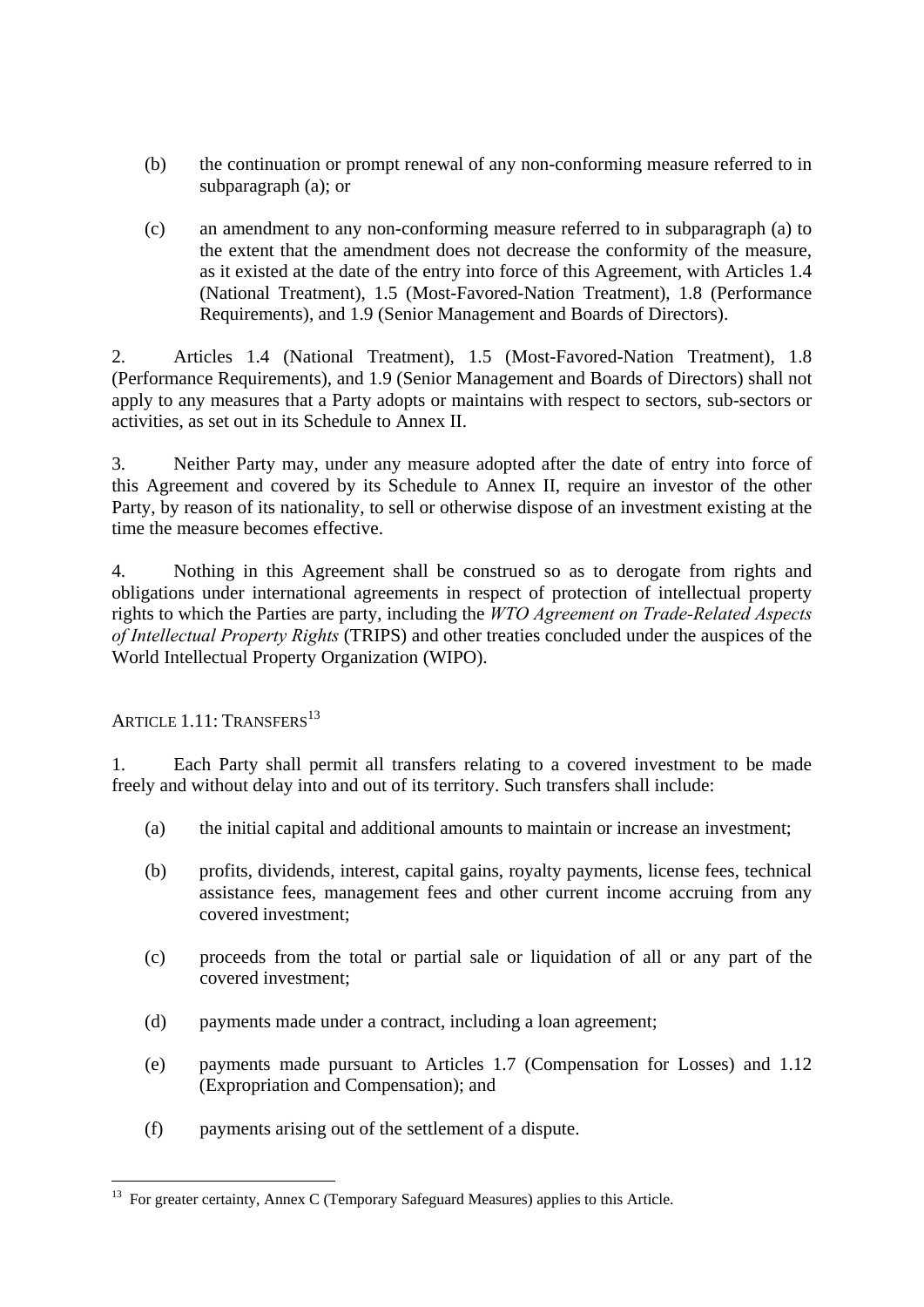2. Each Party shall permit transfers relating to a covered investment to be made in a freely usable currency at the market rate of exchange prevailing at the time of transfer.

3. Each Party shall permit returns in kind relating to a covered investment to be made as authorized or specified in a written agreement between the Party and a covered investment or an investor of the other Party.

4. Notwithstanding paragraphs 1 and 2, a Party may prevent a transfer through the equitable, non-discriminatory, and good faith application of its laws and regulations relating to:

- (a) bankruptcy, insolvency, or the protection of the rights of creditors;
- (b) issuing, trading, or dealing in securities, futures, options, or derivatives;
- (c) criminal or penal offences;
- (d) ensuring compliance with the judgments in judicial or administrative proceedings; or
- (e) financial reporting or record keeping of transfers when necessary to assist law enforcement or financial regulatory authorities.

ARTICLE 1.12: EXPROPRIATION AND COMPENSATION<sup>14</sup>

1. A Party shall not nationalize or expropriate a covered investment either directly or indirectly through measures equivalent to expropriation or nationalization (hereinafter referred to as "expropriation"), except:

- (a) for a public purpose;
- (b) in accordance with due process of law and Article 1.6 (Minimum Standard of Treatment);
- (c) on a non-discriminatory basis; and
- (d) on payment of prompt, adequate and effective compensation.
- 2. For the purpose of paragraph 1(d), the compensation shall:
	- (a) be equivalent to the fair market value of the expropriated investment immediately before the expropriation took place (the date of expropriation);
	- (b) not reflect any change in value occurring because the intended expropriation had become known earlier;

<sup>1</sup> <sup>14</sup> This Article shall be interpreted in accordance with Annex A (Customary International Law) and Annex B (Expropriation).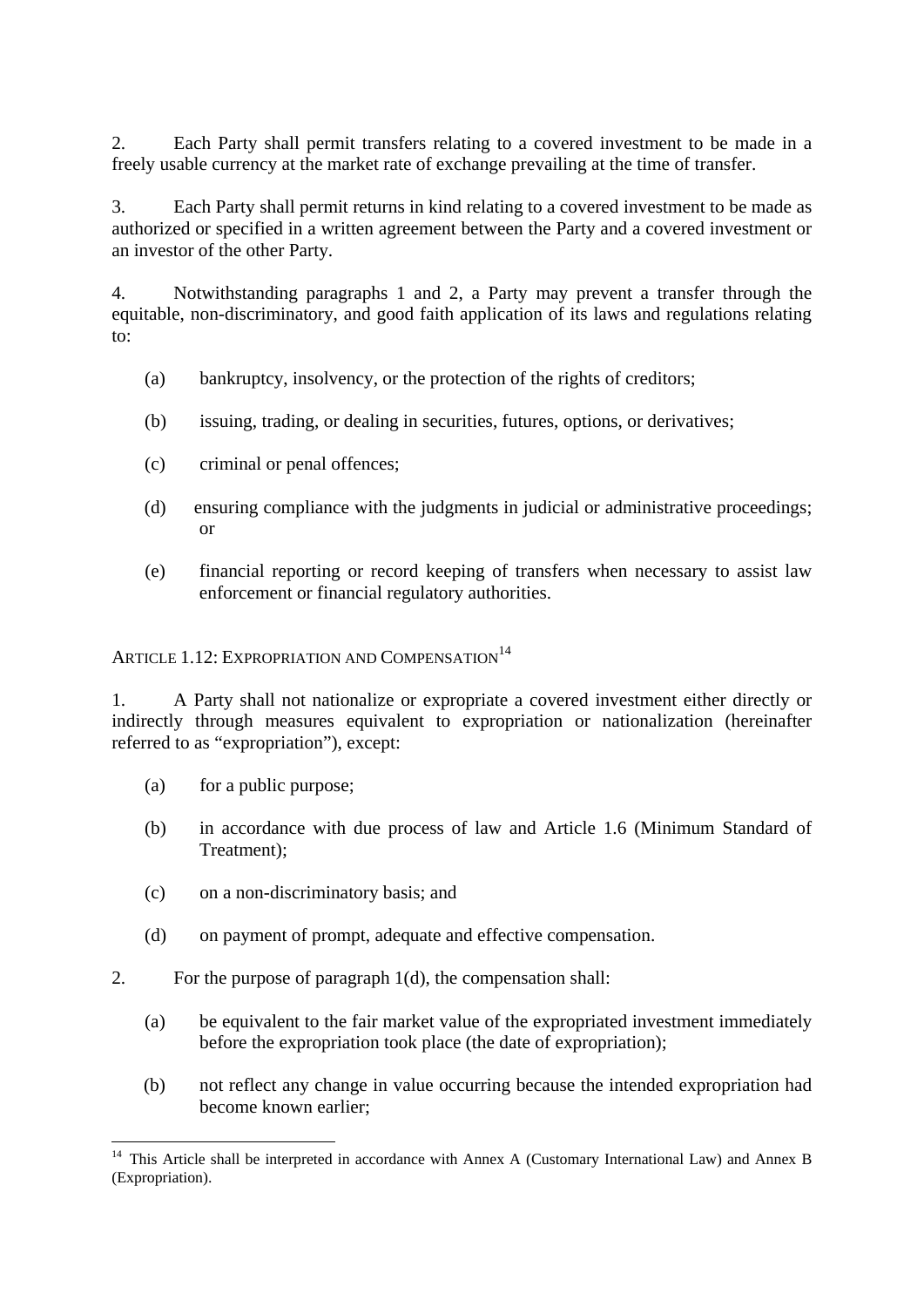- (c) be paid without delay; and
- (d) be fully realizable and freely transferable.

3. If the fair market value is denominated in a freely usable currency, the compensation referred to in paragraph 1(d) shall be no less than the fair market value on the date of expropriation, plus interest at an appropriate and reasonable rate for that currency, accrued from the date of expropriation until the date of payment.

4. If the fair market value is denominated in a currency that is not freely usable, the compensation referred to in paragraph  $1(d)$  – converted into the currency of payment at the market rate of exchange prevailing on the date of payment – shall be no less than:

- (a) the fair market value on the date of expropriation, converted into a freely usable currency at the market rate of exchange prevailing on that date, plus
- (b) interest, at an appropriate and reasonable rate for that freely usable currency, accrued from the date of expropriation until the date of payment.

5. This Article does not apply to the issuance of compulsory licenses granted in relation to intellectual property rights under the TRIPS Agreement, or to the revocation, limitation, or creation of intellectual property rights, to the extent that such issuance, revocation, limitation, or creation is consistent with Chapter 2 of the Framework Agreement (Intellectual Property Rights).

# ARTICLE 1.13: SUBROGATION

1

1. If a Party or its designated agency makes a payment to any of its investors under a guarantee, contract of insurance or other form of indemnity it has granted in respect of an investment of an investor of that Party, against non-commercial risks, the other Party shall recognize the subrogation or transfer of any right or claim in respect of such investment. The Party or its designated Agency is entitled by virtue of subrogation to exercise the rights and enforce the claims of that investor and shall assume the obligations related to the investment. The subrogated or transferred right or claim shall not be greater than the original right or claim of the investor.

2. Where a Party or the agency authorized by the Party has made a payment to its investor and has taken over rights and claims of the investor, that investor shall not, unless authorized to act on behalf of the Party or the agency authorized by the Party making the payment<sup>15</sup>, pursue those rights and claims against the other Party.

<sup>&</sup>lt;sup>15</sup> For greater certainty, Articles 1.7 (Compensation for Losses), 1.11 (Transfers), and 1.12 (Expropriation and Compensation) shall apply *mutatis mutandis* as regards payment to be made to the Party or the agency prescribed in paragraphs 1 and 2 by virtue of such recognition of rights and claims, and the transfer of such payment.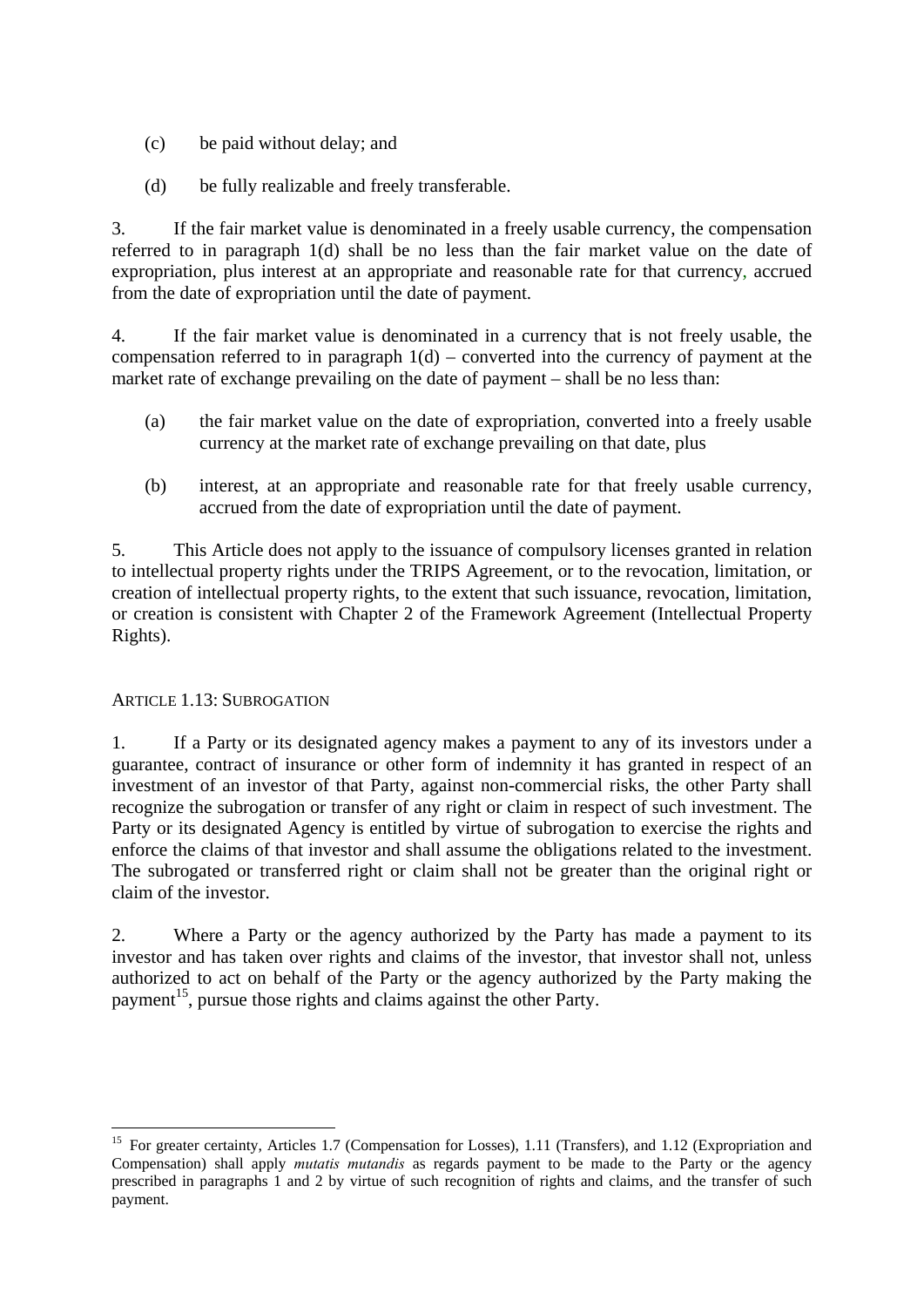## ARTICLE 1.14: SPECIAL FORMALITIES AND TREATMENT OF INFORMATION

1. Nothing in Article 1.4 (National Treatment) shall be construed to prevent a Party from adopting or maintaining a measure that prescribes special formalities in connection with covered investments, such as a requirement that covered investments be legally constituted under its laws or regulations, provided that such formalities do not materially impair the protections afforded by the Party to investors of the other Party and covered investments pursuant to this Agreement.

2. Notwithstanding Articles 1.4 (National Treatment) and 1.5 (Most-Favored-Nation Treatment), a Party may require an investor of the other Party or its covered investment to provide information concerning that investment solely for informational or statistical purposes. The Party shall protect any confidential business information from any disclosure that would prejudice the competitive position of the investor or the covered investment. Nothing in this paragraph shall be construed to prevent a Party from otherwise obtaining or disclosing information in connection with the equitable and good faith application of its law.

# ARTICLE 1.15: DENIAL OF BENEFITS

1. A Party may deny the benefits of this Agreement to an investor of the other Party that is an enterprise of such other Party and to investments of such investor if the enterprise has no substantial business activities in the territory of the such other Party under whose law it is constituted or organized, and investors of a non-Party or the investors of the denying Party, own or control the enterprise.

2. The denying Party shall, to the extent practicable, notify the other Party before denying the benefits. If the denying Party provides such notice, it shall consult with the other Party at the request of the other Party.

#### ARTICLE 1.16: ENVIRONMENTAL AND HEALTH MEASURES

1. Each Party recognizes that it is inappropriate to encourage investments by investors of the other Party by relaxing its environmental measures. To this effect each Party should not waive or otherwise derogate from such environmental measures as an encouragement for establishment, acquisition or expansion of investments in its area.

2. Nothing in this Agreement shall be construed to prevent a Party from adopting, maintaining, or enforcing any non-discriminatory legal measures otherwise consistent with this Agreement that it considers appropriate to ensure that investment activity in its territory is undertaken in a manner sensitive to environmental or health concerns.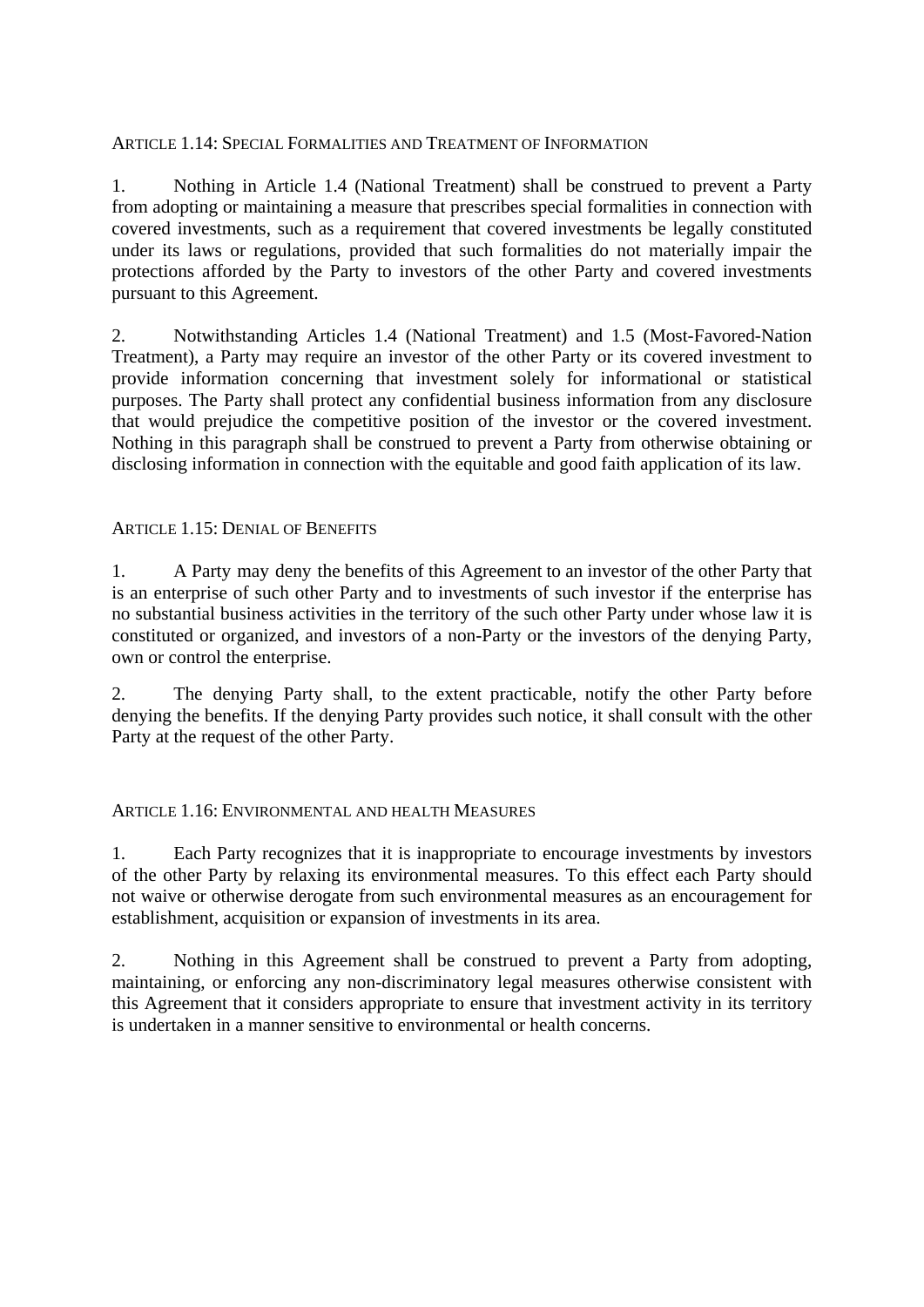# **Section C: Settlement of Disputes between an Investor and the Disputing Party**

# ARTICLE 1.17: INVESTOR-STATE DISPUTE SETTLEMENT

1. This Article applies to investment disputes between a Party and an investor of the other Party concerning an alleged breach of Articles 1.4 (National Treatment), 1.5 (Most-Favored-Nation Treatment), 1.6 (Minimum Standard of Treatment), 1.7 (Compensation for Losses), paragraphs 1 and 2(d) of 1.8 (Performance Requirements), 1.9 (Senior Management and Boards of Directors), 1.11 (Transfers), 1.12 (Expropriation and Compensation), 1.13 (Subrogation), and 1.14 (Special Formalities and Treatment of Information), which causes loss or damage by reason of, or arising out of, that breach to:

- (a) the investor in relation to its covered investments; or
- (b) the covered investment that has been made by that investor, relating to the management, conduct, operation or sale or other disposition of a covered investment.

2. A natural person possessing the nationality or citizenship of a Party shall not pursue a claim against that Party under this Agreement.

3. An investment may not make a claim under this Article.

4. In the event of an investment dispute arising under this Article, the disputing parties shall as far as possible resolve the dispute through consultation and negotiation, a request of which shall be made in writing, with a view towards reaching an amicable settlement.

5. Any such dispute which has not been resolved within a period of six months from the date of written request for consultations may be submitted to any competent courts or administrative tribunals of the disputing Party provided that such courts or tribunals have jurisdictions over such claims or to arbitration. In the latter event, the investor has the choice among any of the following:

- (a) the ICSID Convention and the ICSID Rules of Procedure for Arbitration Proceedings, provided that both the disputing Party and the non-disputing Party are parties to the ICSID Convention;
- (b) the ICSID Additional Facility Rules, provided that either the disputing Party or the non-disputing Party, but not both, is a party to the ICSID Convention;
- (c) the UNCITRAL Arbitration Rules; or
- (d) any other arbitration institution or any other arbitration rules, if the disputing parties so agree.

6. Once the investor has submitted the dispute to either the courts or administrative tribunals of the disputing Party or any of the arbitration mechanisms provided for in paragraph 5, the choice of forum shall be final.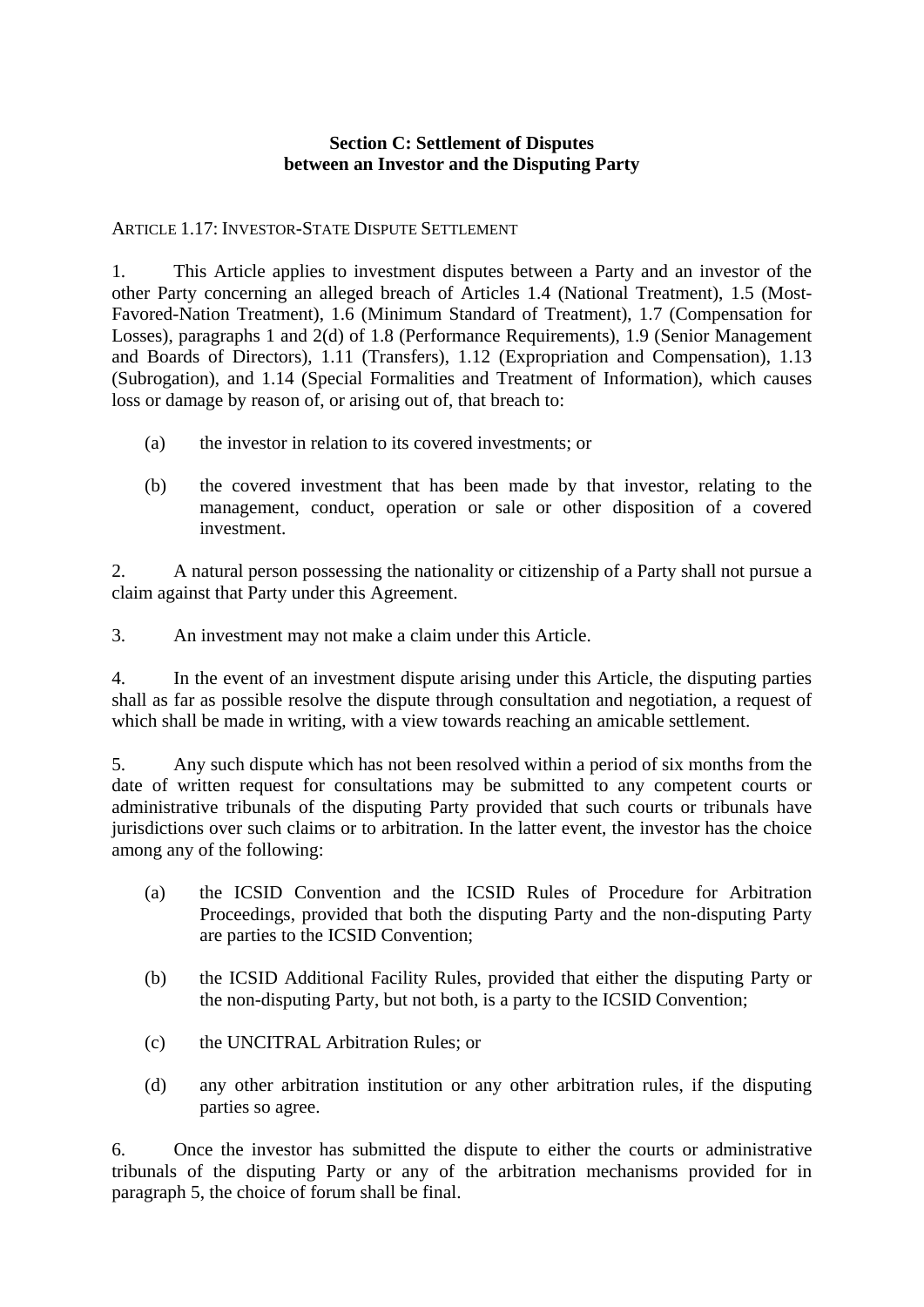7. Each Party hereby consents to the submission of a dispute to international arbitration under paragraph 5 in accordance with this Article, conditional upon:

- (a) the submission of the dispute to such arbitration taking place within three years of the time at which the disputing investor became aware, or should reasonably have become aware, of a breach of an obligation under this Agreement and of the loss or damage incurred by the disputing investor in relation to its covered investment or by the covered investment;
- (b) the disputing investor providing written notice, which shall be delivered at least 90 days before the claim to arbitration is submitted, to the disputing Party of its intent to submit the dispute to such arbitration and which:
	- (i) states the name and address of the disputing investor and the covered investment;
	- (ii) selects one of the fora in paragraph 5 as the forum for dispute settlement;
	- (iii) waives its right to initiate any proceedings, excluding proceedings for interim injunctive relief referred to in paragraph 8, before any of the other dispute settlement fora referred to in paragraph 5 in relation to the matter under dispute; and
	- (iv) briefly summarizes the alleged breach of the disputing Party under this Agreement (including the articles alleged to have been breached) and the loss or damage allegedly caused to the investor in relation to its covered investment or caused to the covered investment; and
- (c) In deciding whether an investment dispute is within the jurisdiction of ICSID and competence of the tribunal, the arbitral tribunal established under paragraph 5(a) or 5(b) shall comply with the notification submitted by the Republic of Turkey on March 3, 1989 to ICSID in accordance with Article 25 (4) of ICSID Convention, concerning classes of disputes considered suitable or unsuitable for submission to the jurisdiction of ICSID, as an integral part of this Agreement.

8. Notwithstanding paragraph 6, the disputing investor may initiate or continue an action that seeks interim injunctive relief and does not involve the payment of monetary damages or resolution of the substance of the matter in dispute before a court or administrative tribunals of the disputing Party, provided that the action is brought for the sole purpose of preserving the disputing investor's rights and interests during the pendency of the arbitration.

9. A Party shall not give diplomatic protection, or bring an international claim, in respect of a dispute which one of its investors and the other Party shall have consented to submit or have submitted to arbitration under this Article, unless such other Party has failed to abide by and comply with the award rendered in such dispute. Diplomatic protection, for the purposes of this paragraph, shall not include informal diplomatic exchanges for the sole purpose of facilitating a settlement of the dispute.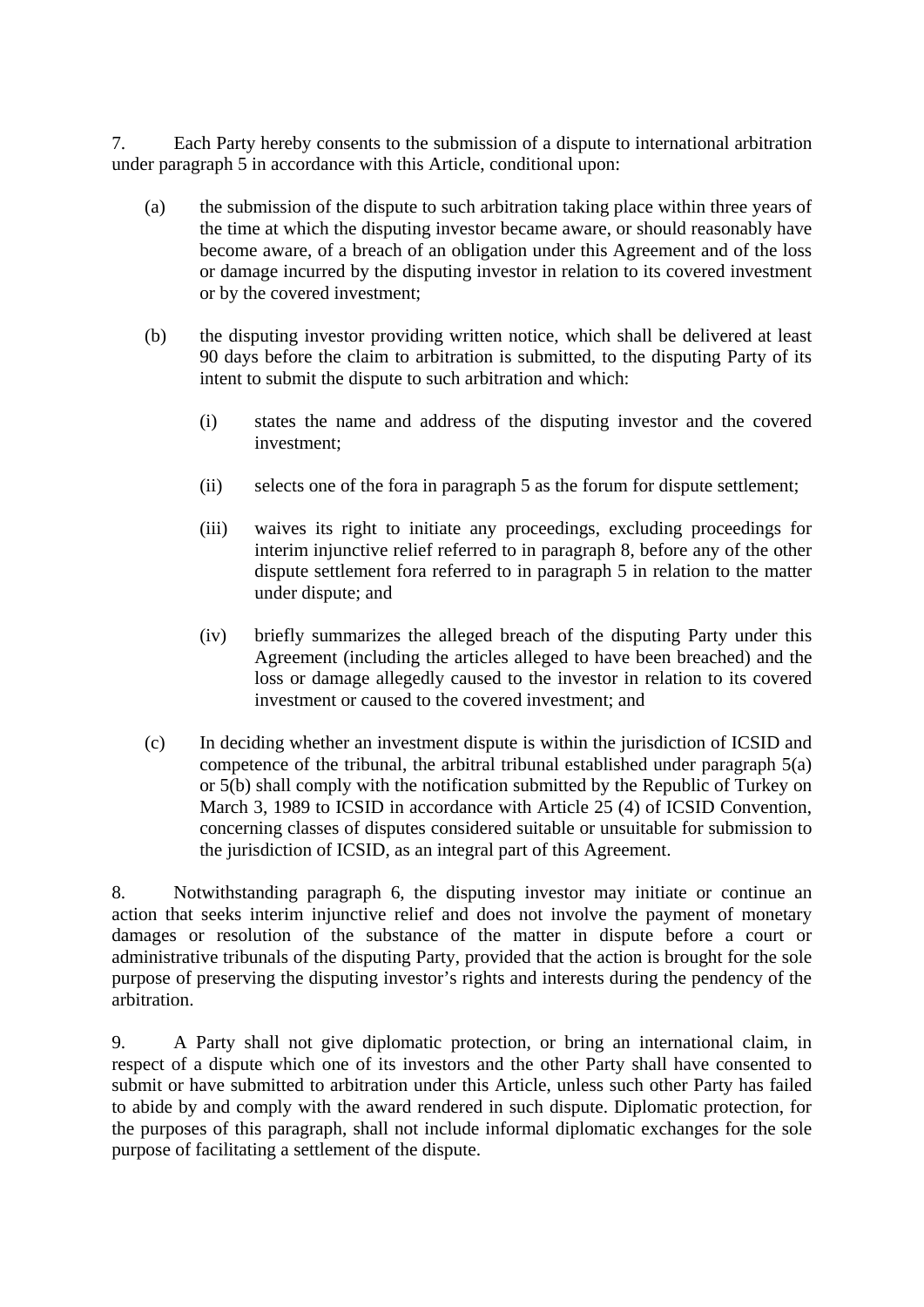10. The arbitral tribunal established under paragraph 5 shall decide the issues in dispute in accordance with this Agreement and applicable rules of international law.

11. The arbitral tribunal established under this Section may take into account domestic law of the disputing Party where it is relevant to the factual basis of the claim.<sup>16</sup>

12. The arbitral tribunal shall decide as a preliminary question any objection by the disputing Party that a dispute is not within the tribunal's competence or jurisdiction, or that, as a matter of law, a claim submitted is not a claim for which an award in favor of the disputing investor may be made under paragraph 19.

13. Unless the disputing parties otherwise agree, the arbitral tribunal shall comprise three arbitrators, one arbitrator appointed by each of the disputing parties and the third, who shall be the presiding arbitrator, appointed by agreement of the disputing parties.

14. The disputing parties may agree on the legal place of any arbitration under the arbitral rules applicable under paragraph 5 of this Article. If the disputing parties fail to reach an agreement, the tribunal shall determine the place in accordance with the applicable arbitral rules, provided that the place shall be in the territory of a State that is a party to the New York Convention.

15. The non-disputing Party may make oral or written submissions to the arbitral tribunal on a question of interpretation of this Agreement. On the request of a disputing party, the non-disputing Party should resubmit its oral submission in writing.

16. An interpretation jointly formulated and agreed upon by the Parties with regard to any provision of this Agreement shall be binding on any tribunal established there under this Section.

17. The tribunal may order an interim measure of protection to preserve the rights of a disputing party, or to ensure that the tribunal's jurisdiction is made fully effective, including an order to preserve evidence in the possession or control of a disputing party or to protect the tribunal's jurisdiction. The tribunal may not order attachment or enjoin the application of a measure alleged to constitute a breach referred to in paragraph 1. For purposes of this paragraph, an order includes a recommendation.

18. The disputing Party may not assert as a defense, counter-claim, right of set-off or for any other reason, that the disputing investor has received or will receive indemnification or other compensation for all or part of the alleged damages pursuant to an insurance or guarantee contract, except with respect to any subrogation as provided for in Article 1.13 (Subrogation).

19. The award rendered by the arbitral tribunal shall include:

- (a) a judgment whether or not there has been a breach by the disputing Party of any obligation under the provisions referred to in paragraph 1.17.1 with respect to the disputing investor and its investments; and
- (b) a remedy if there has been such breach. The remedy shall be limited to one or both of the following:
	- (i) payment of monetary damages and applicable interest; and

<sup>1</sup> <sup>16</sup> For greater certainty, domestic law of the disputing Party should be considered as facts.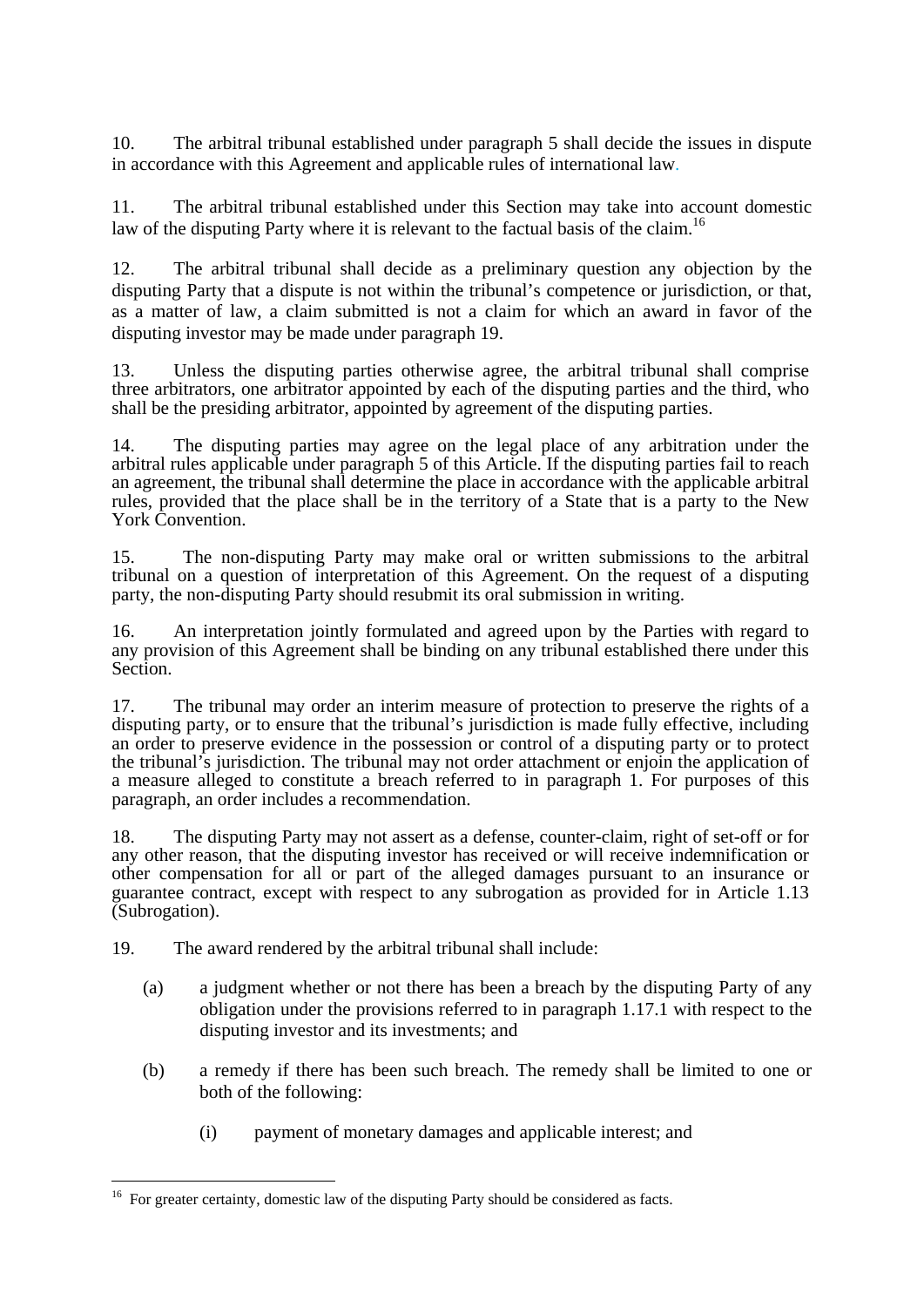(ii) restitution of property, in which case the award shall provide that the disputing Party may pay monetary damages and any applicable interest in lieu of restitution.

Costs may also be awarded in accordance with the applicable arbitration rules.

20. An award made by a tribunal shall be final and binding upon the disputing parties. An award shall have no binding force except between the disputing parties and in respect of the particular case. Each Party shall, in its territory, make provision for the effective enforcement of the awards and shall carry out without delay the provision of the award in accordance with its relevant laws and regulations.

# **Section D: Exceptions**

ARTICLE 1.18: TAXATION

Nothing in this Agreement shall affect the rights and obligations of any Party under any tax agreement to which the Party is a party. In the event of any inconsistency between this Agreement and any such agreement, that agreement shall prevail to the extent of the inconsistency.

ARTICLE 1.19: SECURITY EXCEPTIONS

Article 8.3 (Security Exceptions) of the Framework Agreement is incorporated into and made a part of this Agreement, *mutatis mutandis*.

#### **Section E: Final Provisions**

ARTICLE 1.20: ENTRY INTO FORCE

1. This Agreement shall be approved by the Parties in accordance with their own procedures.

2. This Agreement shall enter into force on the first day of the second month, following the date of the exchange of the written notifications through diplomatic channels, by which the Parties inform each other that all necessary requirements foreseen by their domestic legislation for the entry into force of this Agreement have been fulfilled, or on such other date as the Parties may agree.

ARTICLE 1.21: DURATION

1. This Agreement shall be valid indefinitely.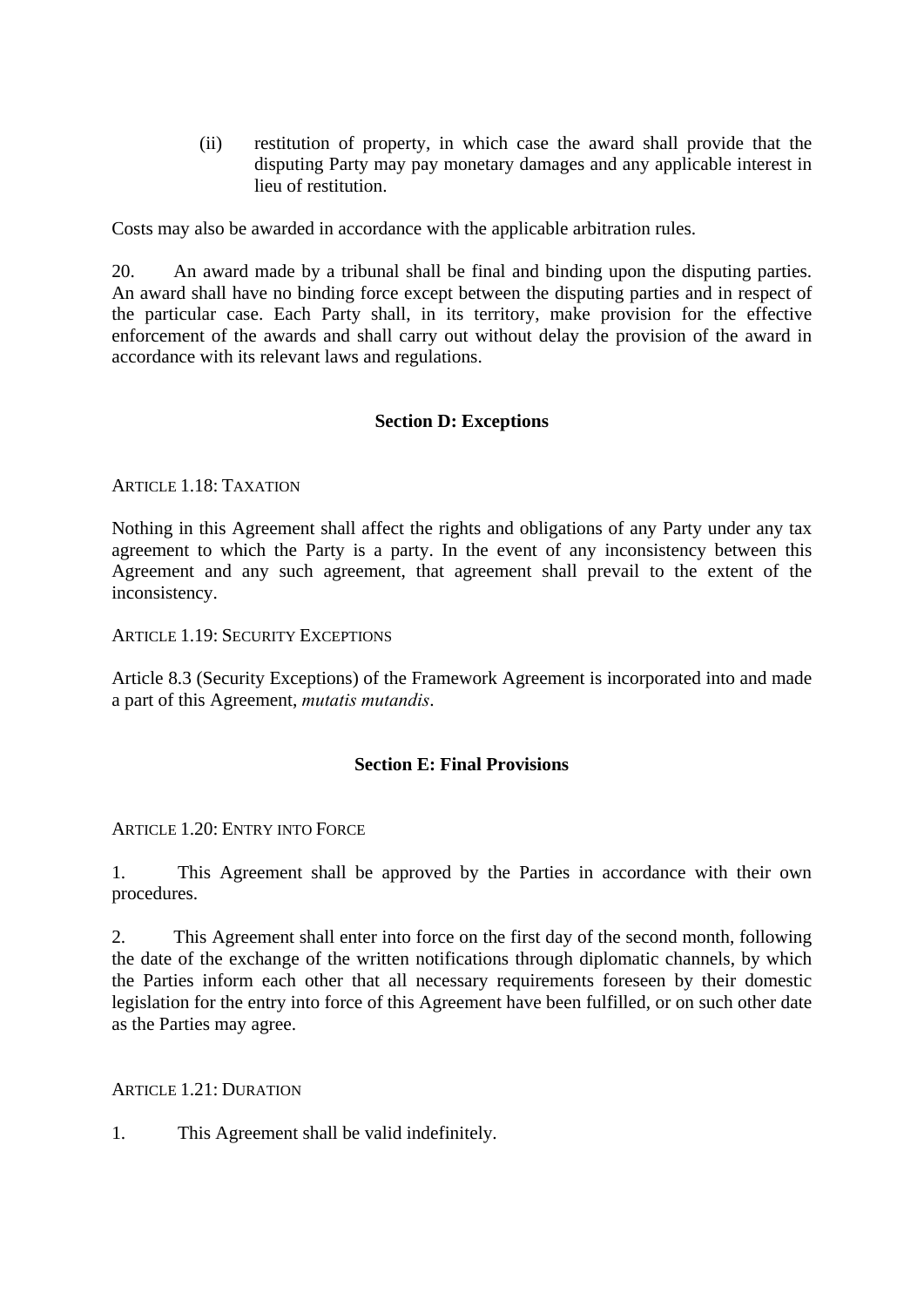2. Either Party may notify in writing the other Party of its intention to terminate this Agreement.

3. The termination shall take effect six months after the notification under paragraph 2.

4. In the event that this Agreement, or the Framework Agreement, or the Agreement on Trade in Services is terminated, the provisions of this Agreement, except national treatment provisions under Articles 1.4 (National Treatment) and 1.10 (Non-Conforming Measures) of this Agreement with regard to establishment, acquisition or expansion of investments, and the provisions of aforesaid Agreements other than this Agreement to the extent that they are necessary for or consequential to the application of this Agreement after the date of termination, shall continue to be in effect with respect to investments made or acquired before the date of termination of such Agreement, for a further period of 10 years after the date of termination and without prejudice to the application thereafter of the rules of general international law.

# ARTICLE 1.22: AMENDMENTS

The Parties may agree, in writing, to amend this Agreement. An amendment shall enter into force after the Parties exchange written notifications certifying that they have completed their respective applicable legal requirements and procedures, or on such other date as the Parties may agree.

ARTICLE 1.23: ANNEXES

The Annexes to this Agreement shall form an integral part thereof.

#### ARTICLE 1.24: AUTHENTIC TEXTS

This Agreement is drawn up in duplicate in the Korean, Turkish and English languages, each of these texts being equally authentic. In case of divergence, the English text shall prevail.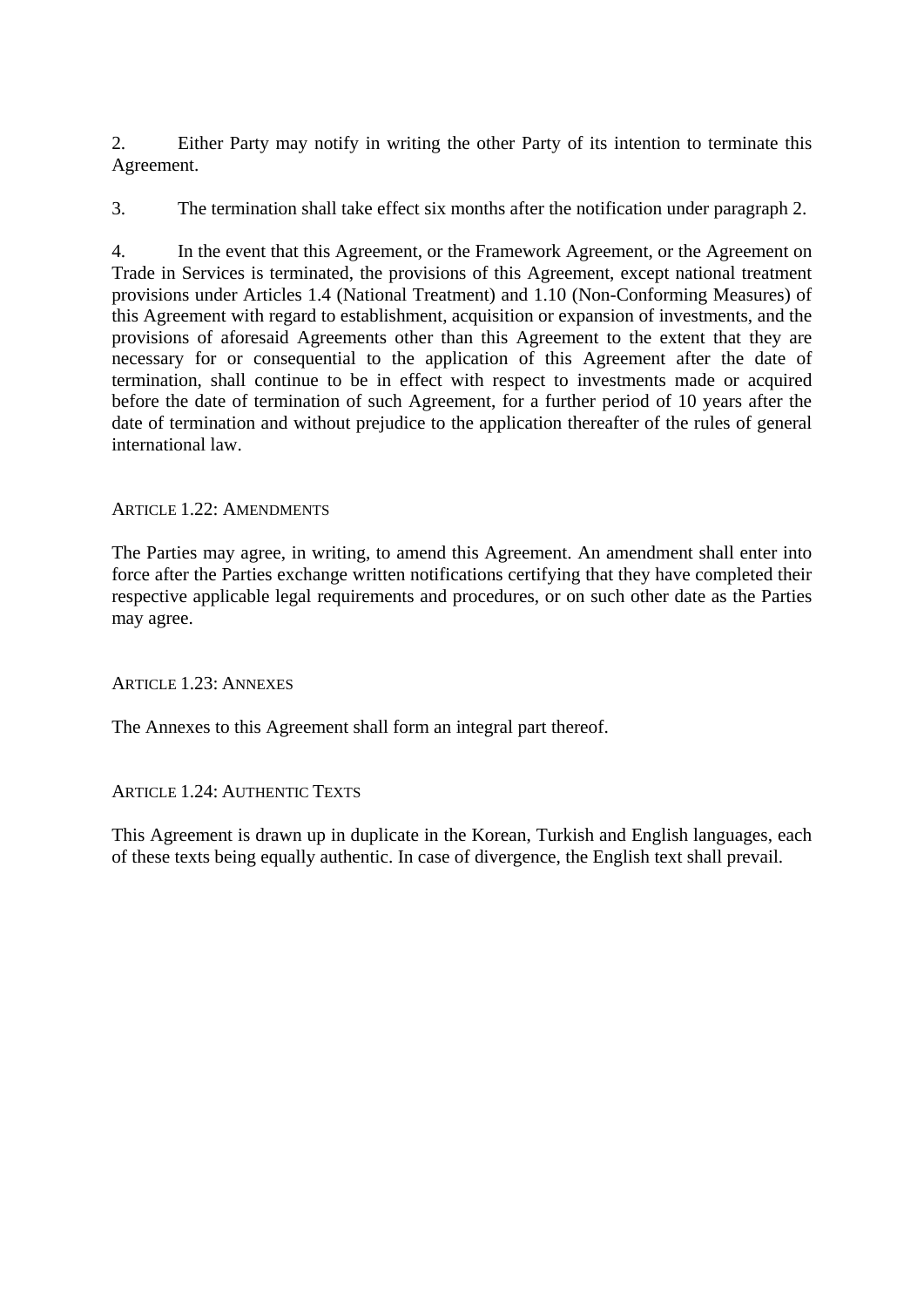IN WITNESS WHEREOF the undersigned plenipotentiaries, being duly authorized thereto, have signed this Agreement on Investment under the Framework Agreement.

DONE at Seoul, Republic of Korea, in duplicate, this twenty sixth day of February two thousand and fifteen.

**For the Government of the Republic of Korea** 

**For the Government of the Republic of Turkey**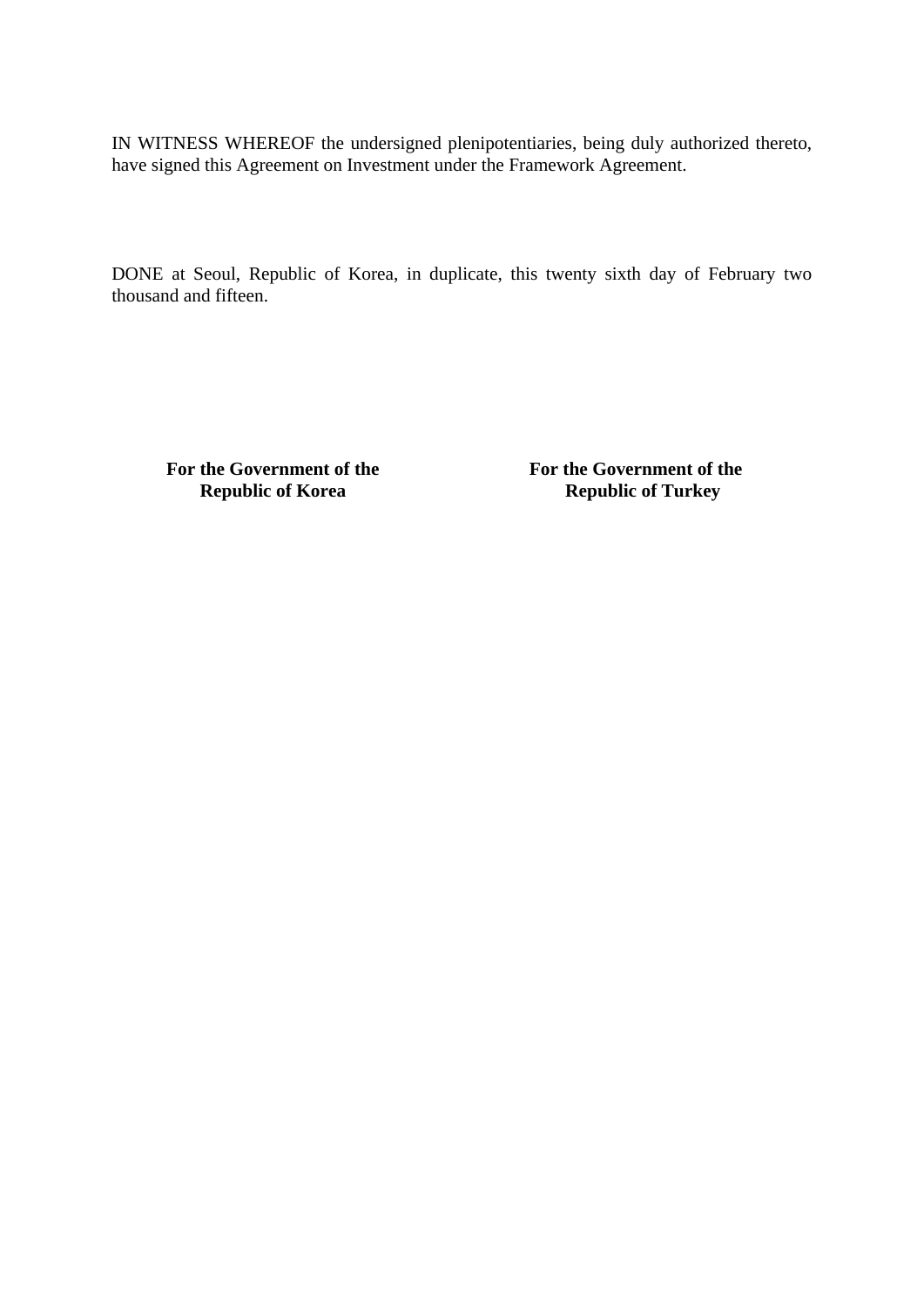#### **ANNEX A CUSTOMARY INTERNATIONAL LAW**

The Parties confirm their shared understanding that "customary international law" generally and as specifically referenced in Article 1.6 (Minimum Standard of Treatment) and Annex B (Expropriation) results from a general and consistent practice of States that they follow from a sense of legal obligation. With regard to Article 1.6 (Minimum Standard of Treatment), the customary international law minimum standard of treatment of aliens refers to all customary international law principles that protect the economic rights and interests of aliens.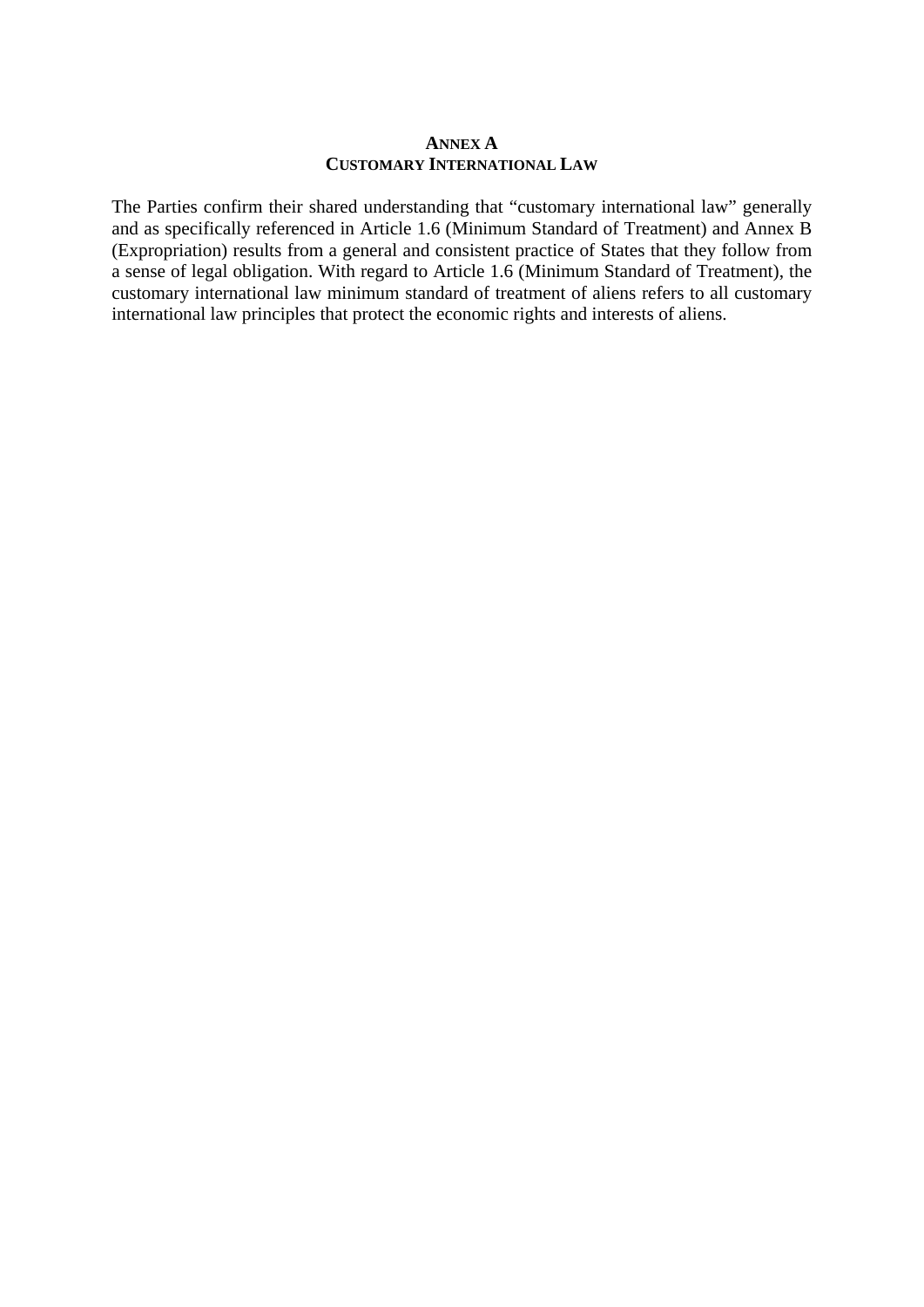### **ANNEX B EXPROPRIATION<sup>17</sup>**

The Parties confirm their shared understanding that:

- (a) An action or a series of actions by a Party cannot constitute an expropriation unless it interferes with a tangible or intangible property right in an investment.
- (b) Article 1.12.1 (Expropriation and Compensation) addresses two situations. The first is direct expropriation, where an investment is nationalized or otherwise directly expropriated through formal transfer of title or outright seizure.
- (c) The second situation addressed by Article 1.12.1 (Expropriation and Compensation) is indirect expropriation, where an action or series of actions by a Party has an effect equivalent to direct expropriation without formal transfer of title or outright seizure.
	- (i) The determination of whether an action or series of actions by a Party, in a specific fact situation, constitutes an indirect expropriation requires a case-by-case, fact-based inquiry that considers, among other factors:
		- (A) the economic impact of the government action, although the fact that an action or series of actions by a Party has an adverse effect on the economic value of an investment, standing alone, does not establish that an indirect expropriation has occurred;
		- (B) the extent to which the government action interferes with distinct, reasonable investment-backed expectations;<sup>18</sup>and
		- (C) the character of the government action, including its objectives and context. Relevant considerations could include whether the investor bears a disproportionate burden, such as a special sacrifice, that exceeds what the investor or investment should be expected to endure for the public interest.
	- (ii) Except in rare circumstances, such as, for example, when a measure or series of measures have an extremely severe or disproportionate effect in light of its purpose, non-discriminatory regulatory actions by a Party that are designed and applied to protect legitimate public welfare objectives, such as public health, safety, the environment, and real estate price stabilization(through, for example, measures to improve the housing

1

<sup>&</sup>lt;sup>17</sup> For the purposes of Article 1.12 (Expropriation and Compensation) and this Annex, Article 8.1 (Taxation) of the Framework Agreement shall not apply.

<sup>&</sup>lt;sup>18</sup> For greater certainty, whether an investor's investment-backed expectations are reasonable depends in part on the nature and extent of governmental regulation in the relevant sector. For example, an investor's expectations that regulations will not change are less likely to be reasonable in a heavily regulated sector than in a less heavily regulated sector.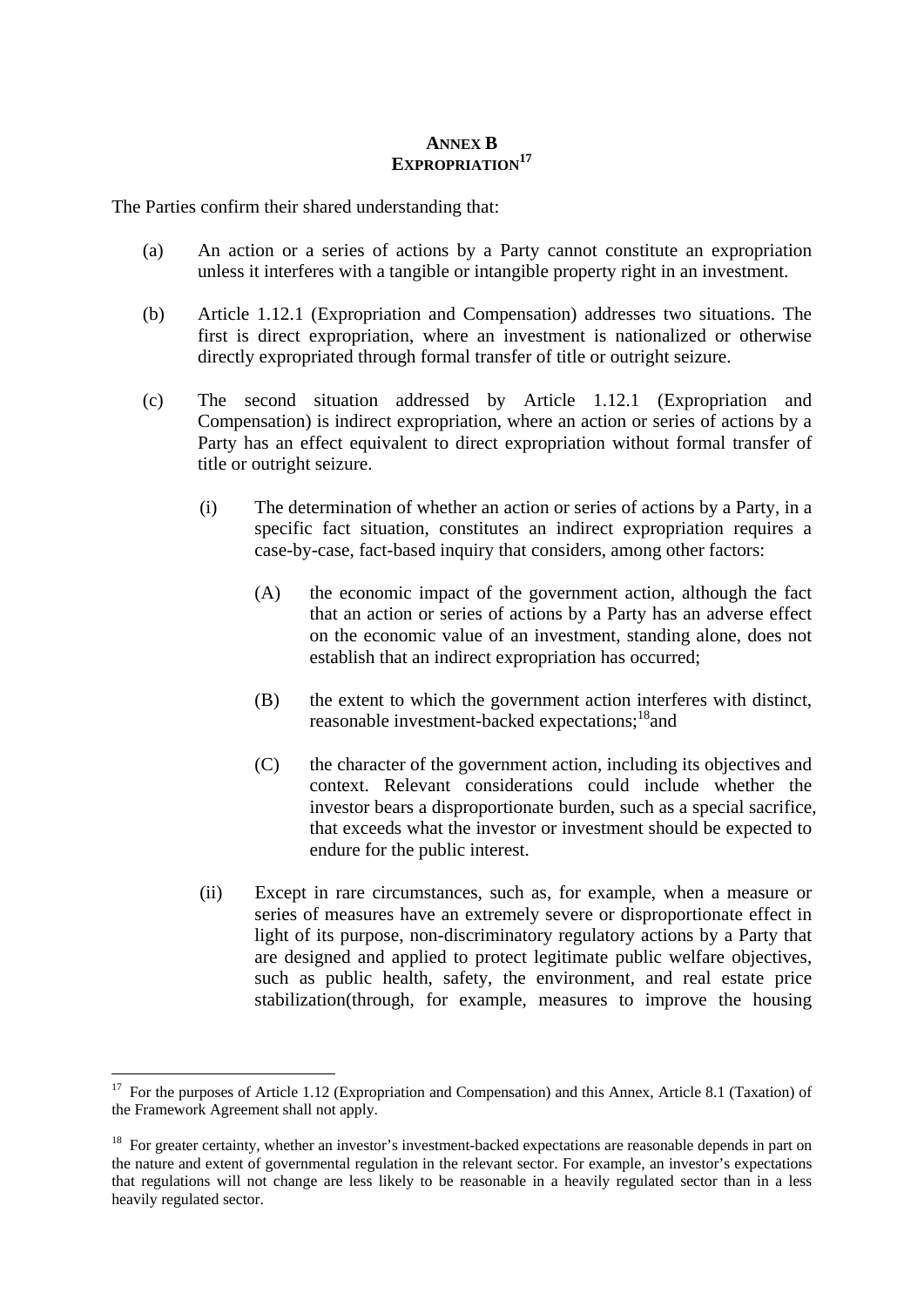conditions for low-income households), do not constitute indirect expropriations.<sup>19</sup>

<u>.</u>

<sup>&</sup>lt;sup>19</sup> For greater certainty, the list of "legitimate public welfare objectives" in subparagraph (c)(ii) is not exhaustive.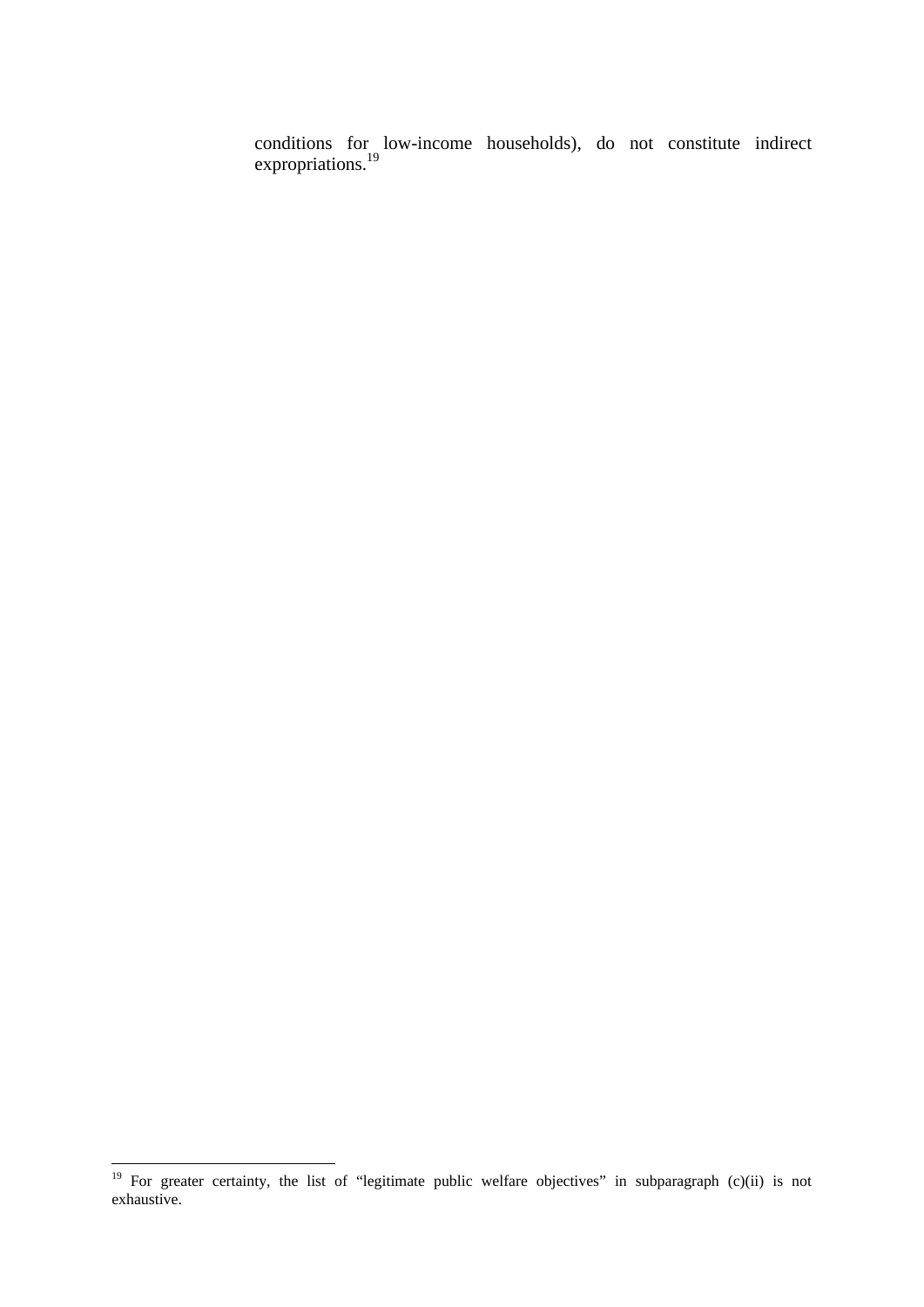#### **ANNEX C TEMPORARY SAFEGUARD MEASURES**

1. Nothing in this Agreement, the Agreement on Trade in Services and Annex C (Financial Services) of the Agreement on Trade in Services shall be construed to prevent a Party from adopting or maintaining temporary safeguard measures with regard to payment and capital movements:

- (a) in the event of serious balance of payments and external financial difficulties or under threat thereof; or
- (b) in cases where, in exceptional circumstances, payments and capital movements cause or threaten to cause serious difficulties for the operation of monetary or exchange rate policies in the Party concerned.
- 2. The measures referred to in paragraph 1:
	- (a) are in effect for a period not to exceed one year; however if extremely exceptional circumstances arise such that the Party seeks to extend such measures, such Party will coordinate in advance with the other Party concerning the implementation of any proposed extension;
	- (b) are not confiscatory;

1

- (c) do not constitute a dual or multiple exchange rate of practice;
- (d) do not otherwise interfere with investor's ability to earn a market rate of return in the territory of the Party on any restricted assets;  $20$
- (e) shall be consistent with the *Articles of Agreement of the IMF*, as may be amended;
- (f) avoid unnecessary damage to the commercial, economic and financial interests of the other Party;
- (g) shall not exceed those necessary to deal with the circumstances described in paragraph 1;
- (h) are temporary and phased out progressively as the situation specified in paragraph 1 improves;
- (i) are applied in a manner consistent with Articles 1.4 (National Treatment) and 1.5 (Most-Favored-Nation Treatment) of the Agreement on Investment and Articles 1.5 (National Treatment), 1.7 (MFN and Future liberalization) of the Agreement on the Trade in Services subject to Schedule set out in Annex I, Annex II, and

<sup>&</sup>lt;sup>20</sup> For greater certainty, for Korea, the term "restricted assets" in subparagraph (d) refers only to assets invested in the territory of Korea by an investor of Turkey that are restricted from being transferred out of the territory of Korea.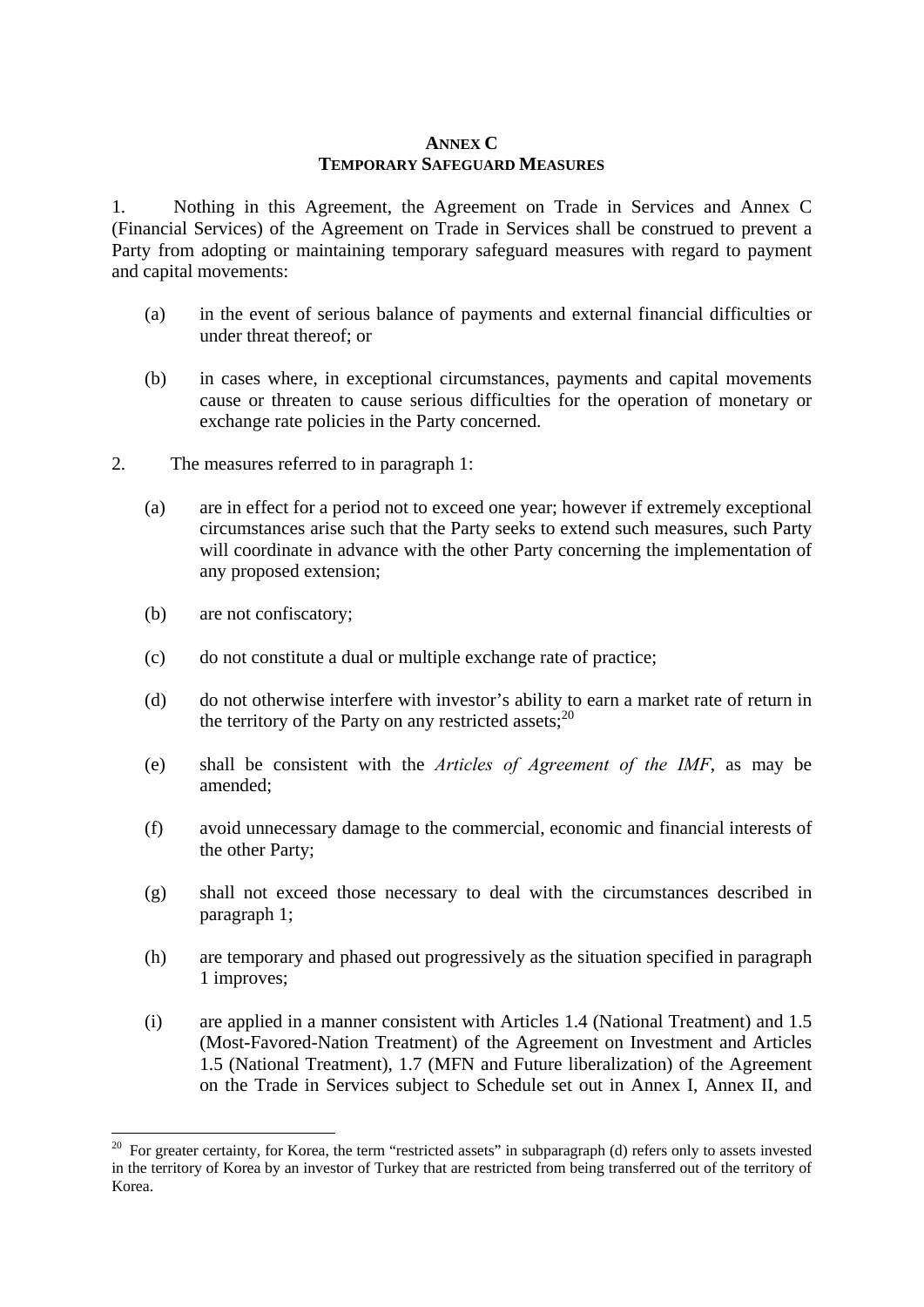relevant Annexes in this Agreement or the Agreement on the Trade in Services; and

(j) shall be promptly notified to the other Party.

3. Nothing in this Agreement, the Agreement on Trade in Services, or Annex C (Financial Services) of the Agreement on Trade in Services shall be regarded as altering the rights enjoyed and obligation undertaken by a Party as a party to the *Articles of Agreement of the International Monetary Fund.*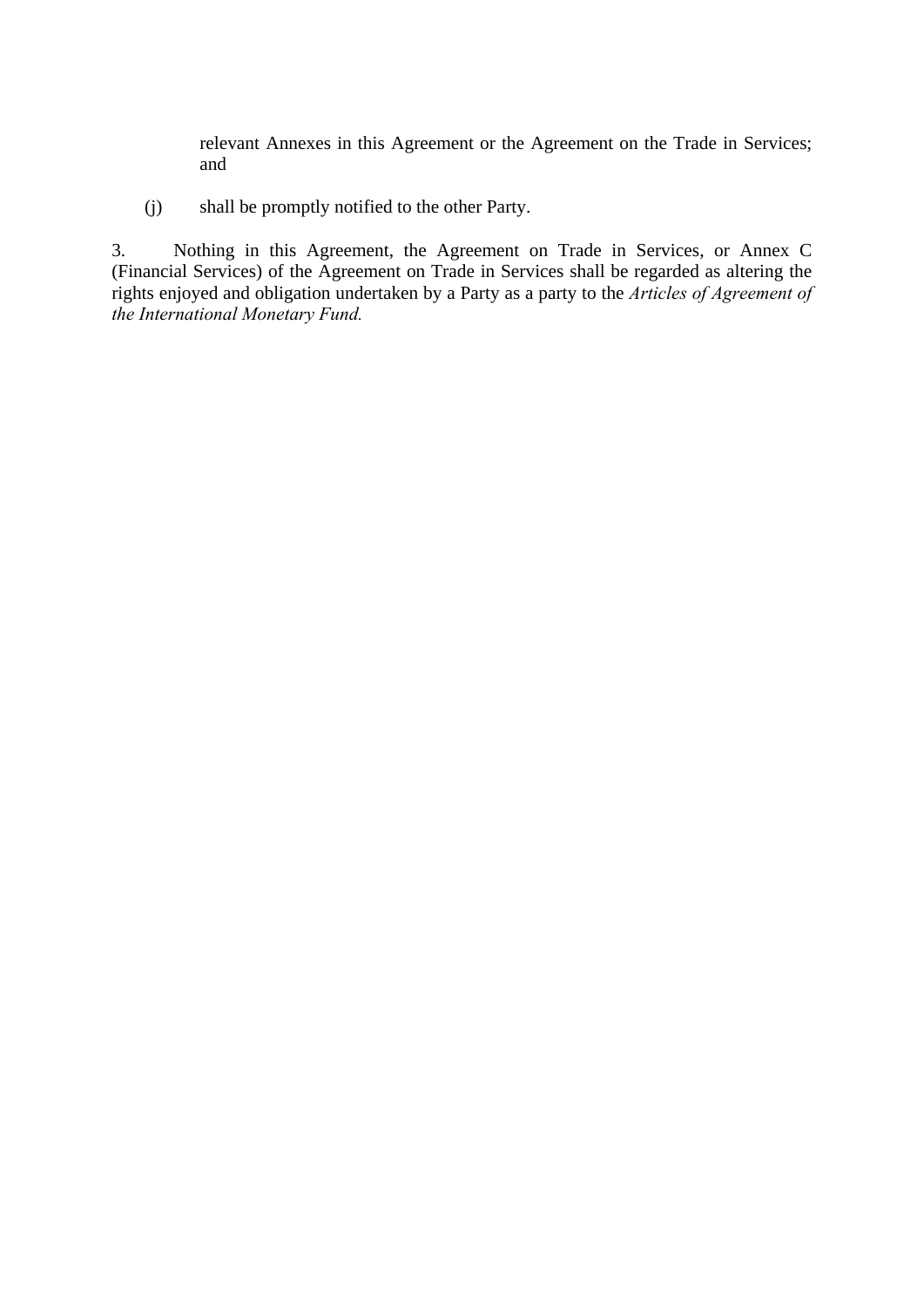# **ANNEX I EXPLANATORY NOTES**

1. The Schedule of a Party to this Annex sets out, pursuant to Article 1.10 (Non-Conforming Measures), that Party's existing measures that are not subject to some or all of the obligations imposed by:

- (a) Article 1.4 (National Treatment);
- (b) Article 1.5 (Most-Favored-Nation Treatment);
- (c) Article 1.8 (Performance Requirements); or
- (d) Article 1.9 (Senior Management and Boards of Directors).
- 2. Each Schedule entry sets out the following elements:
	- (a) **Sector** refers to the sector for which the entry is made;
	- (b) **Obligations Concerned** specifies the article(s) referred to in paragraph 1 that, pursuant to Article 1.10.1(a), do not apply to the non-conforming aspects of the law, regulation, or other measure, as set out in paragraph 3;
	- (c) **Measures**21 identifies the laws, regulations, or other measures for which the entry is made. A measure cited in the **Measures** element:
		- (i) means the measure as amended, continued, or renewed as of the date of entry into force of this Agreement; and
		- (ii) includes any subordinate measure adopted or maintained under the authority of and consistent with the measure; and
	- (d) **Description** sets out commitments, if any, for liberalization on the date of entry into force of this Agreement, and the remaining non-conforming aspects of the measure for which the entry is made.

3. In the interpretation of a Schedule entry, all elements of the entry shall be considered. An entry shall be interpreted in light of the relevant articles of this Agreement against which the entry is made. To the extent that:

- (a) the **Measures** element is qualified by a liberalization commitment from the **Description** element, the **Measures** element as so qualified shall prevail over all other elements; and
- (b) the **Measures** element is not so qualified, the **Measures** element shall prevail over all other elements, unless any discrepancy between the **Measures** element and the other elements considered in their totality is so substantial and material that it would be unreasonable to conclude that the **Measures** element

<sup>&</sup>lt;u>.</u> 21 For greater certainty, a change in the level of government at which a measure is administered or enforced does not, by itself, decrease the conformity of the measure with the obligations referred to in Article 1.10.1.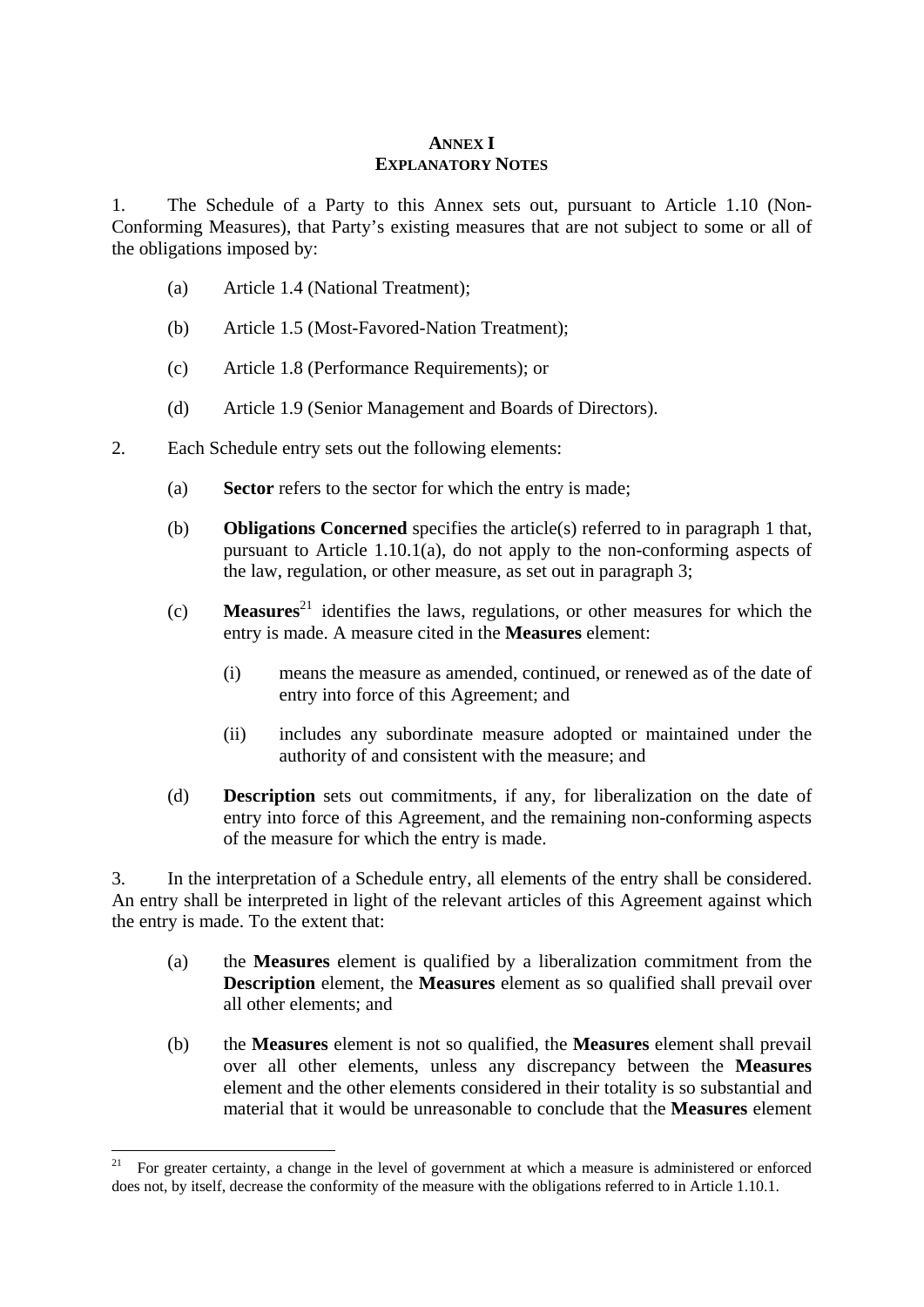should prevail, in which case the other elements shall prevail to the extent of that discrepancy.

4. In accordance with Article 1.10.1(a), and subject to Article 1.10.1(c), the articles of this Agreement specified in the **Obligations Concerned** element of an entry do not apply to the non-conforming aspects of the law, regulation, or other measure identified in the **Measures** element of that entry.

5. For each Party, **foreign person** means a foreign national or an enterprise organized under the domestic law of the other Party or any other non-Party.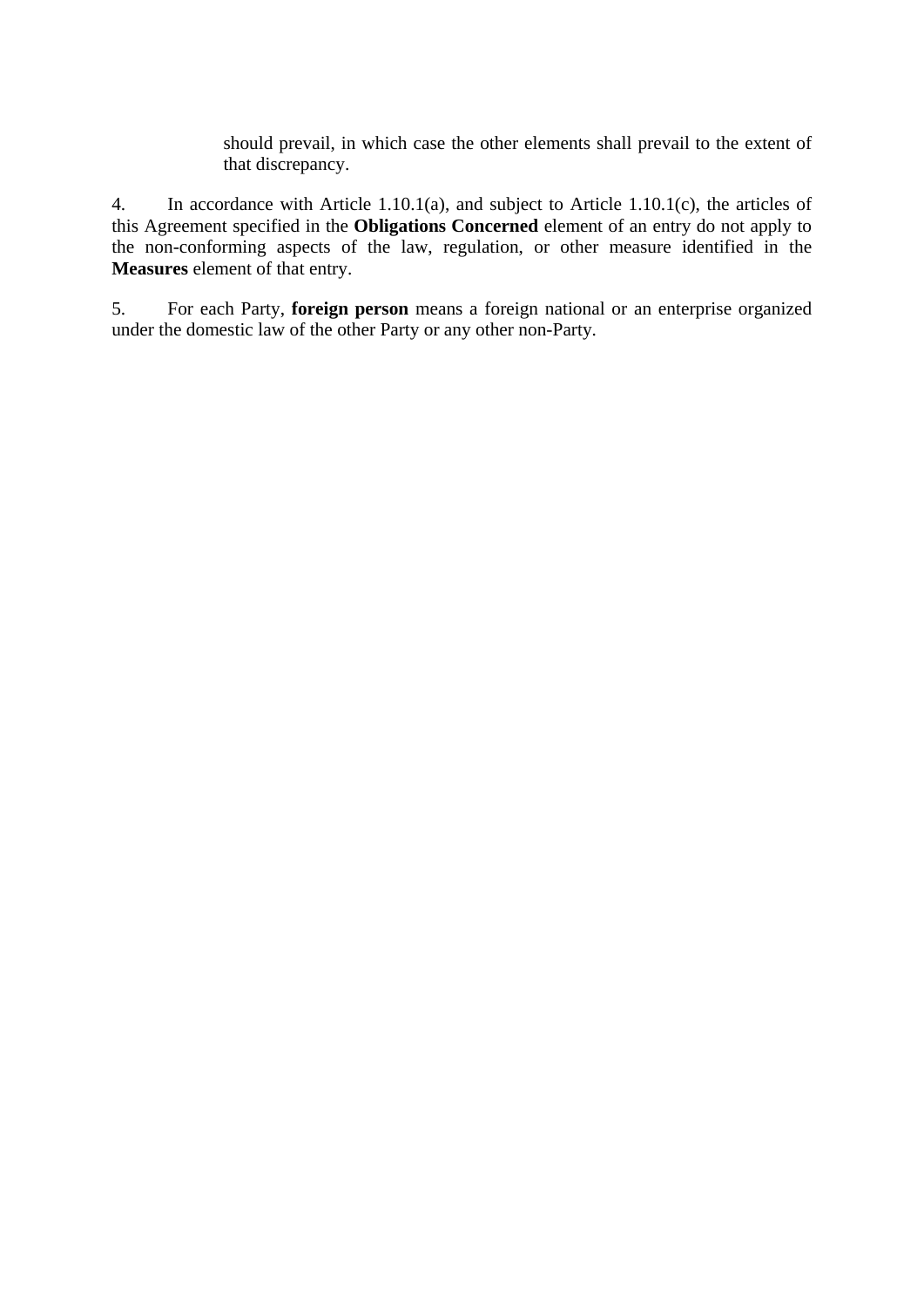# **ANNEX I SCHEDULE OF KOREA**

| Sector:                       | Agriculture and Livestock                                                                                                                                                                             |  |  |
|-------------------------------|-------------------------------------------------------------------------------------------------------------------------------------------------------------------------------------------------------|--|--|
| <b>Obligations Concerned:</b> | National Treatment (Article 1.4)                                                                                                                                                                      |  |  |
| <b>Measures:</b>              | Foreign Investment Promotion Act (Law No. 12225, January 10,<br>2014), Article 4                                                                                                                      |  |  |
|                               | Enforcement Decree of the Foreign Investment Promotion Act<br>(Presidential Decree No. 25249, March 11, 2014), Article 5                                                                              |  |  |
|                               | Notice of the Ministry of Trade, Industry and Energy (Notice<br>No. 2013-37, May 30, 2013), Attached table 2                                                                                          |  |  |
| Description:                  | Foreign persons may not: (i) invest in an enterprise engaged in<br>rice or barley farming; or (ii) hold 50 percent or more of the<br>equity interest of an enterprise engaged in beef cattle farming. |  |  |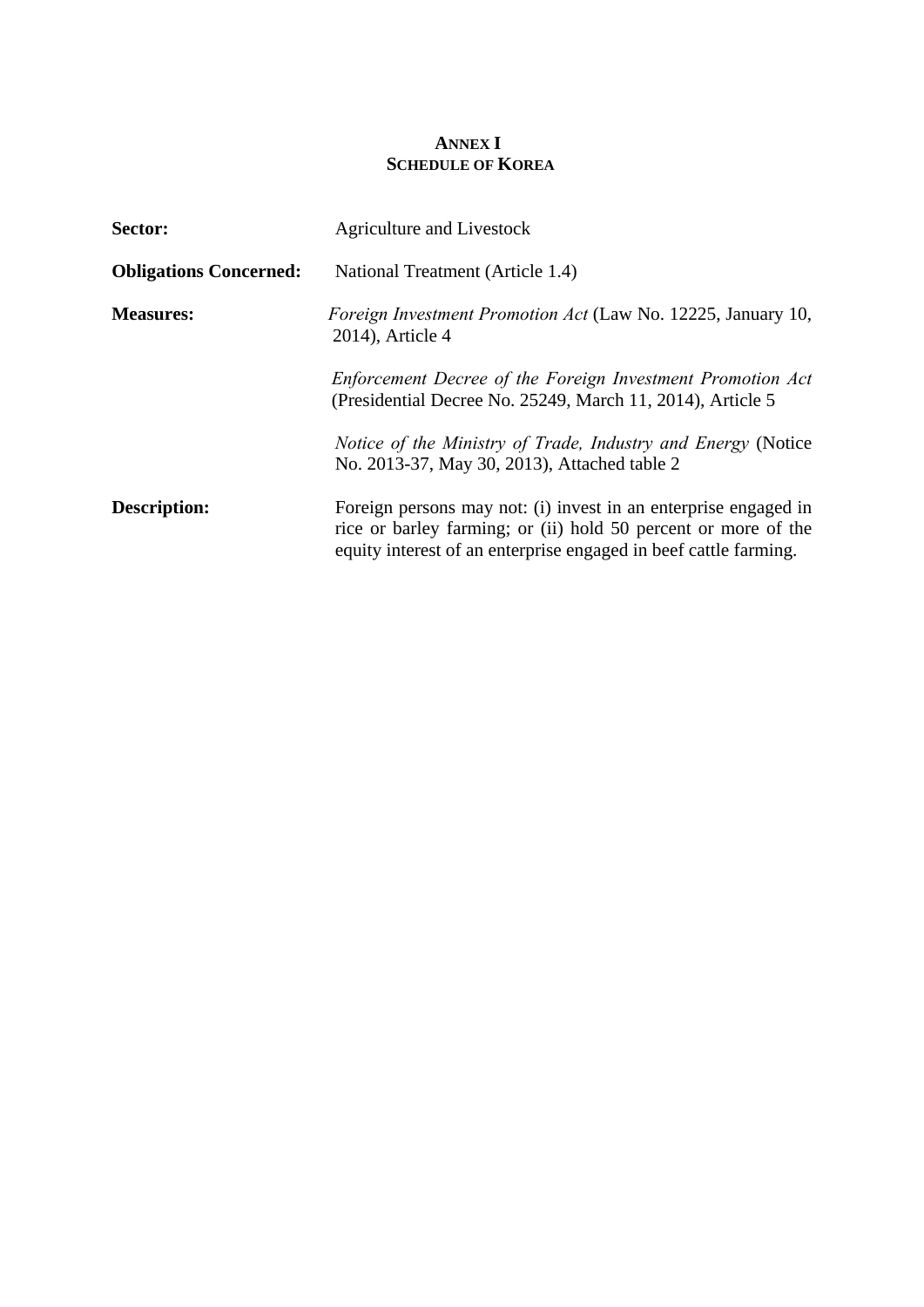| Sector:                       | Manufacturing of Biological Products                                                                                 |  |  |
|-------------------------------|----------------------------------------------------------------------------------------------------------------------|--|--|
| <b>Obligations Concerned:</b> | Performance Requirements (Article 1.8)                                                                               |  |  |
| <b>Measures:</b>              | Pharmaceutical Affairs Act (Law No. 12450, March 18, 2013),<br>Article 42                                            |  |  |
|                               | Regulations on Safety of Pharmaceuticals, Etc (Ordinance of the<br>Prime Minister No. 1081, May 9, 2014), Article 11 |  |  |
| <b>Description:</b>           | A person who manufactures blood products must procure raw<br>blood materials from a blood management body in Korea.  |  |  |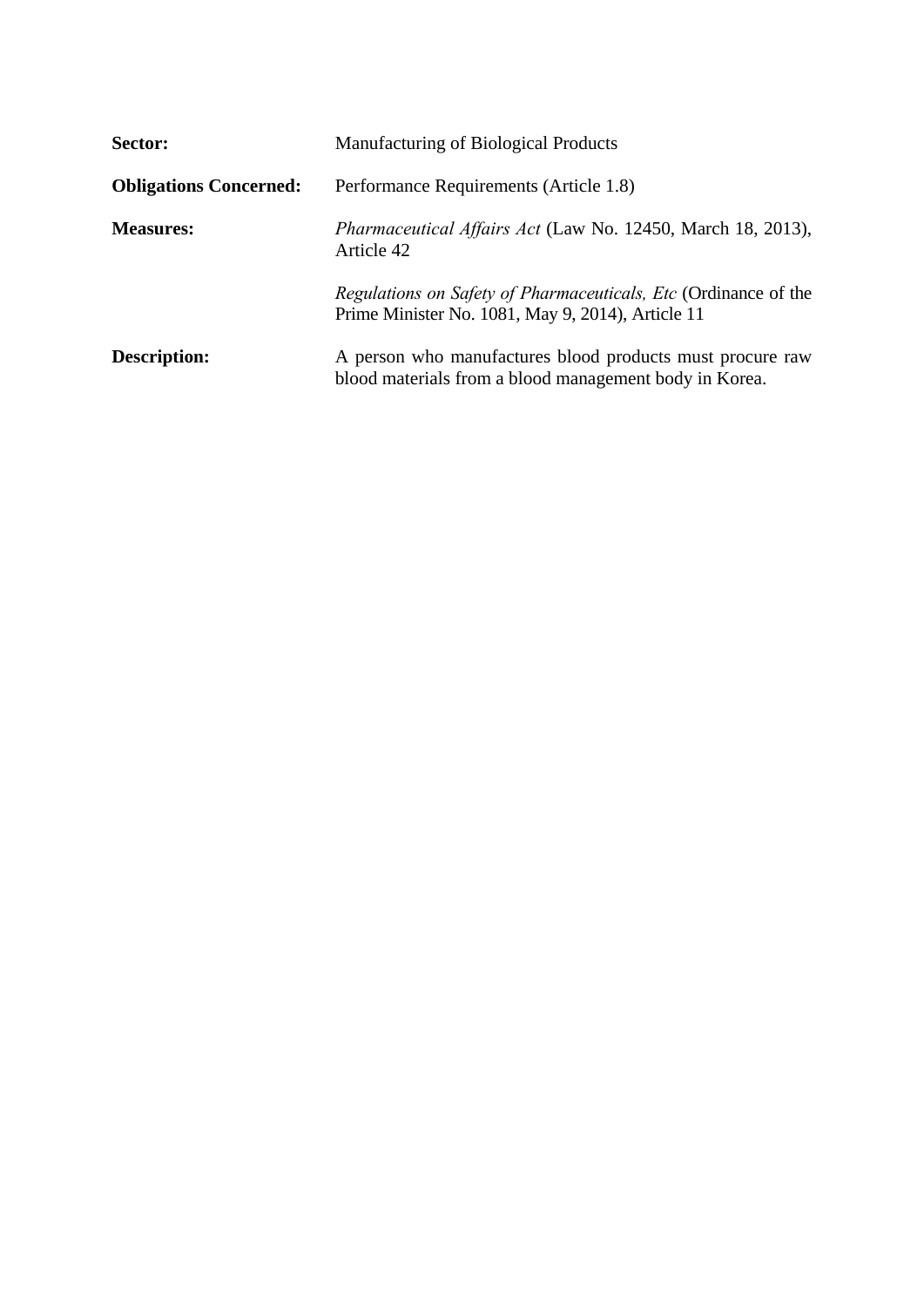| Sector:                       | Energy Industry - Electric Power                                                                                                                                                                                                                   |  |  |
|-------------------------------|----------------------------------------------------------------------------------------------------------------------------------------------------------------------------------------------------------------------------------------------------|--|--|
| <b>Obligations Concerned:</b> | National Treatment (Article 1.4)                                                                                                                                                                                                                   |  |  |
| <b>Measures:</b>              | Financial Investment Services and Capital Markets Act (Law<br>No. 12383, January 28, 2014), Article 168                                                                                                                                            |  |  |
|                               | Enforcement Decree of the Financial Investment Services and<br>Capital Markets Act (Presidential Decree No. 24697, August 27,<br>2013), Article 187                                                                                                |  |  |
|                               | Foreign Investment Promotion Act (Law No. 12225, January 10,<br>$2014$ ), Articles 4 and 5                                                                                                                                                         |  |  |
|                               | Enforcement Decree of the Foreign Investment Promotion Act,<br>(Presidential Decree No. 25249, March 11, 2014), Article 5                                                                                                                          |  |  |
|                               | Consolidated Public Notice for Foreign Investment (Public<br>Notice of the Ministry of Trade, Industry and Energy No. 2014-<br>163, April 10, 2014), Attached Table                                                                                |  |  |
|                               | Designation of Public Corporation (Notice of the Ministry of<br>Finance and Economy, No. 2000-17, September 28, 2000)                                                                                                                              |  |  |
|                               | <b>Financial Investment Service Regulations (Financial Services</b><br>Commission Notice No. 2013-44, December 31, 2013), Sec. 6-<br>$\overline{2}$                                                                                                |  |  |
| <b>Description:</b>           | aggregate foreign share of Korea Electric Power<br>The<br>Corporation (KEPCO)'s issued stocks may not exceed 40<br>percent. A foreign person may not become the largest<br>shareholder of KEPCO.                                                   |  |  |
|                               | The aggregate foreign share of power generation facilities,<br>including cogeneration facilities of heat and power (GHP) for<br>the district heating system (DHS), may not exceed 30 percent<br>of the total facilities in the territory of Korea. |  |  |
|                               | The aggregate foreign share of electric power transmission,<br>distribution and sales businesses should be less than 50 percent.<br>A foreign person may not be the largest shareholder.                                                           |  |  |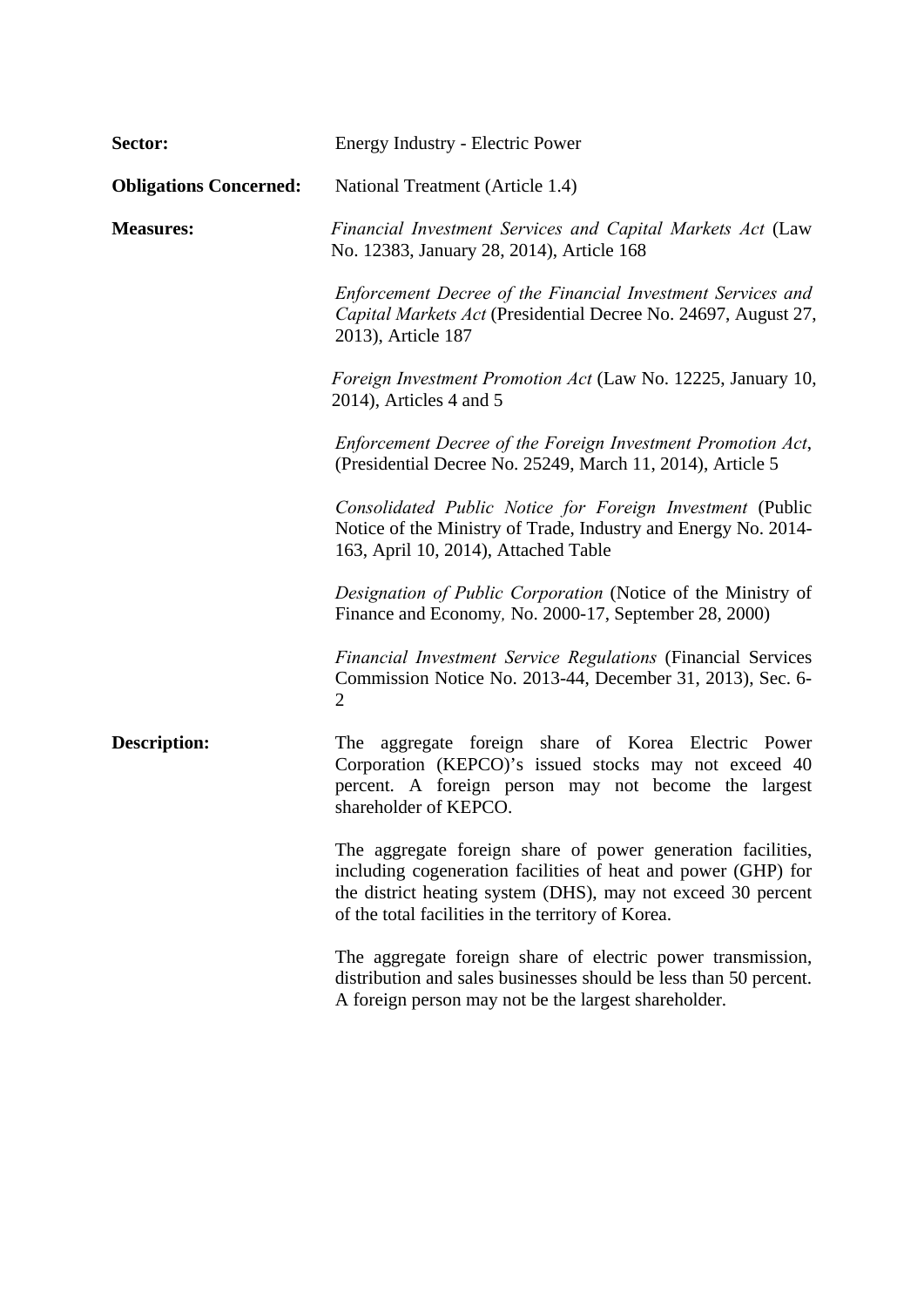| Sector:                       | Energy Industry - Gas Industry                                                                                                         |  |  |
|-------------------------------|----------------------------------------------------------------------------------------------------------------------------------------|--|--|
| <b>Obligations Concerned:</b> | National Treatment (Article 1.4)                                                                                                       |  |  |
| <b>Measures:</b>              | Act on the Improvement of Managerial Structure and<br>Privatization of Public Enterprises (Law No. 11845, May 28,<br>2013), Article 19 |  |  |
|                               | Financial Investment Services and Capital Markets Act (Law<br>No. 12383, January 28, 2014), Article 168                                |  |  |
|                               | Foreign Investment Promotion Act (Law No. 12225, January 10,<br>$2014$ ), Articles 4 and 5                                             |  |  |
|                               | Articles of Incorporation of the Korea Gas Corporation<br>(August 9, 2012), Article 11                                                 |  |  |
| <b>Description:</b>           | Foreign persons, in the aggregate, may not own more than 30<br>percent of the equity of Korea Gas Corporation (KOGAS).                 |  |  |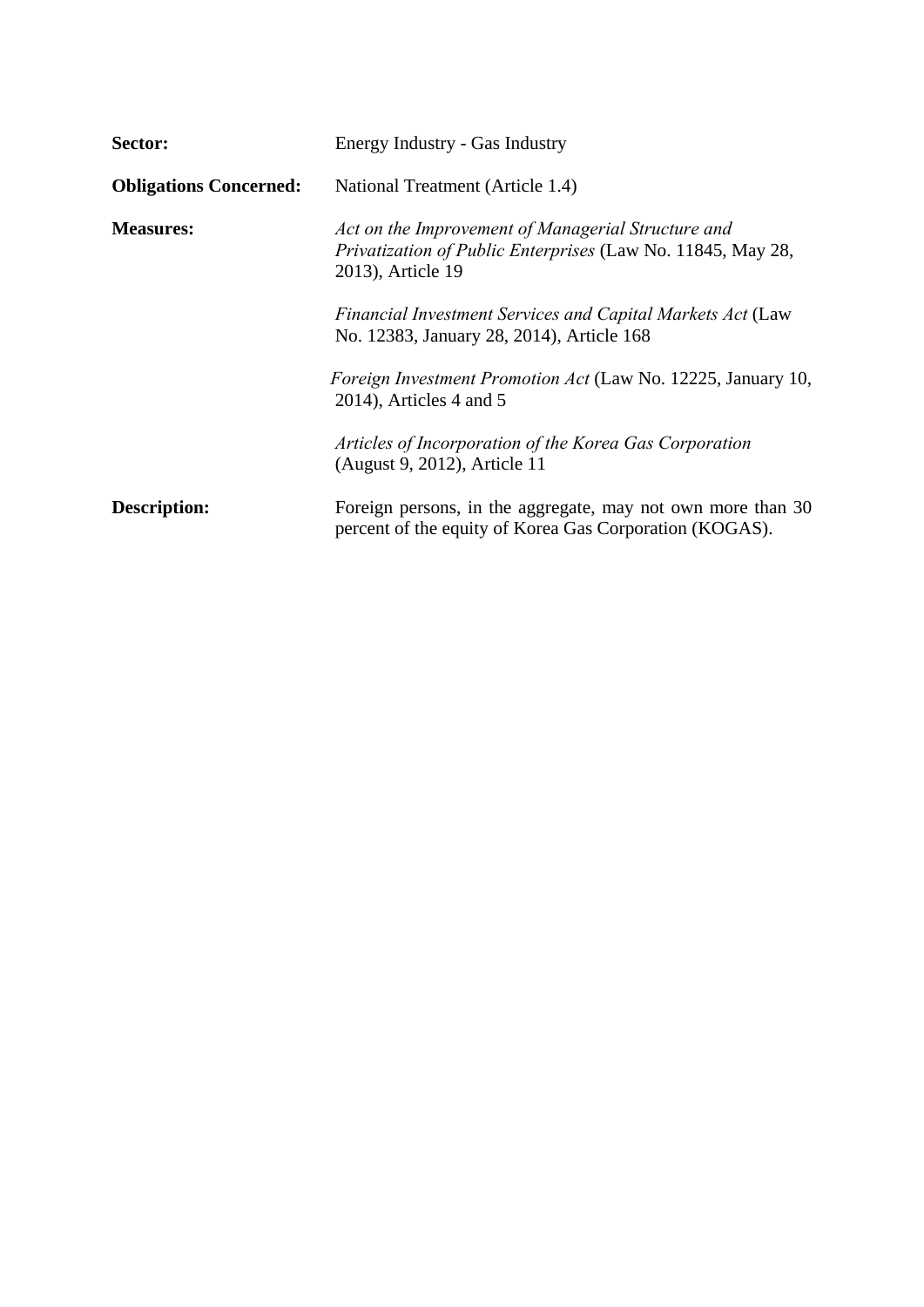# **ANNEX I SCHEDULE OF TURKEY**

| Sector:                       | All Sectors                                                                                                                                                                                                                                             |  |  |
|-------------------------------|---------------------------------------------------------------------------------------------------------------------------------------------------------------------------------------------------------------------------------------------------------|--|--|
| <b>Obligations Concerned:</b> | National Treatment (Article 1.4)                                                                                                                                                                                                                        |  |  |
| <b>Measures:</b>              | <i>Turkish Civil Code</i> , (Law No. 4721, as amended by Law No.<br>4778, January 2, 2003), Articles 92 and 117                                                                                                                                         |  |  |
| <b>Description:</b>           | Foreign non-profit enterprises must obtain prior authorization<br>from the Ministry of Interior in order to establish an enterprise<br>in the territory of Turkey or to acquire shares of an existing<br>enterprise or to do other business activities. |  |  |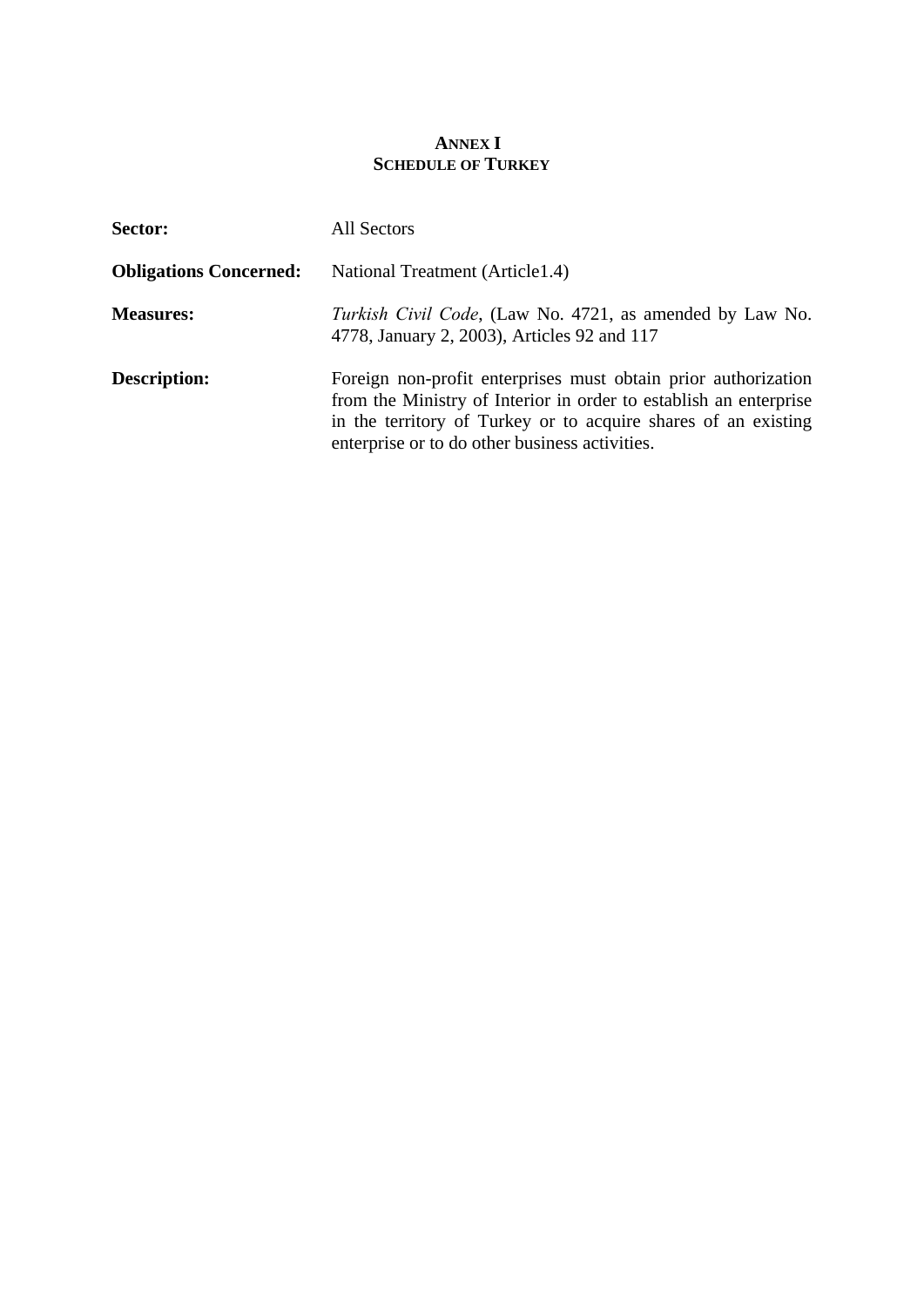| Sector:                       | All Sectors                                                                                                                                                                                                                   |  |  |
|-------------------------------|-------------------------------------------------------------------------------------------------------------------------------------------------------------------------------------------------------------------------------|--|--|
| <b>Obligations Concerned:</b> | National Treatment (Article 1.4)<br>Senior Management and Boards of Directors (Article1.9)                                                                                                                                    |  |  |
| <b>Measures:</b>              | Turkish Commercial Code (Law No. 6102, February 14,<br>2011), Article 40                                                                                                                                                      |  |  |
| <b>Description:</b>           | Establishment of a branch of an enterprise headquartered<br>abroad requires the appointment of a natural person<br>representative with domicile in Turkey, who is duly authorized<br>by the enterprise to fully represent it. |  |  |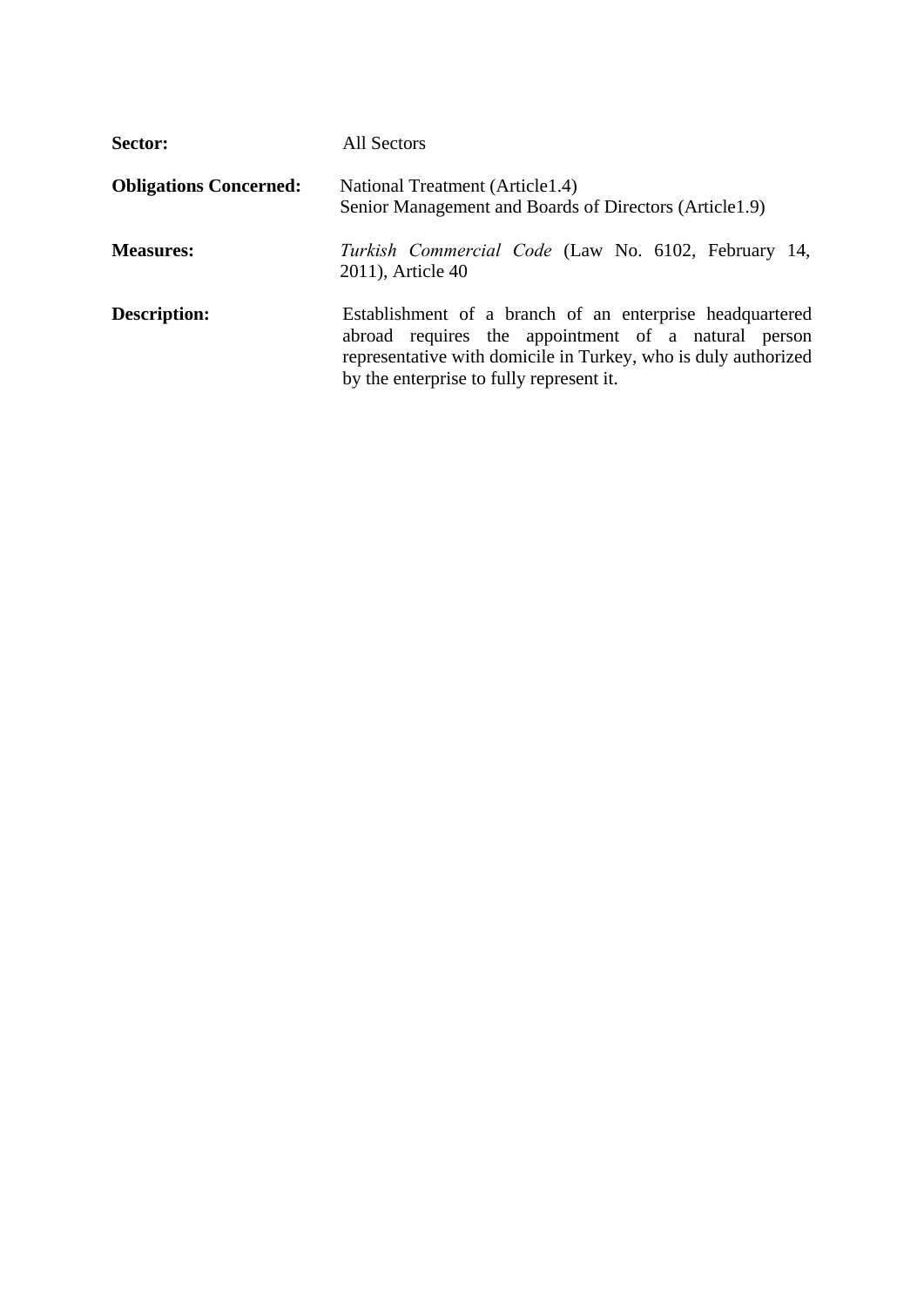| Sector:                       | <b>Pharmaceuticals and Medical Products</b>                                                                                                                                                                                                                                                                                                                                    |  |  |  |
|-------------------------------|--------------------------------------------------------------------------------------------------------------------------------------------------------------------------------------------------------------------------------------------------------------------------------------------------------------------------------------------------------------------------------|--|--|--|
| <b>Obligations Concerned:</b> | Senior Management and Boards of Directors (Article 1.9)                                                                                                                                                                                                                                                                                                                        |  |  |  |
| <b>Measures:</b>              | Law on Pharmaceuticals and Medical Products (Law No. 1262,<br>as amended by Law No. 6243 February 8, 1954), Article 5                                                                                                                                                                                                                                                          |  |  |  |
| <b>Description:</b>           | An enterprise which will produce pharmaceuticals or medical<br>products has to be directed by a responsible director "mesul<br><i>müdür</i> ", who is a medical doctor, a pharmacist, or a chemist, or<br>where the necessity of the specialization required so under the<br>Law, a veterinarian or a dentist. The responsible director<br>referred shall be Turkish National. |  |  |  |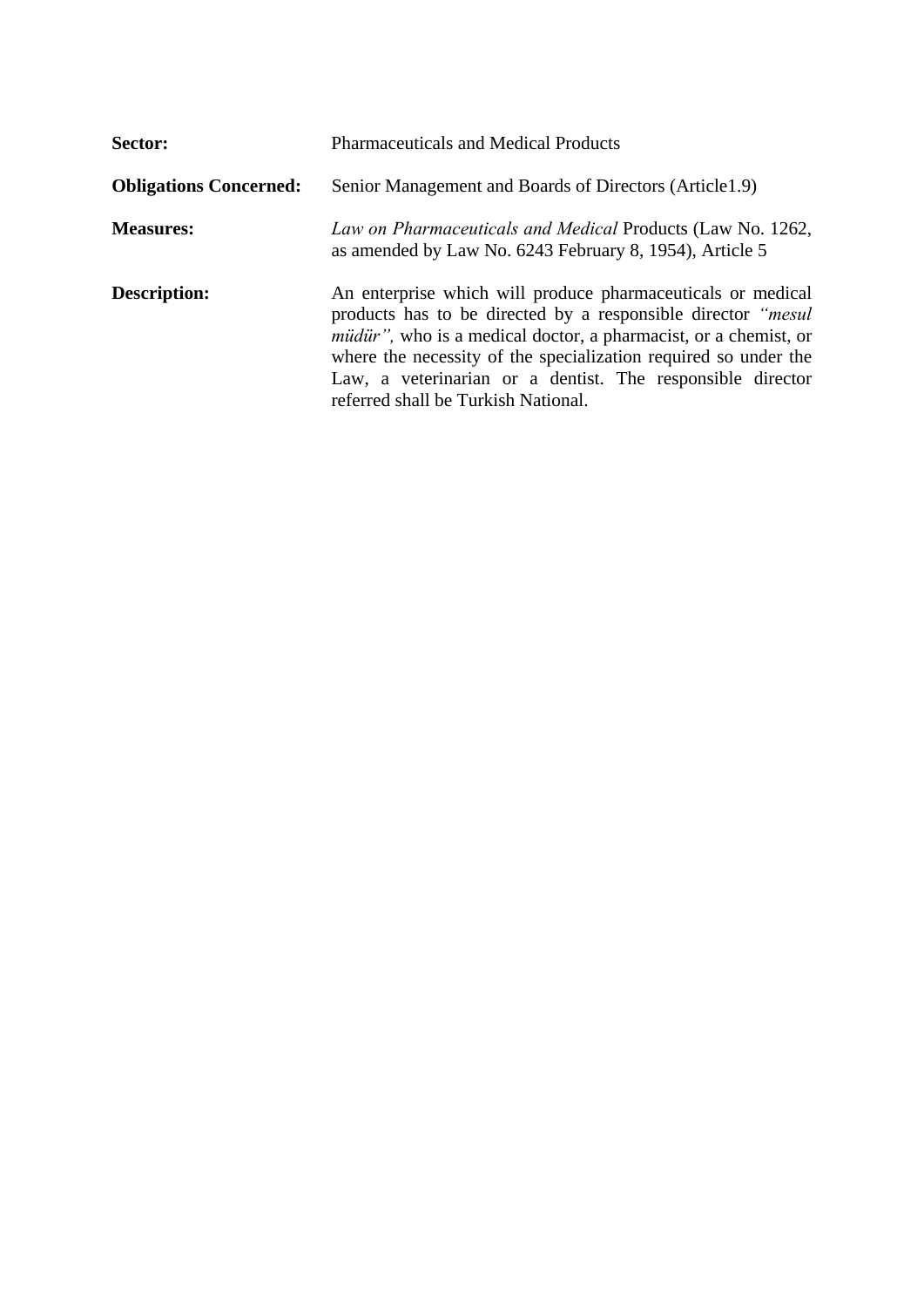| Sector:                       | Mining                                                                                                                                                                                                                                                                                                          |  |  |
|-------------------------------|-----------------------------------------------------------------------------------------------------------------------------------------------------------------------------------------------------------------------------------------------------------------------------------------------------------------|--|--|
| <b>Obligations Concerned:</b> | Senior Management and Boards of Directors (Article1.9)                                                                                                                                                                                                                                                          |  |  |
| <b>Measures:</b>              | Law on Mining (Law No. 3213, June 4, 1985), Article16                                                                                                                                                                                                                                                           |  |  |
| <b>Description:</b>           | Enterprises that have license to extract coccolith, sapropel and<br>hydrogen sulfide from the sea are required to appoint at least<br>one member of the Board of Directors and at least one auditor<br>from the Turkish Petroleum Corporation ("Türkiye Petrolleri<br>Anonim Ortaklığı") or a subsidiary of it. |  |  |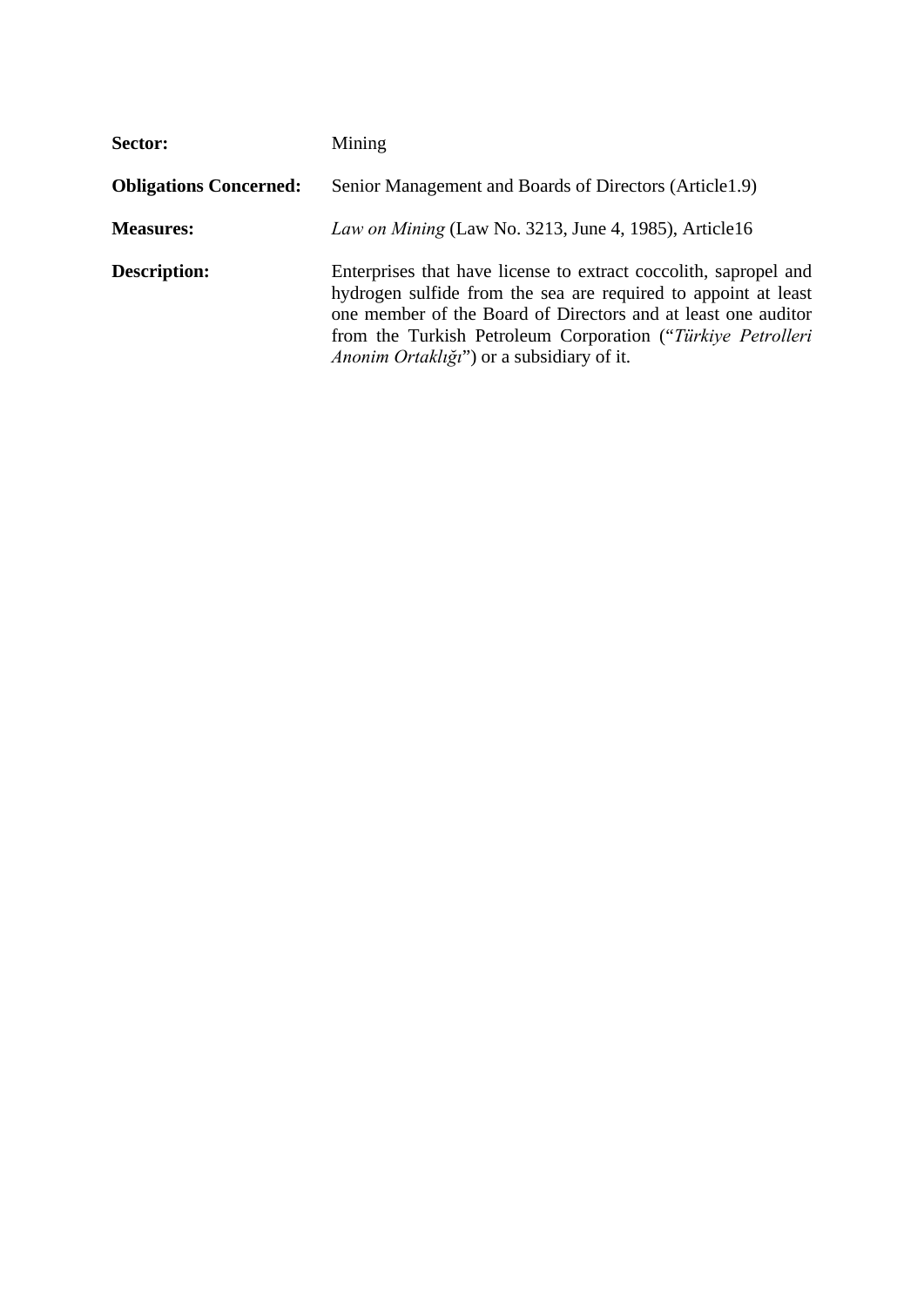| Sector:                       | Petroleum                                                                                                                                                                                                                   |  |  |  |
|-------------------------------|-----------------------------------------------------------------------------------------------------------------------------------------------------------------------------------------------------------------------------|--|--|--|
| <b>Obligations Concerned:</b> | National Treatment (Article1.4)<br>Senior Management and Boards of Directors (Article1.9)<br>Performance Requirements (Article1.8)                                                                                          |  |  |  |
| <b>Measures:</b>              | Turkish Petroleum Law (Law No. 6491, May 30, 2013),<br>Articles 18 and 22                                                                                                                                                   |  |  |  |
|                               | Regulation on Licensing in Petroleum Market (Published in the<br>Official Gazette on June 17, 2004), Article 7                                                                                                              |  |  |  |
|                               | Notice on Blending Ethanol with Gasoline Types (Published in<br>the Official Gazette on July 7, 2012) Article 5                                                                                                             |  |  |  |
| Description:                  | A Foreign person who will apply to obtain license for refinery<br>of petroleum products must be resident in Turkey, registered in<br>trade or industrial register and must be an income or corporate<br>taxpayer in Turkey. |  |  |  |
|                               | Types of the gasoline that are delivered by a refinery license<br>owner via tank truck filling units shall meet the local production<br>requirements of Notice on Blending Ethanol with Gasoline<br>Types.                  |  |  |  |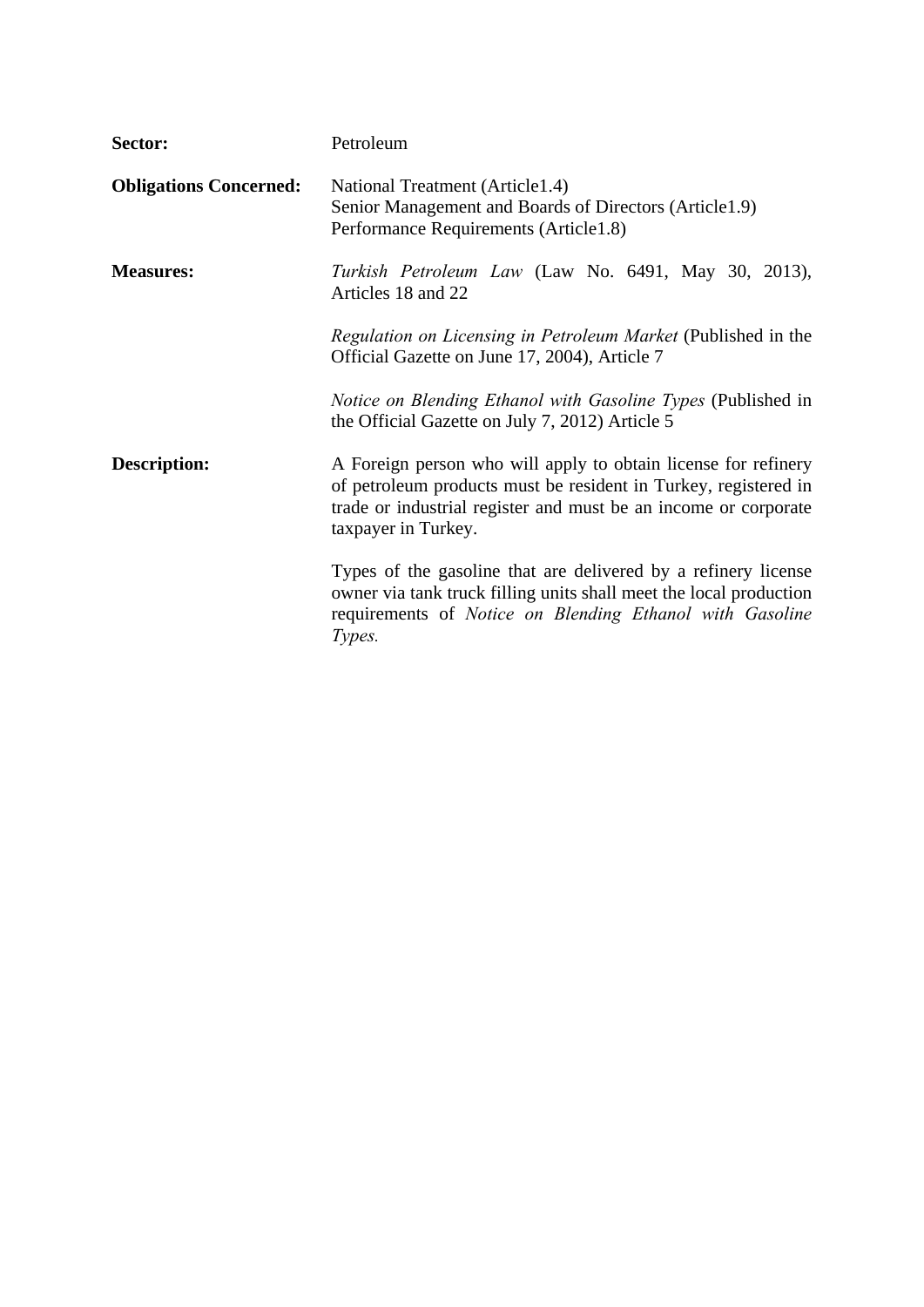| Sector:                       | Fishery                                                                                                                                                                                                                                                                                                                                 |  |  |  |
|-------------------------------|-----------------------------------------------------------------------------------------------------------------------------------------------------------------------------------------------------------------------------------------------------------------------------------------------------------------------------------------|--|--|--|
| <b>Obligations Concerned:</b> | National Treatment (Article 1.4)                                                                                                                                                                                                                                                                                                        |  |  |  |
| <b>Measures:</b>              | Law on Fisheries (Law No. 1380, March 22, 1971), Article 21                                                                                                                                                                                                                                                                             |  |  |  |
|                               | <i>Regulation on Fisheries</i> (Published in the Official Gazette on<br>March 10, 1995), Article 5                                                                                                                                                                                                                                      |  |  |  |
|                               | <i>Notice on Commercial Fishing</i> (Notice No: 2012/65 Published<br>in the Official Gazette on August 18, 2012) Article 21                                                                                                                                                                                                             |  |  |  |
| Description:                  | Foreign Persons cannot engage in fish hunting in Turkish<br>territorial sea and internal waters. Enterprises that are<br>established in Turkey in conformity with the legislation on<br>Foreign Direct Investment are subject to prior authorization and<br>license requirements of the Ministry of Food, Agriculture and<br>Livestock. |  |  |  |
|                               | Foreign persons cannot operate in Tuna fishing by renting<br>Turkish vessels.                                                                                                                                                                                                                                                           |  |  |  |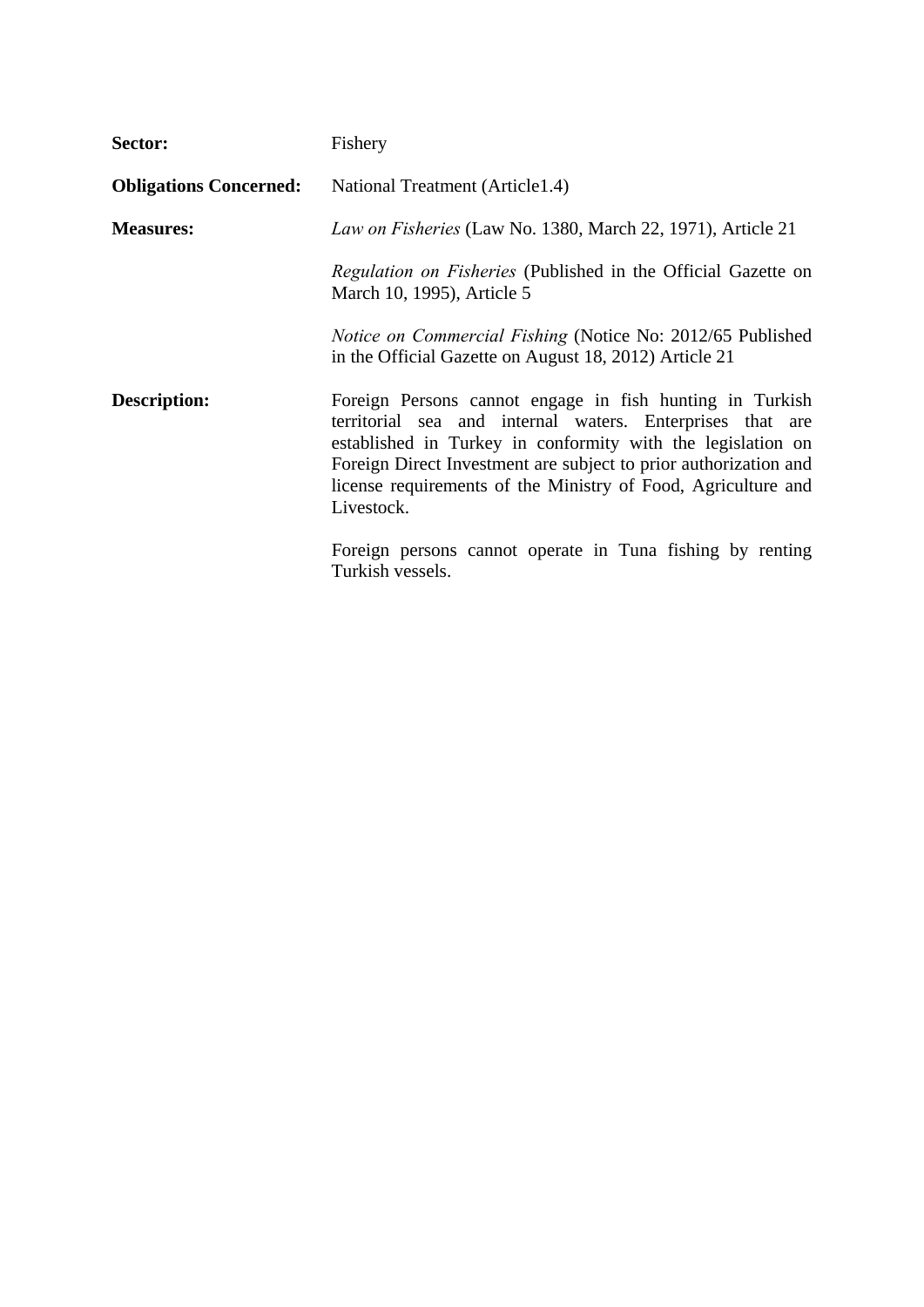| Sector:                       | Agriculture                                                                                                                                                                     |  |  |  |
|-------------------------------|---------------------------------------------------------------------------------------------------------------------------------------------------------------------------------|--|--|--|
| <b>Obligations Concerned:</b> | Senior Management and Boards of Directors (Article 1.9)                                                                                                                         |  |  |  |
| <b>Measures:</b>              | Articles of Incorporation of Turkish Agricultural Credit<br>Cooperatives, Articles 30 and 37                                                                                    |  |  |  |
| <b>Description:</b>           | All members of the boards of directors and auditors of Turkish<br>Agricultural Credit Cooperatives ("Türkiye Tarım Kredi<br><i>Kooperatifleri</i> ") must be Turkish nationals. |  |  |  |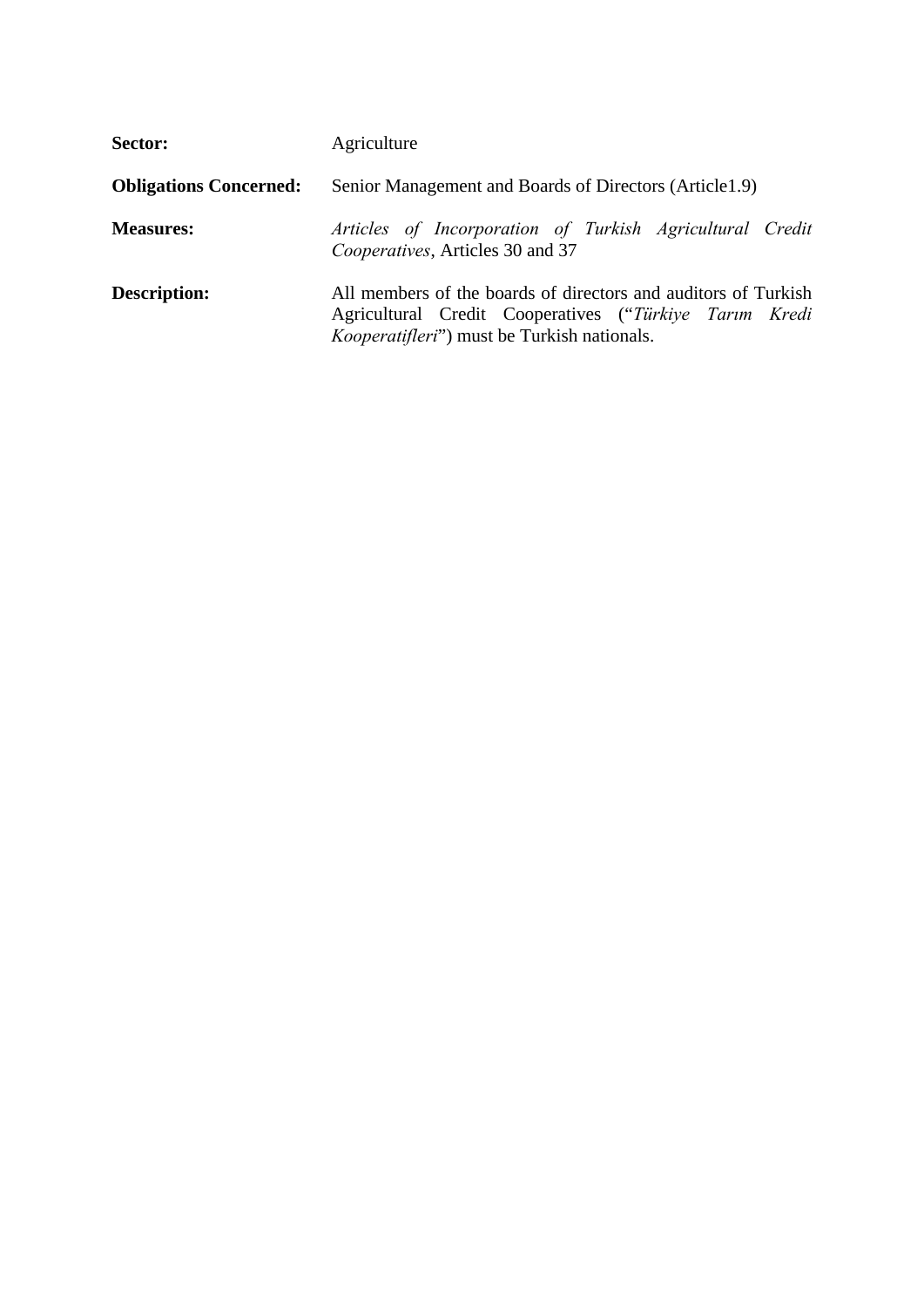## **ANNEX II EXPLANATORY NOTES**

1. The Schedule of a Party to this Annex sets out, pursuant to Article 1.10 (Non-Conforming Measures), the specific sectors, subsectors, or activities for which that Party may maintain existing, or adopt new or more restrictive, measures that do not conform with obligations imposed by:

- (a) Article 1.4 (National Treatment);
- (b) Article 1.5 (Most-Favored-Nation Treatment);
- (c) Article 1.8 (Performance Requirements); or
- (d) Article 1.9 (Senior Management and Boards of Directors).
- 2. Each Schedule entry sets out the following elements:
	- (a) **Sector** refers to the sector for which the entry is made;
	- (b) **Obligations Concerned** specifies the article(s) referred to in paragraph 1 that, pursuant to Article 1.10.2 do not apply to the sectors, subsectors, or activities scheduled in the entry;
	- (c) **Description** sets out the scope of the sectors, subsectors, or activities covered by the entry; and
	- (d) **Existing Measures** identifies, for transparency purposes, existing measures that apply to the sectors, subsectors, or activities covered by the entry.

3. In accordance with Article 1.10.2, the articles of this Agreement specified in the **Obligations Concerned** element of an entry do not apply to the sectors, subsectors, and activities identified in the **Description** element of that entry.

4. For each Party, **foreign person** means a foreign national or an enterprise organized under the domestic law of the other Party or any other non-Party.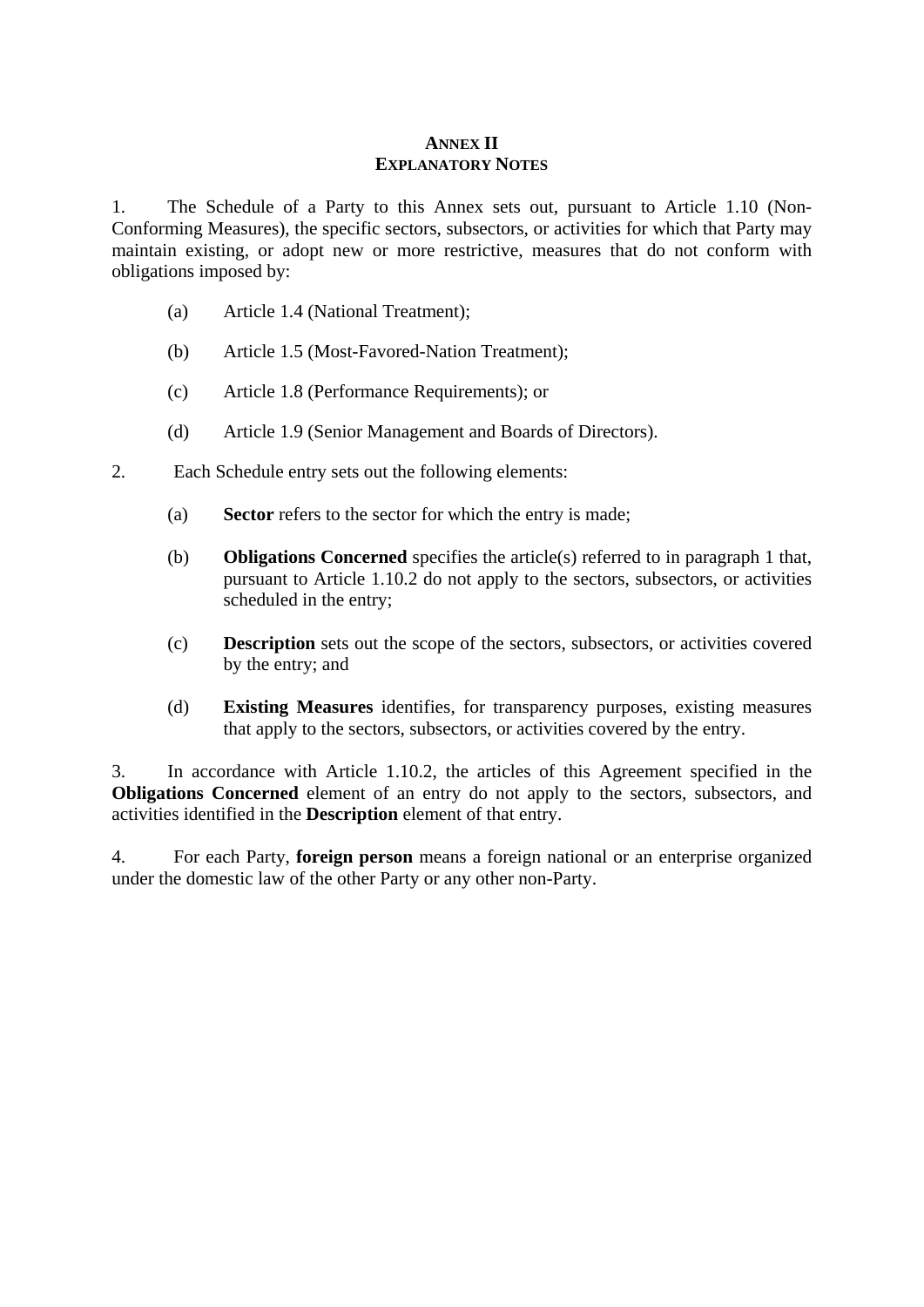## **ANNEX II SCHEDULE OF KOREA**

| Sector:                       | All Sectors                                                                                                                                                                                                                                                                                                                                                                                                                                                                                               |                                                                                                                                                                                                                            |  |
|-------------------------------|-----------------------------------------------------------------------------------------------------------------------------------------------------------------------------------------------------------------------------------------------------------------------------------------------------------------------------------------------------------------------------------------------------------------------------------------------------------------------------------------------------------|----------------------------------------------------------------------------------------------------------------------------------------------------------------------------------------------------------------------------|--|
| <b>Obligations Concerned:</b> | National Treatment (Article 1.4)<br>Performance Requirements (Article 1.8)                                                                                                                                                                                                                                                                                                                                                                                                                                |                                                                                                                                                                                                                            |  |
| <b>Description:</b>           | 1. Korea reserves the right to adopt, with respect to the<br>establishment or acquisition of an investment, any measure that<br>is necessary for the maintenance of public order pursuant to<br>Article 4 of the <i>Foreign Investment Promotion</i> Act (2014) and<br>Article 5 of the <i>Enforcement Decree of the Foreign Investment</i><br><i>Promotion Act</i> (2014), provided that Korea promptly provides<br>written notice to Turkey that it has adopted such a measure and<br>that the measure: |                                                                                                                                                                                                                            |  |
|                               | (a)                                                                                                                                                                                                                                                                                                                                                                                                                                                                                                       | is applied in accordance with the procedural<br>requirements set out in the Foreign Investment<br>Promotion Act (2014), Enforcement Decree of<br>the Foreign Investment Promotion Act (2014),<br>and other applicable law; |  |
|                               | (b)                                                                                                                                                                                                                                                                                                                                                                                                                                                                                                       | is adopted or maintained only where the<br>investment poses a genuine and sufficiently<br>serious threat to the fundamental interests of<br>society;                                                                       |  |
|                               | (c)                                                                                                                                                                                                                                                                                                                                                                                                                                                                                                       | is not applied in an arbitrary or unjustifiable<br>manner;                                                                                                                                                                 |  |
|                               | (d)                                                                                                                                                                                                                                                                                                                                                                                                                                                                                                       | does not constitute a disguised restriction on<br>investment; and                                                                                                                                                          |  |
|                               | (e)                                                                                                                                                                                                                                                                                                                                                                                                                                                                                                       | is proportional to the objective it seeks to<br>achieve.                                                                                                                                                                   |  |
|                               | 2. Without prejudice to any claim that may be submitted to<br>arbitration pursuant to Article 1.17 (Investor-State Dispute<br>Settlement), a claimant may submit to arbitration under Section<br>C (Settlement of Disputes between an Investor and the<br>Disputing Party) of the Agreement on Investment a claim that:                                                                                                                                                                                   |                                                                                                                                                                                                                            |  |
|                               | (a)                                                                                                                                                                                                                                                                                                                                                                                                                                                                                                       | Korea has adopted a measure for which it has<br>provided notice pursuant to paragraph 1; and                                                                                                                               |  |

 (b) the claimant or, as the case may be, an enterprise of Korea that is a juridical person that the claimant owns or controls directly or indirectly,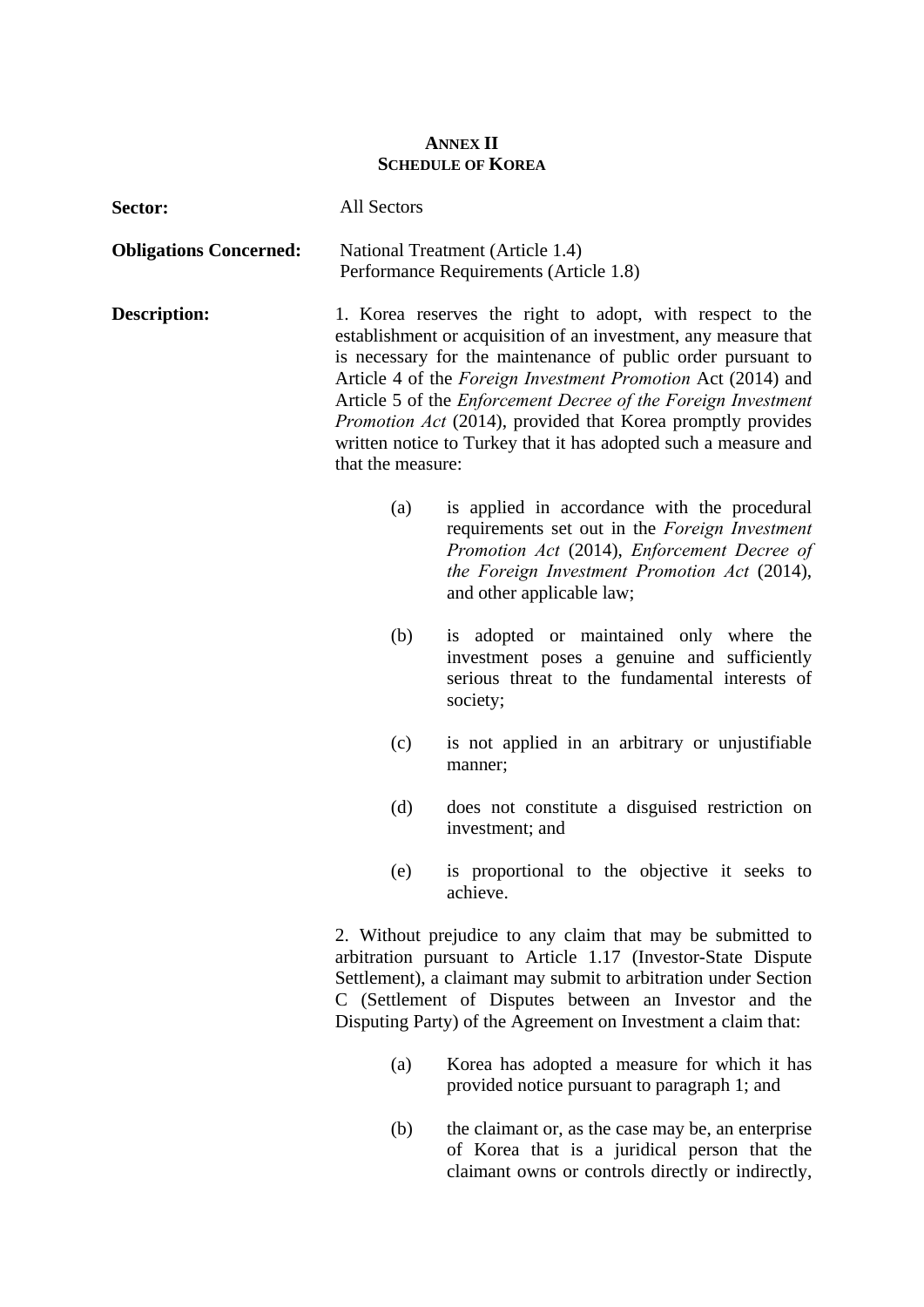has incurred loss or damage by reason of, or arising out of, the measure.

In the event of such a claim, Section C (Settlement of Disputes between an Investor and the Disputing Party) of the Agreement on Investment shall apply, *mutatis mutandis*, and all references in Section C (Settlement of Disputes between an Investor and the Disputing Party) of the Agreement on Investment to a breach, or to an alleged breach, of an obligation under Section B(Investment) of the Agreement on Investment shall be understood to refer to the measure, which would constitute a breach of an obligation under Section B (Investment) of the Agreement on Investment but for this entry. However, no award may be made in favor of the claimant, if Korea establishes to the satisfaction of the tribunal that the measure satisfies all the conditions listed in subparagraphs (a) through (e) of paragraph 1.

# **Existing Measures:** *Foreign Investment Promotion Act* (Law No. 12225, January 10, 2014), Article 4

 *Enforcement Decree of the Foreign Investment Promotion Act* (Presidential Decree No. 25249, March 11, 2014), Article 5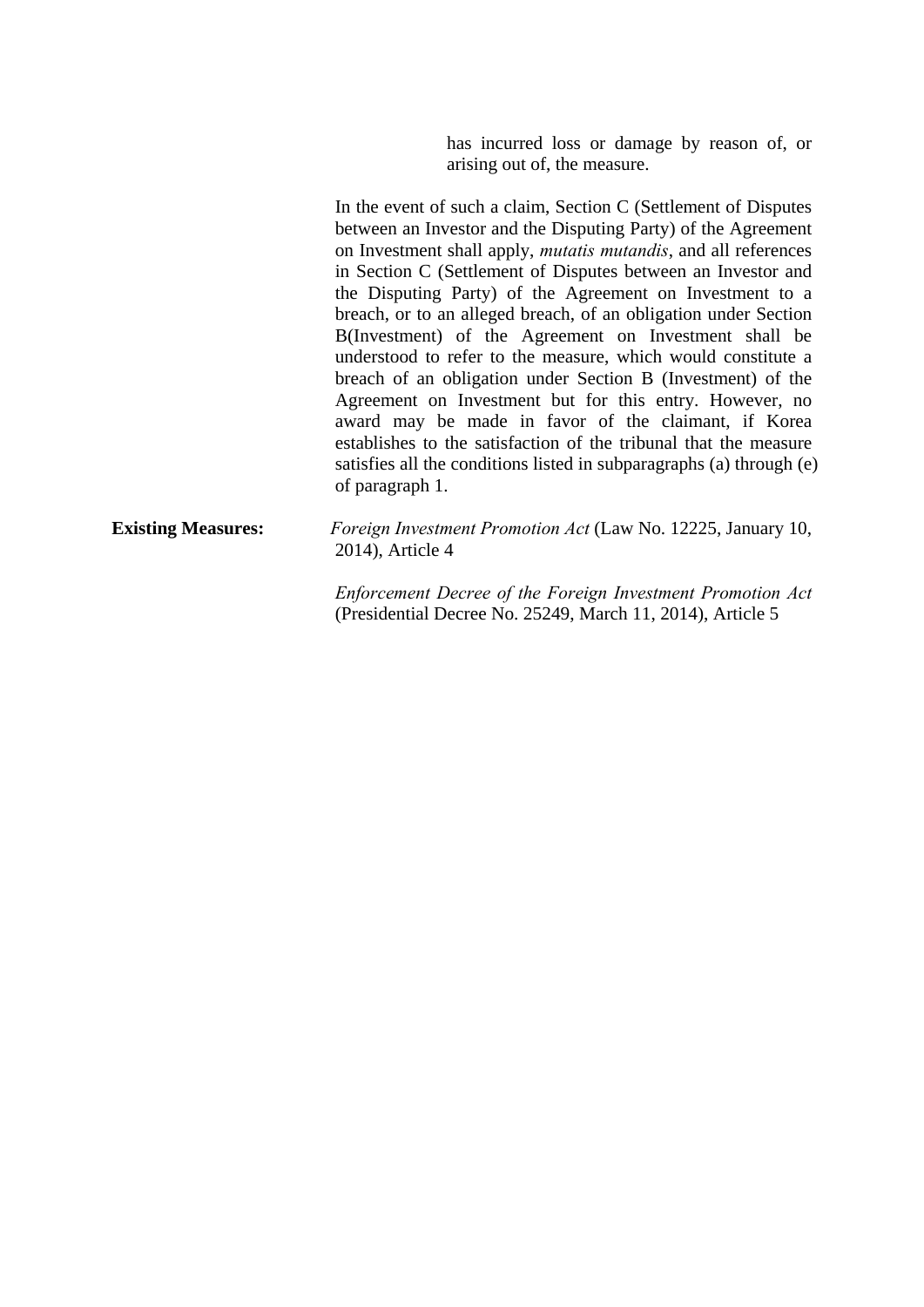| Sector:                       | All Sectors                                                                                                                                                                                                                                                                                                                                                                                  |
|-------------------------------|----------------------------------------------------------------------------------------------------------------------------------------------------------------------------------------------------------------------------------------------------------------------------------------------------------------------------------------------------------------------------------------------|
| <b>Obligations Concerned:</b> | National Treatment (Article 1.4)<br>Most-Favored-Nation Treatment (Article 1.5)<br>Performance Requirements (Article 1.8)<br>Senior Management and Boards of Directors (Article 1.9)                                                                                                                                                                                                         |
| Description:                  | Korea reserves the right to adopt or maintain any measure with<br>respect to the defense industry.                                                                                                                                                                                                                                                                                           |
|                               | Foreign investors (stipulated in Article 2 of the Foreign<br><i>Investment Promotion Act</i> ) who intend to acquire the<br>outstanding shares of a defense industry company (enterprises<br>stipulated in Article 3 of the <i>Defense Acquisition Program Act</i> )<br>other than the newly issued ones shall obtain a prior permission<br>from the Minister of Trade, Industry and Energy. |
| <b>Existing Measures:</b>     | <i>Foreign Investment Promotion Act</i> (Law No. 12225, January 10,<br>2014), Article 6                                                                                                                                                                                                                                                                                                      |
|                               | Defense Acquisition Program Act (Law No. 12748, June 11,<br>2014), Article 35                                                                                                                                                                                                                                                                                                                |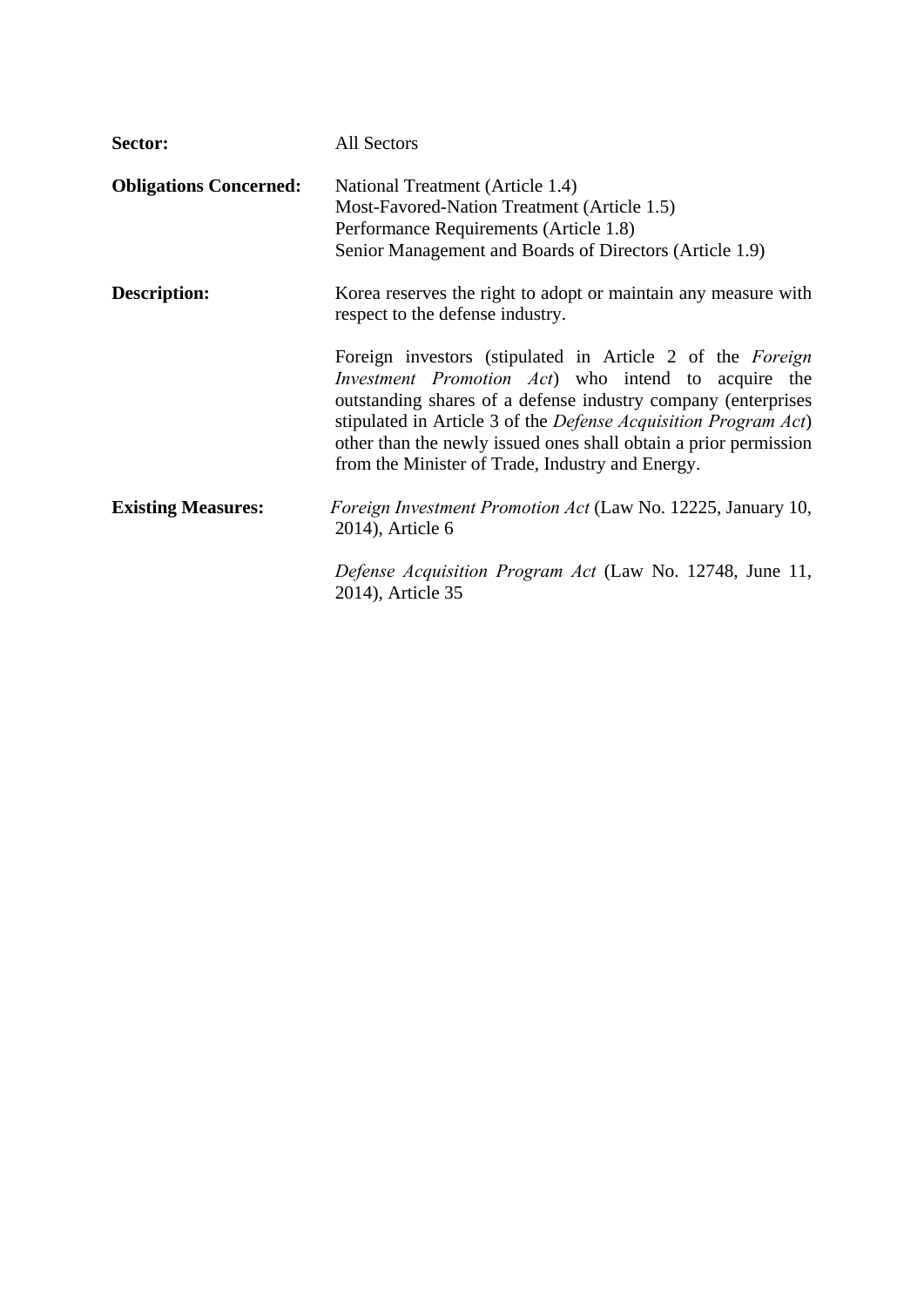| Sector:                       | All Sectors                                                                                                                                                                                                                                                                                 |  |
|-------------------------------|---------------------------------------------------------------------------------------------------------------------------------------------------------------------------------------------------------------------------------------------------------------------------------------------|--|
| <b>Obligations Concerned:</b> | National Treatment (Article 1.4)<br>Performance Requirements (Article 1.8)<br>Senior Management and Boards of Directors (Article 1.9)                                                                                                                                                       |  |
| <b>Description:</b>           | Korea reserves the right to adopt or maintain any measure with<br>respect to the transfer or disposition of equity interests or assets<br>held by state enterprises or governmental authorities.                                                                                            |  |
|                               | Such a measure shall be implemented in accordance with the<br>provisions of Chapter 4 (Transparency) of the Framework<br>Agreement.                                                                                                                                                         |  |
|                               | This entry does not apply to former private enterprises that are<br>owned by the state as a result of corporate reorganization<br>processes.                                                                                                                                                |  |
|                               | For purposes of this entry:                                                                                                                                                                                                                                                                 |  |
|                               | A state enterprise shall include any enterprise created for the<br>sole purpose of selling or disposing of equity interests or assets<br>of state enterprise or governmental authorities.                                                                                                   |  |
|                               | Without prejudice to Korea's commitments undertaken in<br>Annex I and Annex II, Korea reserves the right to adopt or<br>maintain any measure with respect to the transfer to the private<br>sector of all or any portion of services provided in the exercise<br>of governmental authority. |  |
| <b>Existing Measures:</b>     | Financial Investment Services and Capital Markets Act (Law<br>No. 12383, January 28, 2014), Article 168                                                                                                                                                                                     |  |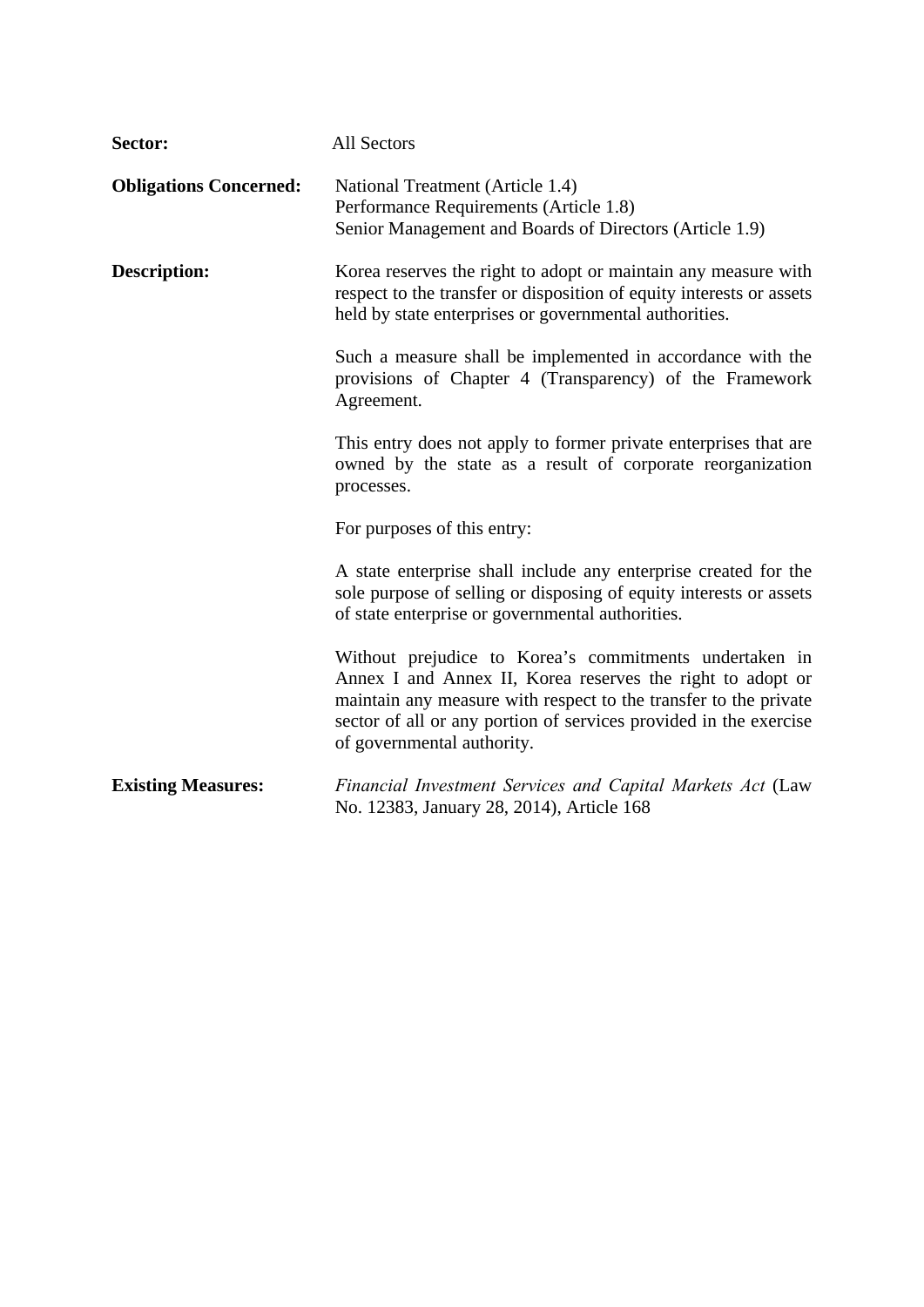| Sector:                       | Acquisition of Land                                                                                                                                                                                                                                                                                           |  |
|-------------------------------|---------------------------------------------------------------------------------------------------------------------------------------------------------------------------------------------------------------------------------------------------------------------------------------------------------------|--|
| <b>Obligations Concerned:</b> | National Treatment (Article 1.4)                                                                                                                                                                                                                                                                              |  |
| <b>Description:</b>           | Korea reserves the right to adopt or maintain any measure with<br>respect to the acquisition of land by foreign persons, except that<br>a juridical person shall continue to be permitted to acquire land<br>where the juridical person:                                                                      |  |
|                               | 1. is not deemed foreign under Article 2 of the <i>Foreigner's</i><br>Land Acquisition Act, or                                                                                                                                                                                                                |  |
|                               | 2. is deemed foreign under the <i>Foreigner's Land Acquisition</i><br>Act or is a branch of a foreign juridical person subject to<br>approval or notification in accordance with the Foreigner's<br>Land Acquisition Act, if the land is to be used for any of the<br>following legitimate business purposes: |  |
|                               | land used for ordinary business activities;<br>(a)                                                                                                                                                                                                                                                            |  |
|                               | (b)<br>land used for housing for senior management; or                                                                                                                                                                                                                                                        |  |
|                               | (c)<br>land used for fulfilling land-holding requirements<br>stipulated by pertinent laws.                                                                                                                                                                                                                    |  |
|                               | Korea reserves the right to adopt or maintain any measure with<br>respect to the acquisition of farmland by foreign persons.                                                                                                                                                                                  |  |
| <b>Existing Measures:</b>     | Foreigner's Land Acquisition Act (Law No. 12591, May 20,<br>2014), Articles 2 through 6                                                                                                                                                                                                                       |  |
|                               | Farmland Act (Law No. 11998, August 6, 2013), Article 6                                                                                                                                                                                                                                                       |  |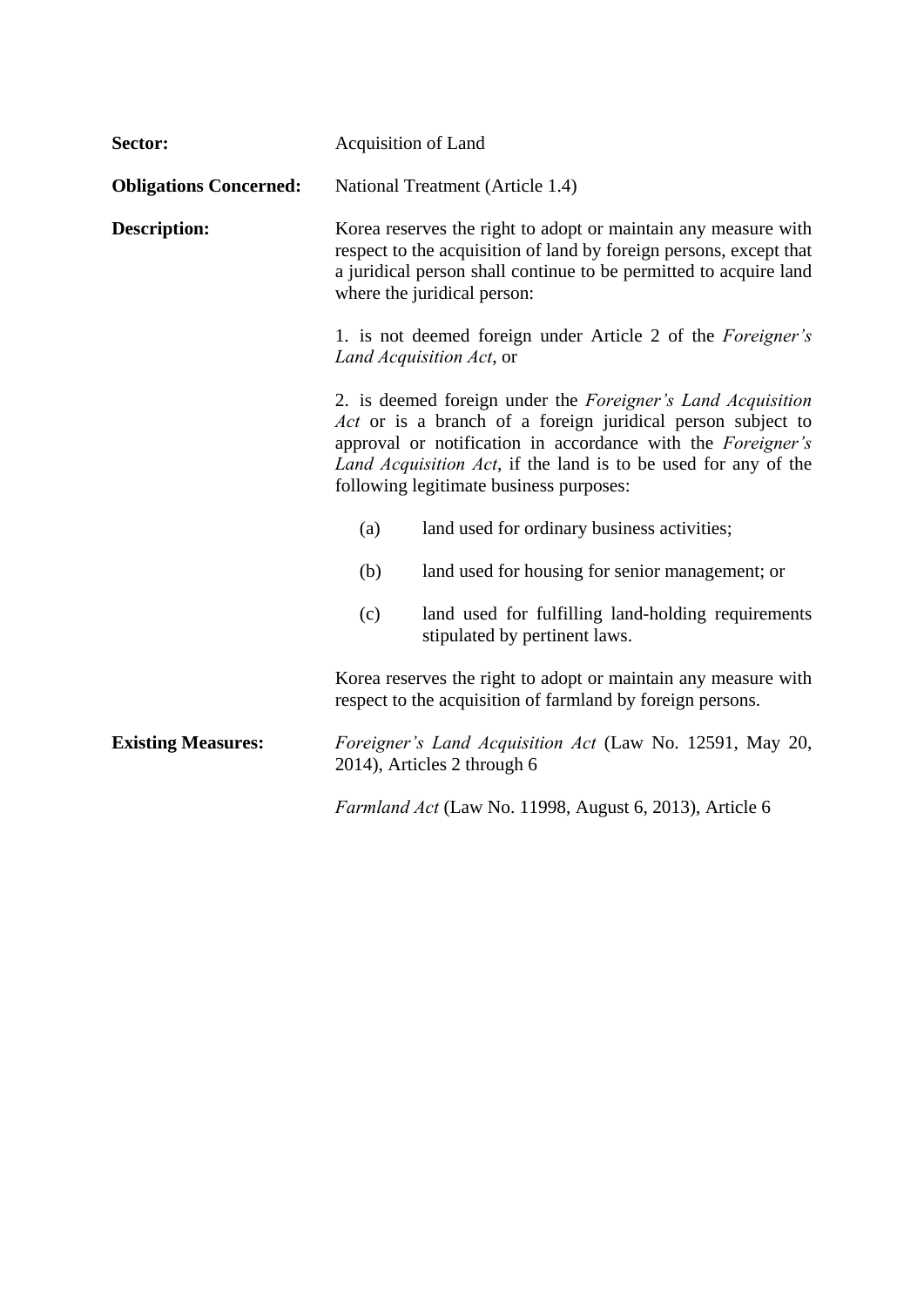| Sector:                       | Firearms, Swords, Explosives, and Similar Items                                                                                                                                                                                                                                                                                                     |  |
|-------------------------------|-----------------------------------------------------------------------------------------------------------------------------------------------------------------------------------------------------------------------------------------------------------------------------------------------------------------------------------------------------|--|
| <b>Obligations Concerned:</b> | National Treatment (Article 1.4)<br>Most-Favored-Nation Treatment (Article 1.5)<br>Performance Requirements (Article 1.8)                                                                                                                                                                                                                           |  |
|                               | Senior Management and Boards of Directors (Article 1.9)                                                                                                                                                                                                                                                                                             |  |
| <b>Description:</b>           | Korea reserves the right to adopt or maintain any measure<br>with respect to the firearms, swords, explosives, gas sprays,<br>electric shocks, and crossbows sector, including the<br>manufacture, use, sale, storage, transport, import, export, and<br>possession of firearms, swords, explosives, gas sprays,<br>electric shocks, and crossbows. |  |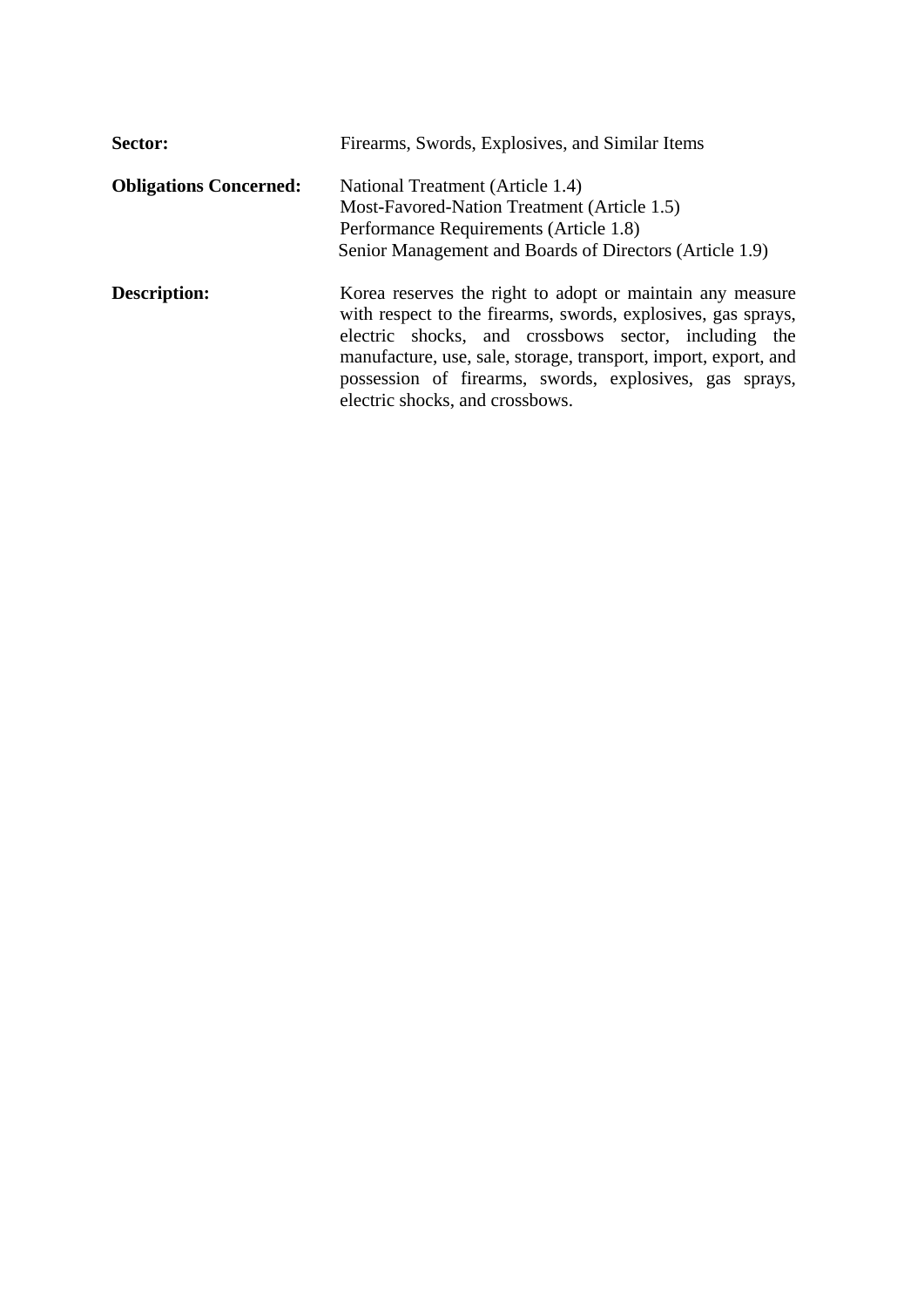| Sector:                       | Disadvantaged Groups                                                                                                                                                                                                                                                   |  |
|-------------------------------|------------------------------------------------------------------------------------------------------------------------------------------------------------------------------------------------------------------------------------------------------------------------|--|
| <b>Obligations Concerned:</b> | National Treatment (Article 1.4)<br>Most-Favored-Nation Treatment (Article 1.5)<br>Performance Requirements (Article 1.8)<br>Senior Management and Boards of Directors (Article 1.9)                                                                                   |  |
| <b>Description:</b>           | Korea reserves the right to adopt or maintain any measure that<br>accords rights or preferences to socially or economically<br>disadvantaged groups, such as the disabled, persons who have<br>rendered distinguished services to the state, and ethnic<br>minorities. |  |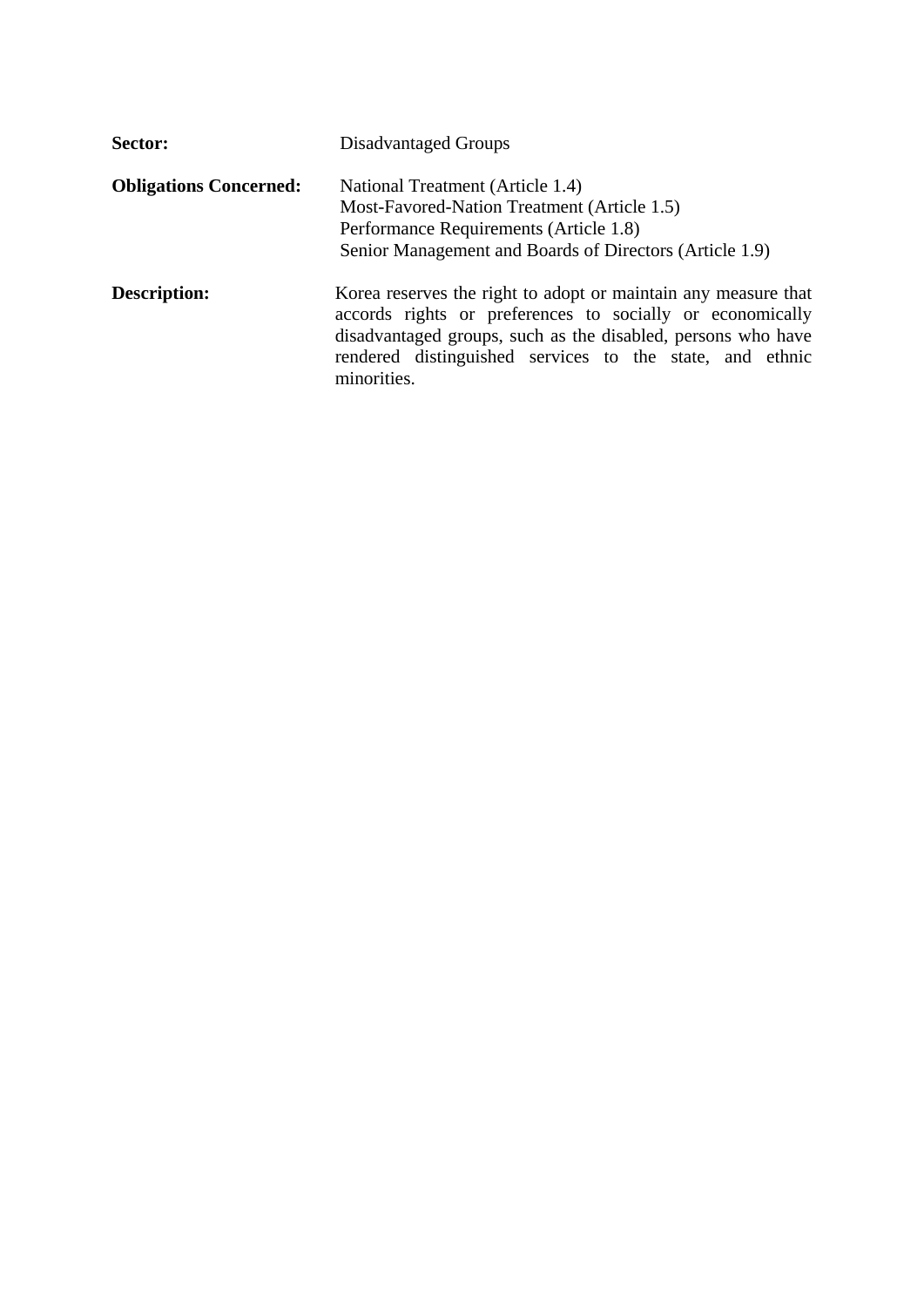| Sector:                       | All Sectors                                                                                                                                                                                                                                                 |                                                                                                                                                                                                                                                                    |
|-------------------------------|-------------------------------------------------------------------------------------------------------------------------------------------------------------------------------------------------------------------------------------------------------------|--------------------------------------------------------------------------------------------------------------------------------------------------------------------------------------------------------------------------------------------------------------------|
| <b>Obligations Concerned:</b> |                                                                                                                                                                                                                                                             | Most-Favored-Nation Treatment (Article 1.5)                                                                                                                                                                                                                        |
| <b>Description:</b>           | Korea reserves the right to adopt or maintain any measure that<br>accords differential treatment to countries under any bilateral or<br>multilateral international agreement in force or signed prior to<br>the date of entry into force of this Agreement. |                                                                                                                                                                                                                                                                    |
|                               |                                                                                                                                                                                                                                                             | Korea reserves the right to adopt or maintain any measure that<br>accords differential treatment to countries under any bilateral or<br>multilateral international agreement in force or signed after the<br>date of entry into force of this Agreement involving: |
|                               | (a)                                                                                                                                                                                                                                                         | aviation;                                                                                                                                                                                                                                                          |
|                               | (b)                                                                                                                                                                                                                                                         | fisheries; or                                                                                                                                                                                                                                                      |
|                               | (c)                                                                                                                                                                                                                                                         | maritime matters, including salvage.                                                                                                                                                                                                                               |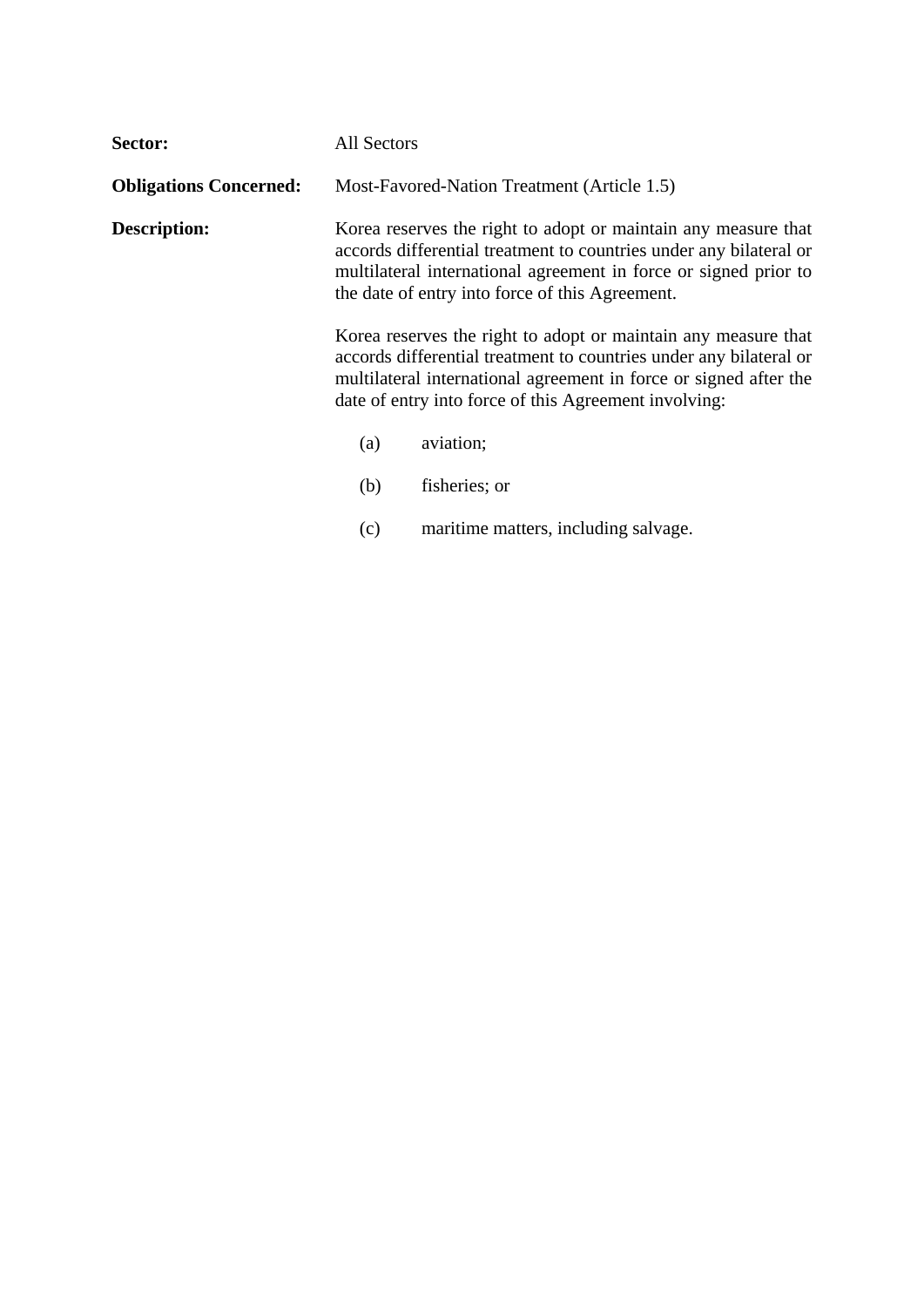| Sector:                       | <b>All Manufacturing Sectors</b>                                                                                                                                                                                                                                             |
|-------------------------------|------------------------------------------------------------------------------------------------------------------------------------------------------------------------------------------------------------------------------------------------------------------------------|
| <b>Obligations Concerned:</b> | Performance Requirements (Article 1.8)                                                                                                                                                                                                                                       |
| <b>Description:</b>           | Korea reserves the right to adopt or maintain any measure with<br>respect to the following measures: the obligation to recycle<br>products and packaging materials; the submission of recycling<br>performance plans and results; payment of applicable<br>recycling levies. |
|                               | Manufacturers who are under recycling duties and those to<br>whom such manufacturers have entrusted their recycling<br>duties shall follow the recycling standards for their products<br>and packaging materials prescribed by the Minister of<br>Environment.               |
|                               | Furthermore, the above persons shall submit the recycling<br>duty performance plans and result reports each year, and shall<br>pay the recycling levy in case of failure to satisfy the amounts<br>of the prescribed recycling duty.                                         |
| <b>Existing Measures:</b>     | Act on the Promotion of Saving and Recycling of Resources<br>(Law No. 12319, January 21, 2014), Articles 16, 17, 18, 19<br>and 27                                                                                                                                            |
|                               | Act for Resource Recycling of Electrical and Electronic<br>Equipment and Vehicle (Law No. 11913, July 16, 2013),<br>Articles 15, 16, 16-2, 16-3, 16-4, 17, 18, 18-2, 18-3 and 21                                                                                             |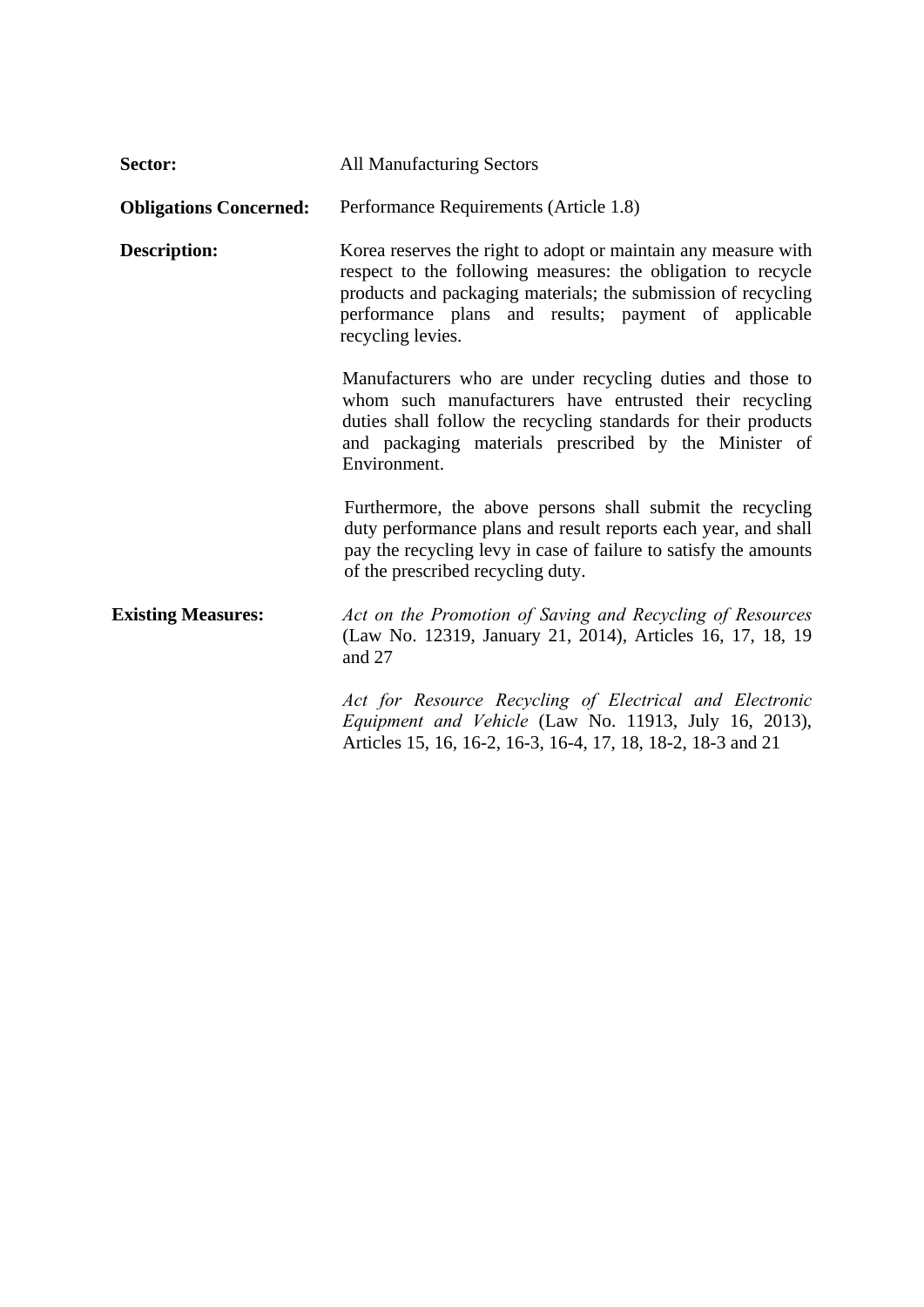| Sector:                       | <b>Low-emission Motor Vehicles</b>                                                                                                                                                                                                                                                                                                                 |
|-------------------------------|----------------------------------------------------------------------------------------------------------------------------------------------------------------------------------------------------------------------------------------------------------------------------------------------------------------------------------------------------|
| <b>Obligations Concerned:</b> | Performance Requirements (Article 1.8)                                                                                                                                                                                                                                                                                                             |
| Description:                  | Korea reserves the right to adopt or maintain any measure with<br>respect to the following measures: the obligation to distribute a<br>certain percentage of low-emission motor vehicles; the<br>submission and approval of plans to distribute low-emission<br>motor vehicles.                                                                    |
|                               | A distributor of motor vehicles shall submit an annual plan to<br>supply low-emission motor vehicles in accordance with the<br>annual popularization standard of low-emission motor vehicle.<br>The distributor shall obtain approval of the plan by the Minister<br>of Environment and report business results to the Minister of<br>Environment. |
| <b>Existing Measures:</b>     | Special Act on Metropolitan Air Quality Improvement (Law No.<br>11909, July 16, 2013), Article 23                                                                                                                                                                                                                                                  |
|                               | Enforcement Decree of the Special Act on Metropolitan Air<br>Quality Improvement (Presidential Decree No. 25080, January<br>14, 2014), Article 26                                                                                                                                                                                                  |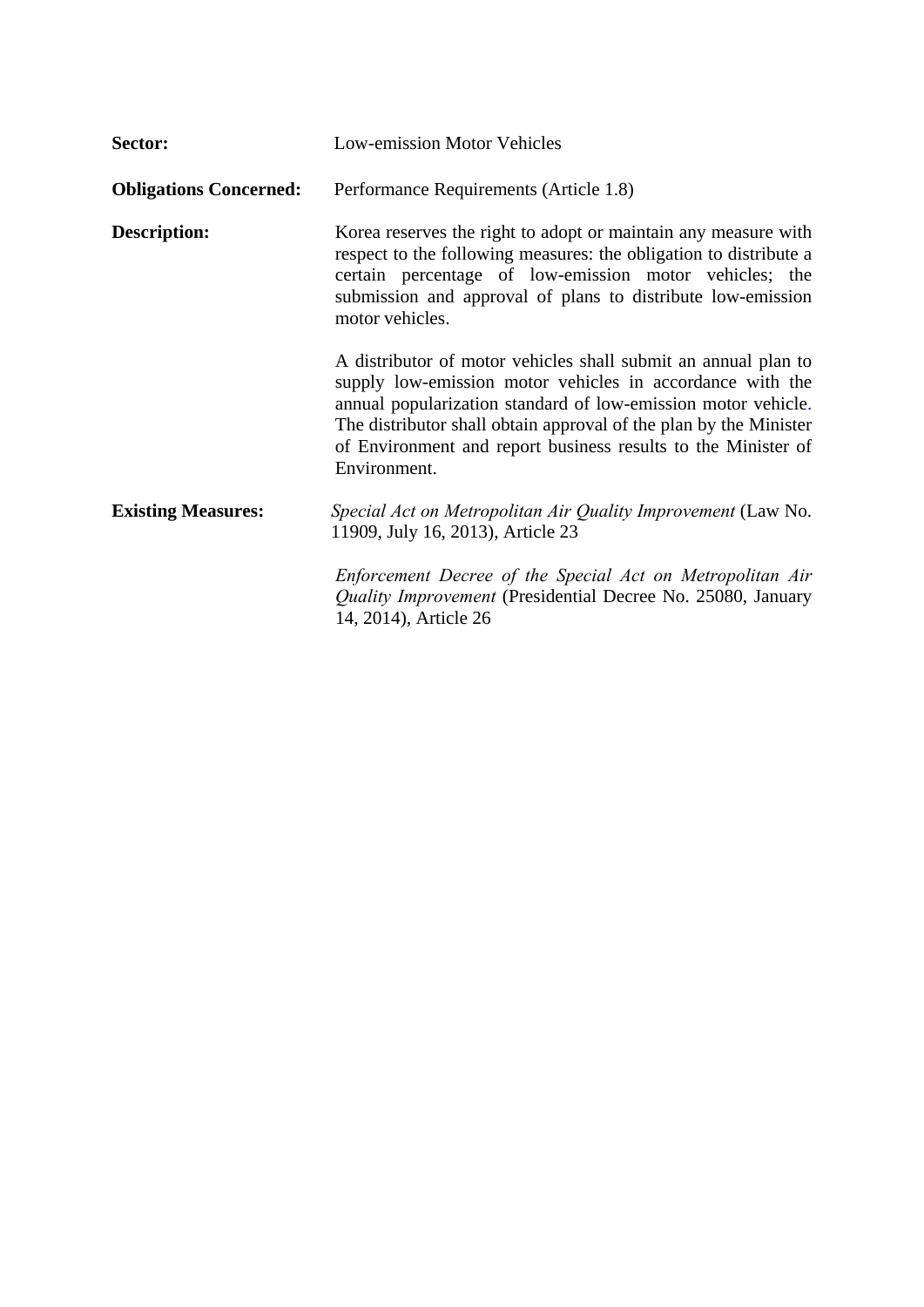| <b>Sector:</b>                | <b>Atomic Energy Industry</b>                                                                                                         |
|-------------------------------|---------------------------------------------------------------------------------------------------------------------------------------|
| <b>Obligations Concerned:</b> | National Treatment (Article 1.4)<br>Performance Requirements (Article 1.8)<br>Senior Management and Boards of Directors (Article 1.9) |
| <b>Description:</b>           | Korea reserves the right to adopt or maintain any measure with<br>respect to the atomic energy industry.                              |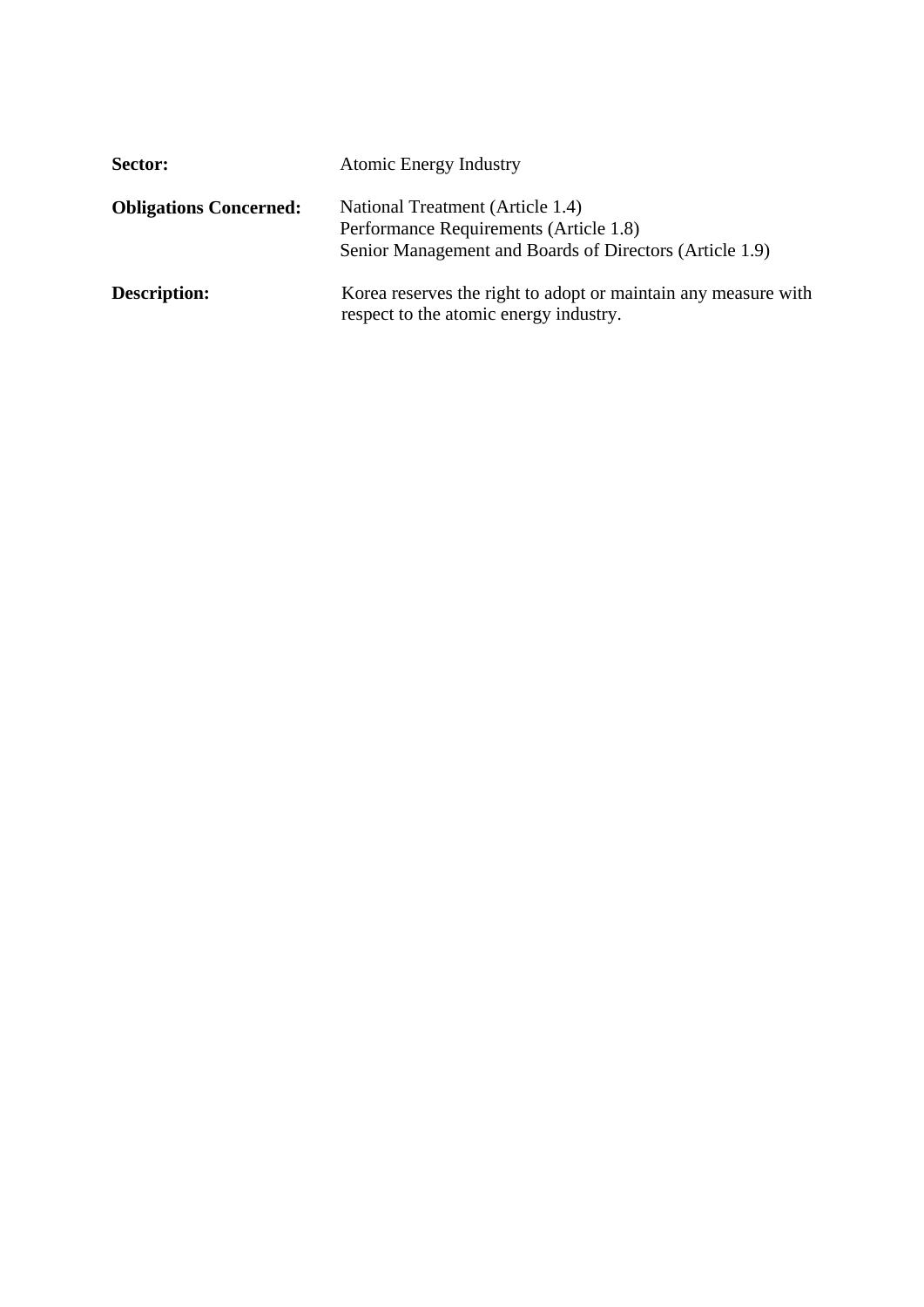| Sector:                       | Energy Industry - Electric Power                                                                                                                                                                                          |
|-------------------------------|---------------------------------------------------------------------------------------------------------------------------------------------------------------------------------------------------------------------------|
| <b>Obligations Concerned:</b> | National Treatment (Article 1.4)<br>Performance Requirements (Article 1.8)<br>Senior Management and Boards of Directors (Article 1.9)                                                                                     |
| <b>Description:</b>           | Korea reserves the right to adopt or maintain any measure<br>with respect to the electric power industry.                                                                                                                 |
|                               | Any such measure shall not decrease the level of foreign<br>ownership permitted in the electric power industry as provided<br>by the entry in Korea's Schedule to Annex I related to Energy<br>Industry (electric power). |
|                               | Notwithstanding this entry, Korea shall not adopt or maintain<br>any measure inconsistent with Article 1.8.1(f).                                                                                                          |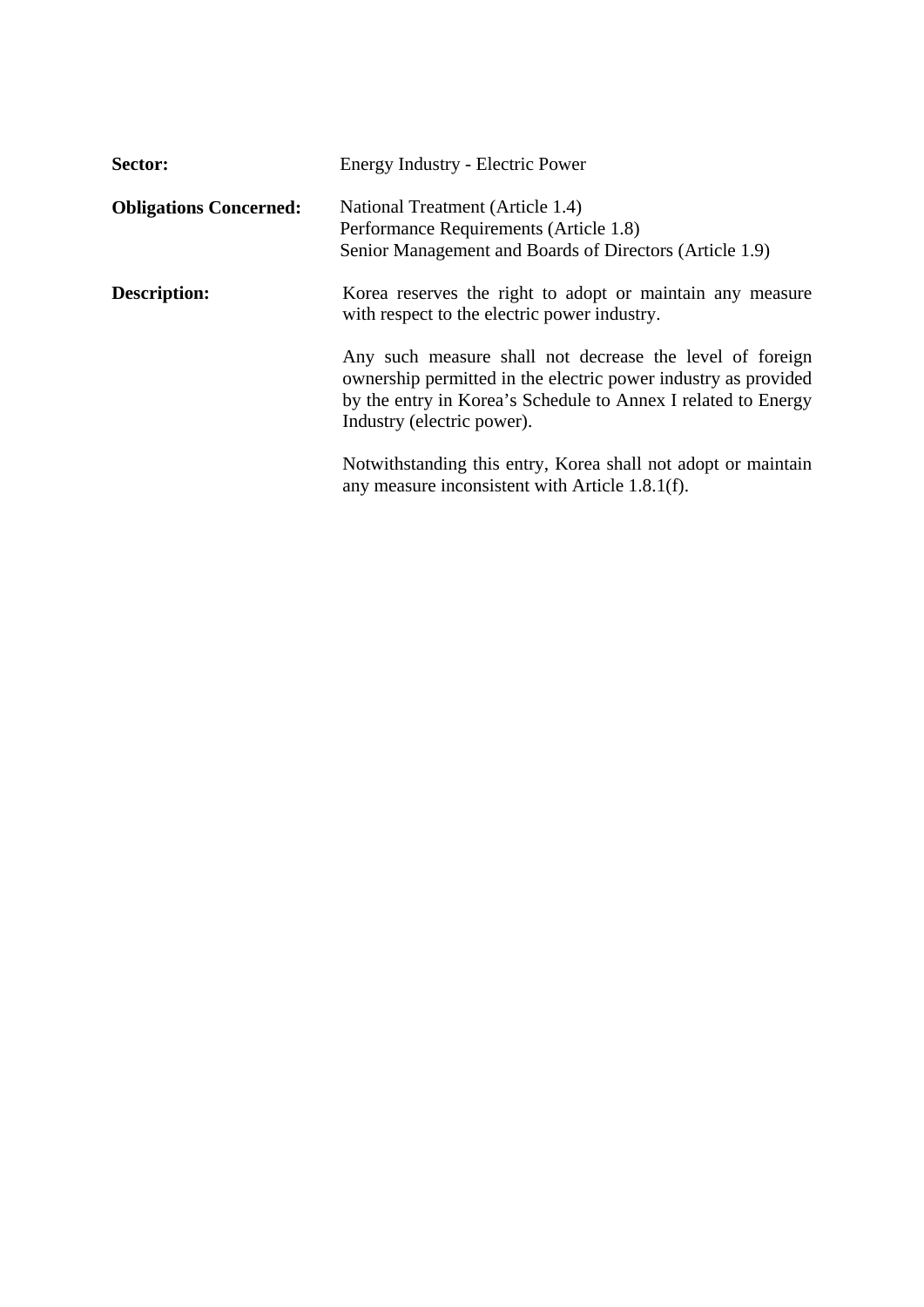| Sector:                       | Energy Industry - Gas industry                                                                                                                                                                               |
|-------------------------------|--------------------------------------------------------------------------------------------------------------------------------------------------------------------------------------------------------------|
| <b>Obligations Concerned:</b> | National Treatment (Article 1.4)<br>Performance Requirements (Article 1.8)<br>Senior Management and Boards of Directors (Article 1.9)                                                                        |
| <b>Description:</b>           | Korea reserves the right to adopt or maintain any measure<br>with respect to the gas industry.                                                                                                               |
|                               | Any such measure shall not decrease the level of foreign<br>ownership permitted in the gas industry as provided by the<br>entry in Korea's Schedule to Annex I related to Energy<br>Industry (gas industry). |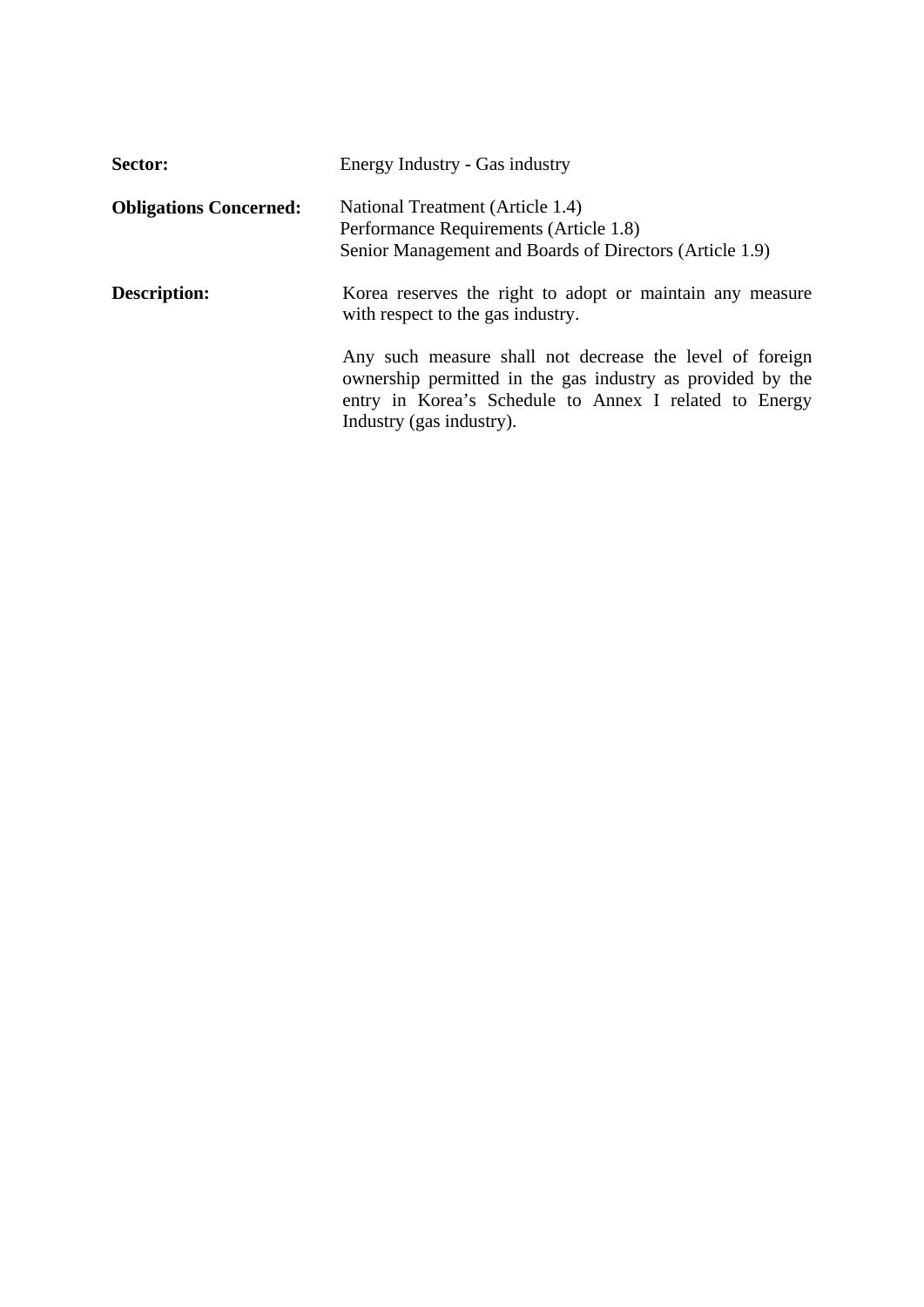| Sector:                       | Fishing                                                                                                                                                       |
|-------------------------------|---------------------------------------------------------------------------------------------------------------------------------------------------------------|
| <b>Obligations Concerned:</b> | National Treatment (Article 1.4)                                                                                                                              |
| <b>Description:</b>           | Korea reserves the right to adopt or maintain any measure<br>with respect to fishing activities in Korea's territorial waters<br>and Exclusive Economic Zone. |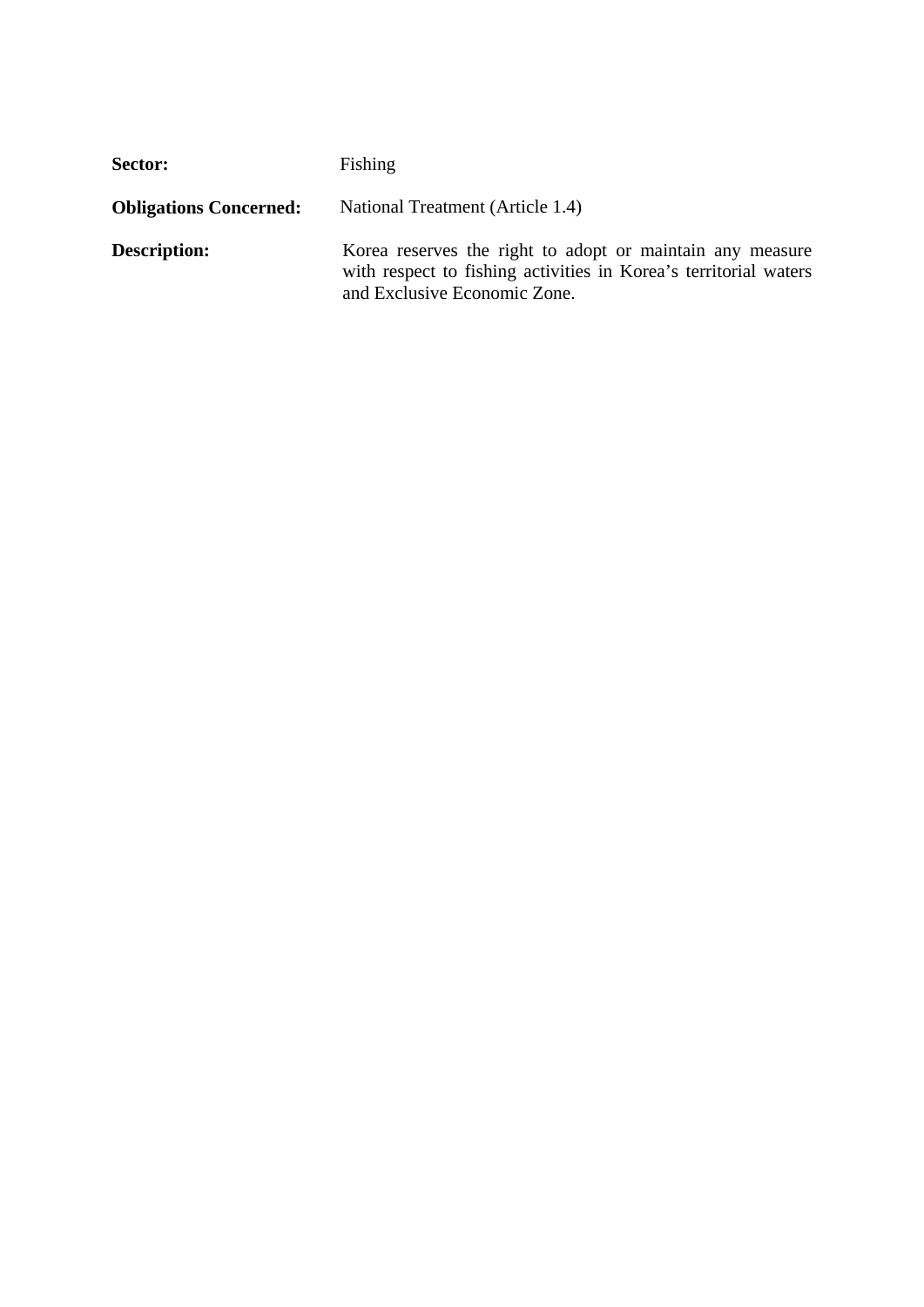# **ANNEX II SCHEDULE OF TURKEY**

| Sector:                       | All Sectors                                                                                                                                                                                       |
|-------------------------------|---------------------------------------------------------------------------------------------------------------------------------------------------------------------------------------------------|
| <b>Obligations Concerned:</b> | National Treatment (Article 1.4)<br>Most-Favored-Nation Treatment (Article 1.5)<br>Performance Requirements (Article 1.8)<br>Senior Management and Boards of Directors (Article 1.9)              |
| <b>Description:</b>           | Turkey reserves the right to adopt or maintain any measure<br>with respect to the transfer or disposition of equity interests or<br>assets held by state enterprises or governmental authorities. |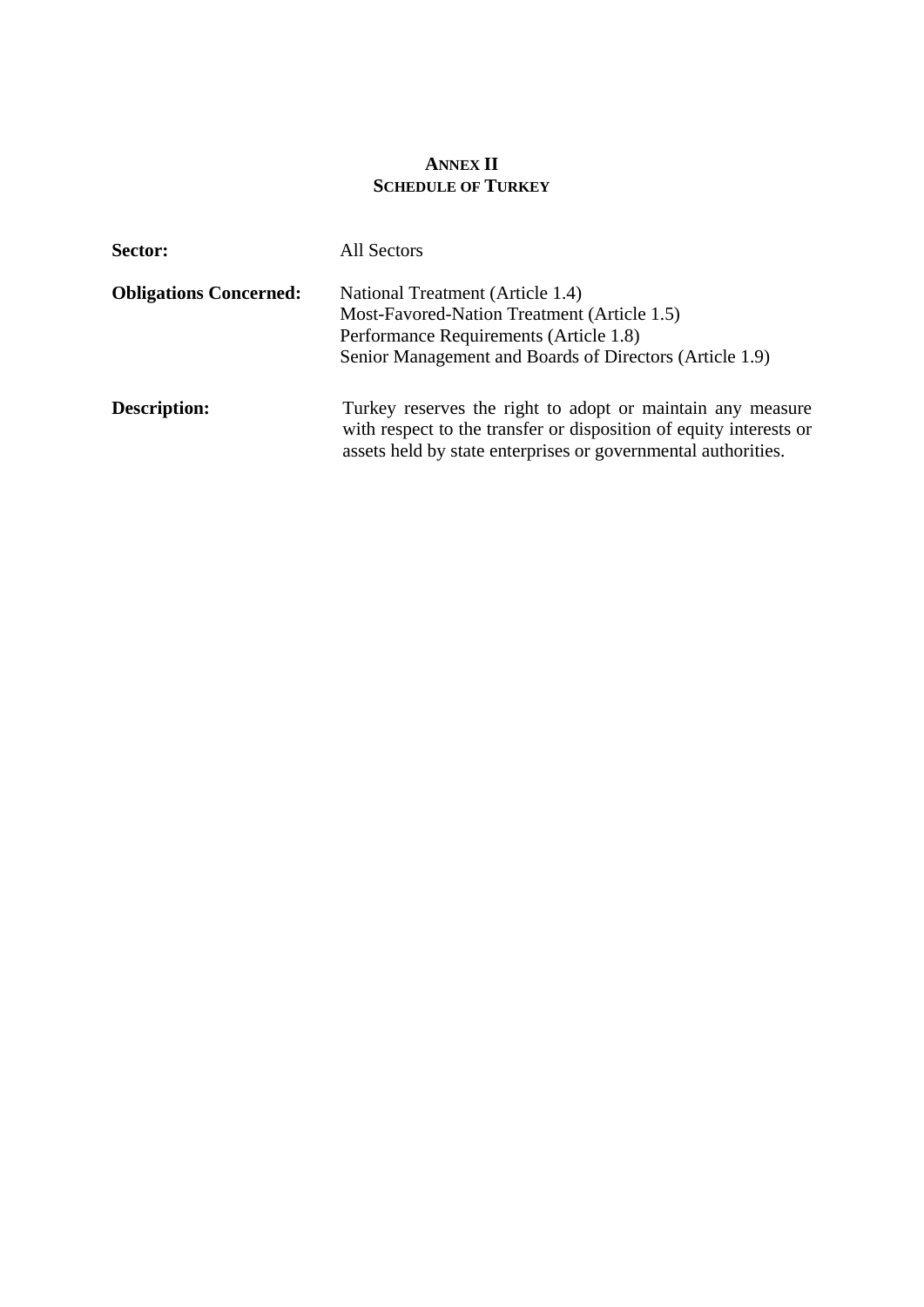| Sector:                       | All Sectors                                                                                                                                                                                                                               |
|-------------------------------|-------------------------------------------------------------------------------------------------------------------------------------------------------------------------------------------------------------------------------------------|
| <b>Obligations Concerned:</b> | National Treatment (Article 1.4)<br>Most-Favored-Nation Treatment (Article 1.5)<br>Performance Requirements (Article 1.8)<br>Senior Management and Boards of Directors (Article 1.9)                                                      |
| <b>Description:</b>           | Turkey reserves the right to adopt or maintain, with respect to<br>the establishment or acquisition of an investment by foreign<br>nationals or foreign enterprise, any measure that is necessary<br>for the maintenance of public order. |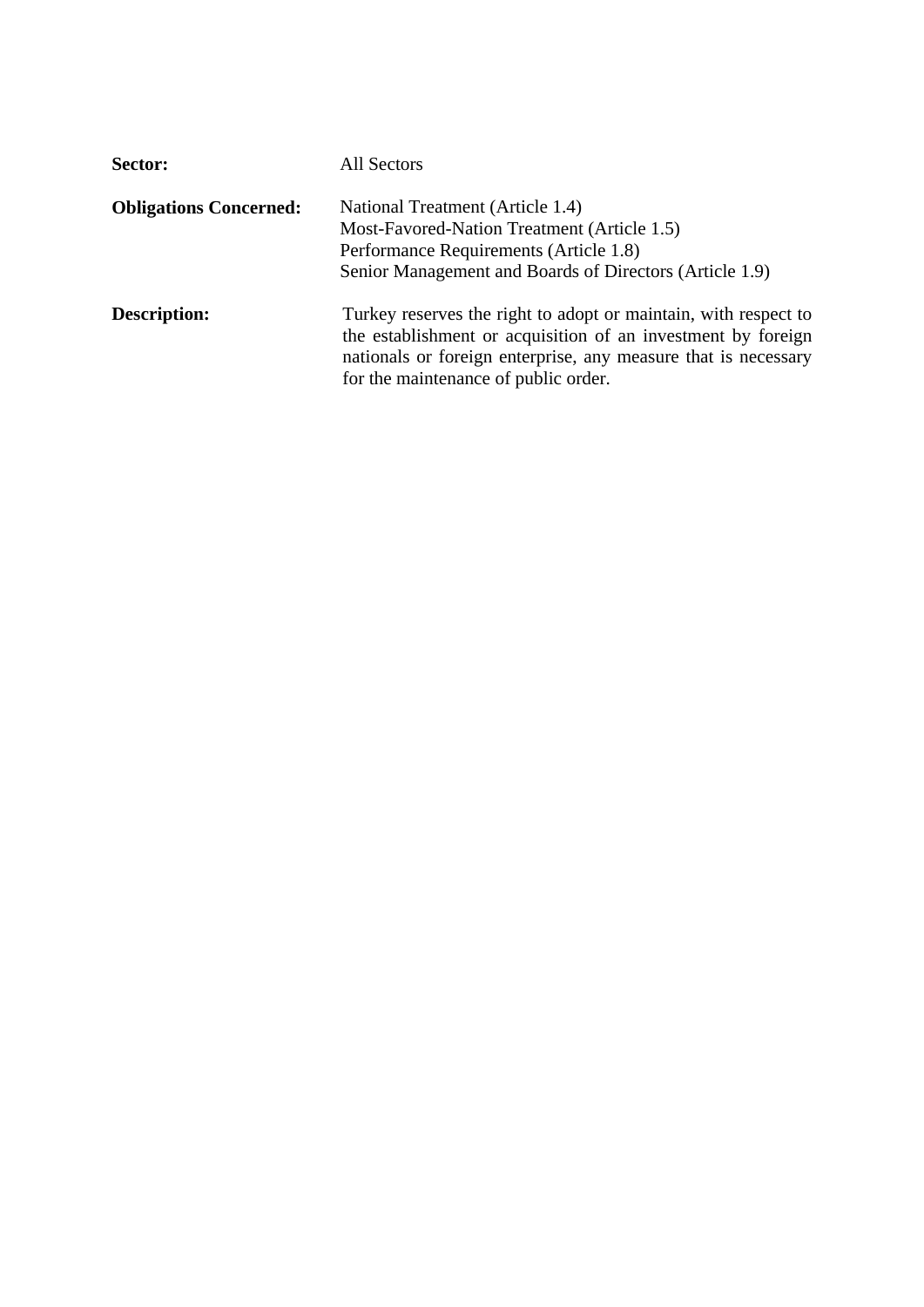| Sector:                       | All Sectors                                                                                                                                                                                                                                                  |
|-------------------------------|--------------------------------------------------------------------------------------------------------------------------------------------------------------------------------------------------------------------------------------------------------------|
| <b>Obligations Concerned:</b> | Most-Favored-Nation Treatment (Article 1.5)                                                                                                                                                                                                                  |
| <b>Description:</b>           | Turkey reserves the right to adopt or maintain any measure<br>that accords differential treatment to countries under any<br>bilateral or multilateral international agreement in force or<br>signed prior to the date of entry into force of this Agreement. |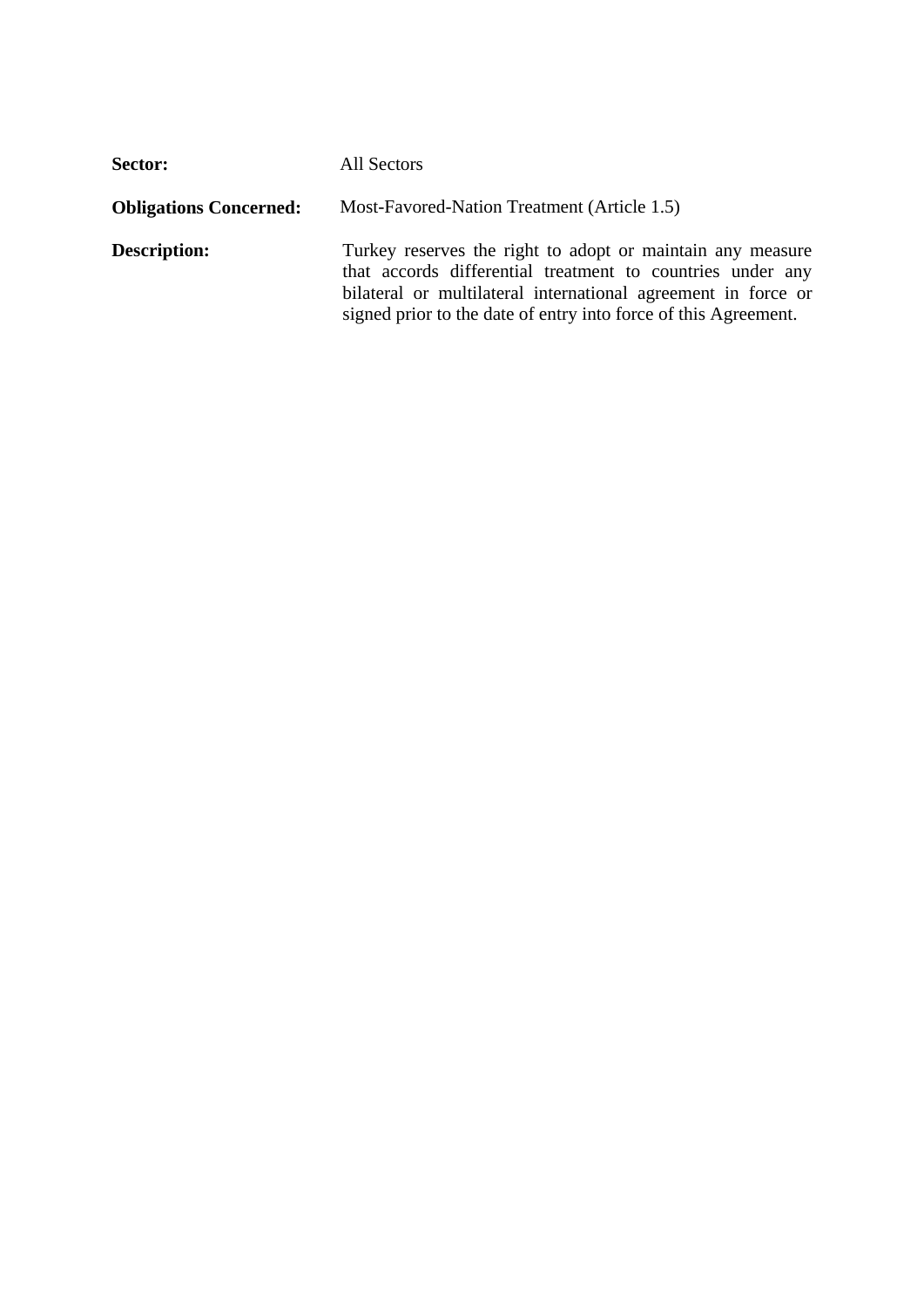| Sector:                       | All Sectors                                                                                                           |
|-------------------------------|-----------------------------------------------------------------------------------------------------------------------|
| <b>Obligations Concerned:</b> | Performance Requirements (Article 1.8)                                                                                |
| <b>Description:</b>           | Turkey reserves the right to adopt or maintain any measure<br>with regard to hazardous chemicals and hazardous waste. |
| <b>Existing Measures:</b>     | Law on Environment (Law No. 2872, as amended by Law No.<br>5491, April 26, 2006), Article 13                          |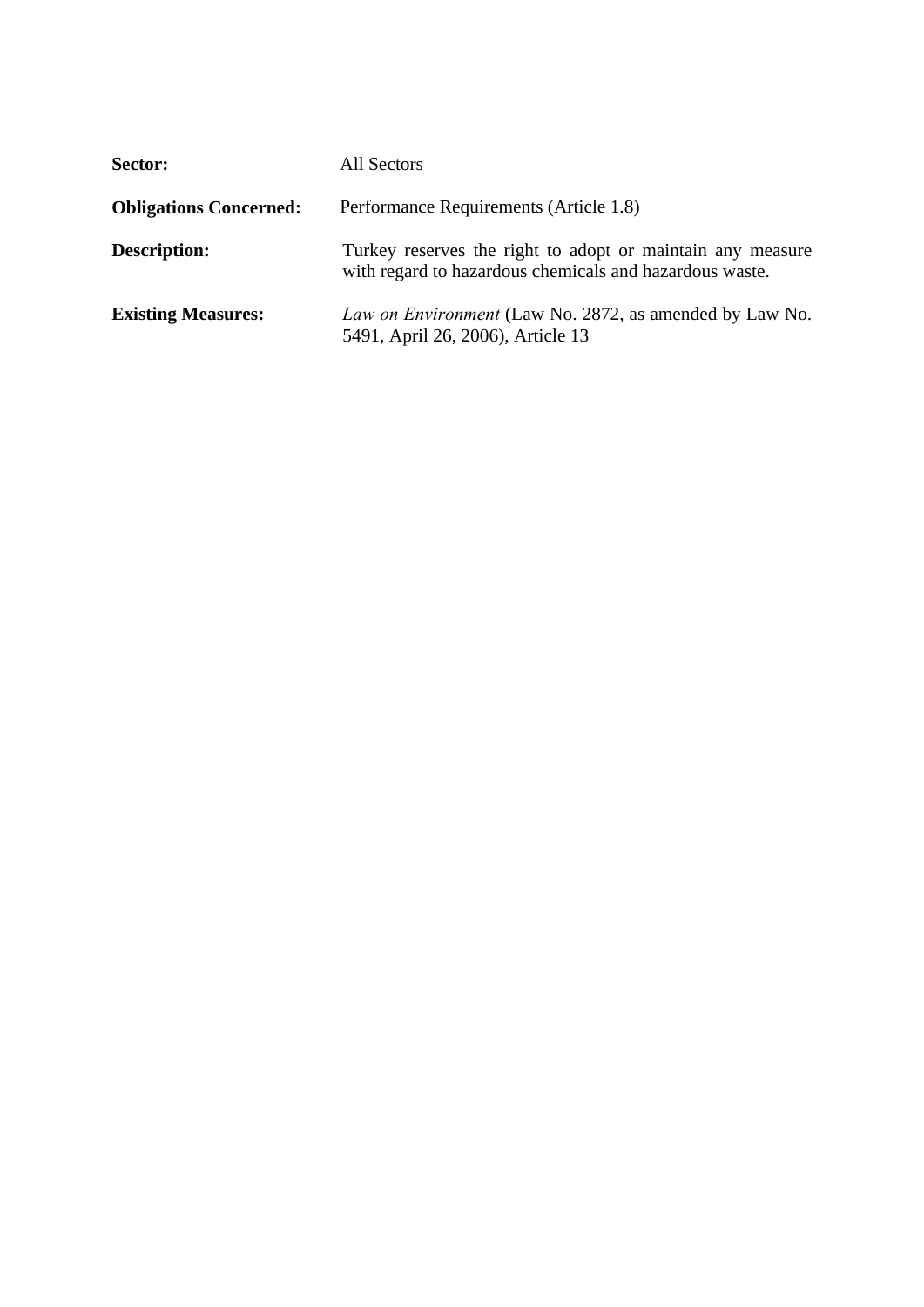| Sector:                       | Acquisition of Immovable Property and Limited Rights in rem                                                                                                                                                                                                                                                                                                                                                                                                                                                           |
|-------------------------------|-----------------------------------------------------------------------------------------------------------------------------------------------------------------------------------------------------------------------------------------------------------------------------------------------------------------------------------------------------------------------------------------------------------------------------------------------------------------------------------------------------------------------|
| <b>Obligations Concerned:</b> | National Treatment (Article 1.4)<br>Most-Favored-Nation Treatment (Article 1.5)                                                                                                                                                                                                                                                                                                                                                                                                                                       |
| <b>Description:</b>           | Turkey reserves the right to adopt or maintain any measure with<br>respect to acquisition of immovable property and limited rights<br>in rem over them by foreign persons, and enterprises established<br>in Turkey in which foreign persons have shares.                                                                                                                                                                                                                                                             |
|                               | Maximum size of immovable property and limited rights in rem<br>over them that a foreign national <sup>22</sup> may acquire is 30 hectares in<br>total within the territory of the Republic of Turkey. Acquisition<br>of immovable property and limited rights in rem is subject to<br>the restrictions of the laws and regulations of the Republic of<br>Turkey.                                                                                                                                                     |
|                               | Foreign nationals, in the aggregate, may not acquire more than<br>10 percent of the total lands available for private possession in a<br>district. ("ilçe", which is the smallest administrative division)                                                                                                                                                                                                                                                                                                            |
|                               | Foreign companies ("Kendi Ülkesinin Kanuna Göre Kurulu,<br>Tüzel Kişiliği Haiz Şirket"), which are established under laws of<br>its country and has juridical personality, may acquire<br>immovable property and limited rights in rem over them solely<br>in accordance with special laws (Tourism Incentive Law,<br>Turkish Petroleum Law, and Industrial Zones Law). Other<br>enterprises which are not incorporated in this definition may not<br>acquire immovable property and limited rights in rem over them. |
|                               | Foreign companies ("Kendi Ülkesinin Kanuna Göre Kurulu,<br>Tüzel Kişiliği Haiz Şirket") must have prior authorization from<br>the Turkish Ministry of Food, Agriculture and Livestock in<br>order to acquire immovable property and limited rights in rem<br>over them which are classified as agricultural land according to<br>Law on Protection of Soil and Use of Land (Law No.5403).                                                                                                                             |
|                               | When it is deemed necessary for national interest or security,<br>Council of Ministers may ban, suspend partially or fully, restrict<br>and/or determine acquisition of immovable property and limited<br>rights in rem over them in respect with country, personality,<br>geographical zone, time period, number, proportion, type,<br>qualification, area and/or quantity by foreign persons.                                                                                                                       |

 $22$  Only nationals of the countries that are determined by a Cabinet Decree may possess immovable property and limited rights *in rem* over them with in the territory of the Republic of Turkey when deemed necessary with regard to national relations.

1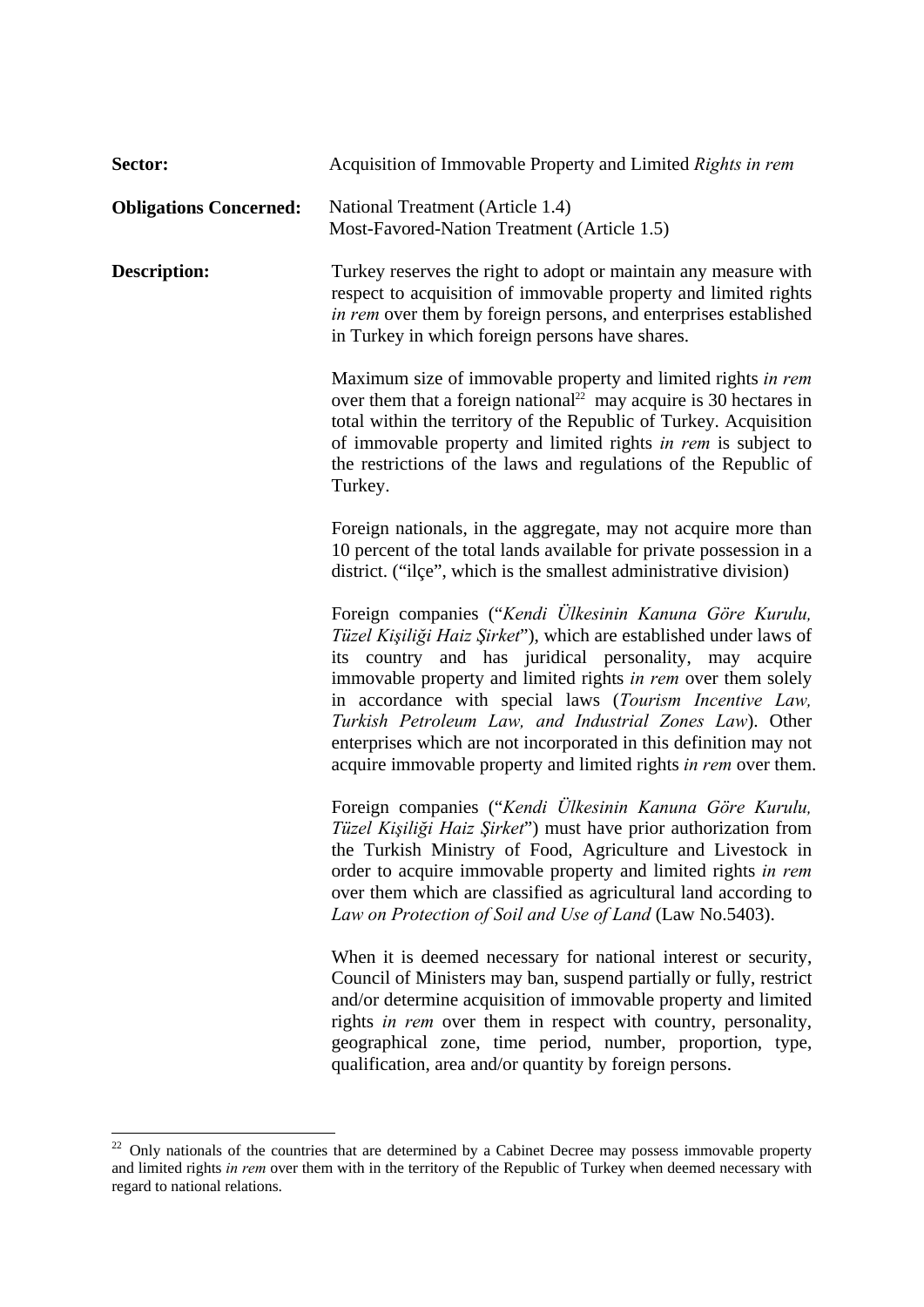Foreign persons shall present the project that they will develop on an immovable property to the consent of the relevant Ministry in two years.

The immovable properties or the limited rights *in rem* over them that are acquired in violation of this Article (*Land Registry Law*, Article 35) or that are determined by the relevant Ministry or authority that they are not used in accordance with the purpose of the acquisition or in case the projects of which are not conducted in given period of time, or not presented to consent of the relevant Ministry or authority, and the immovable properties or the limited rights *in rem* over them that are acquired by inheritance apart from restrictions mentioned in Paragraph 1, will be liquidated; and the value of liquidation will be paid to the owner unless the owner fulfill the liquidation in a certain period of time determined by the Ministry of Finance, and this period shall not be longer than a year.

A company ("*Tüzel Kişiliği Haiz Şirket*") which has legal personality and established and registered in conformity with Turkish Laws and registered in Turkey, has right to acquire immovable property and limited rights *in rem* over them only to conduct business activities stated in the articles of incorporation, in case foreign persons have 50 percent or more than 50 percent shares of such company ("*Tüzel Kişiliği Haiz Şirket*") or have the right to appoint or remove the majority of people who have management rights.

If such companies directly or indirectly acquire shares of another company ("*Tüzel Kişiliği Haiz Şirket*") that is established in Turkey, the latter company ("*Tüzel Kişiliği Haiz Sirket*") shall be subject to the same conditions specified in Paragraph 1; provided that the foreign persons acquire or possess 50 percent or more of total shares in such company ("*Tüzel Kişiliği Haiz Şirket*") or the shares of foreign persons reach or exceed, directly or indirectly, 50 percent of total shares of a Turkish company ("*Tüzel Kişiliği Haiz Şirket*") which possesses immovable property including in case of transfer of shares.

Without prejudice to *Military Forbidden Zones* and *Security Zones Law*, acquisition of immovable property and limited rights *in rem* over them by such companies ("*Tüzel Kişiliği Haiz Şirketler*") in military forbidden zones, military security zones or other zones stated in Article 28 of this Law requires permission from the Presidency of General Staff or the Command Office that is authorized by the Presidency of General Staff. Acquisition of immovable property and limited rights in rem over them by such companies ("*Tüzel Kişiliği Haiz*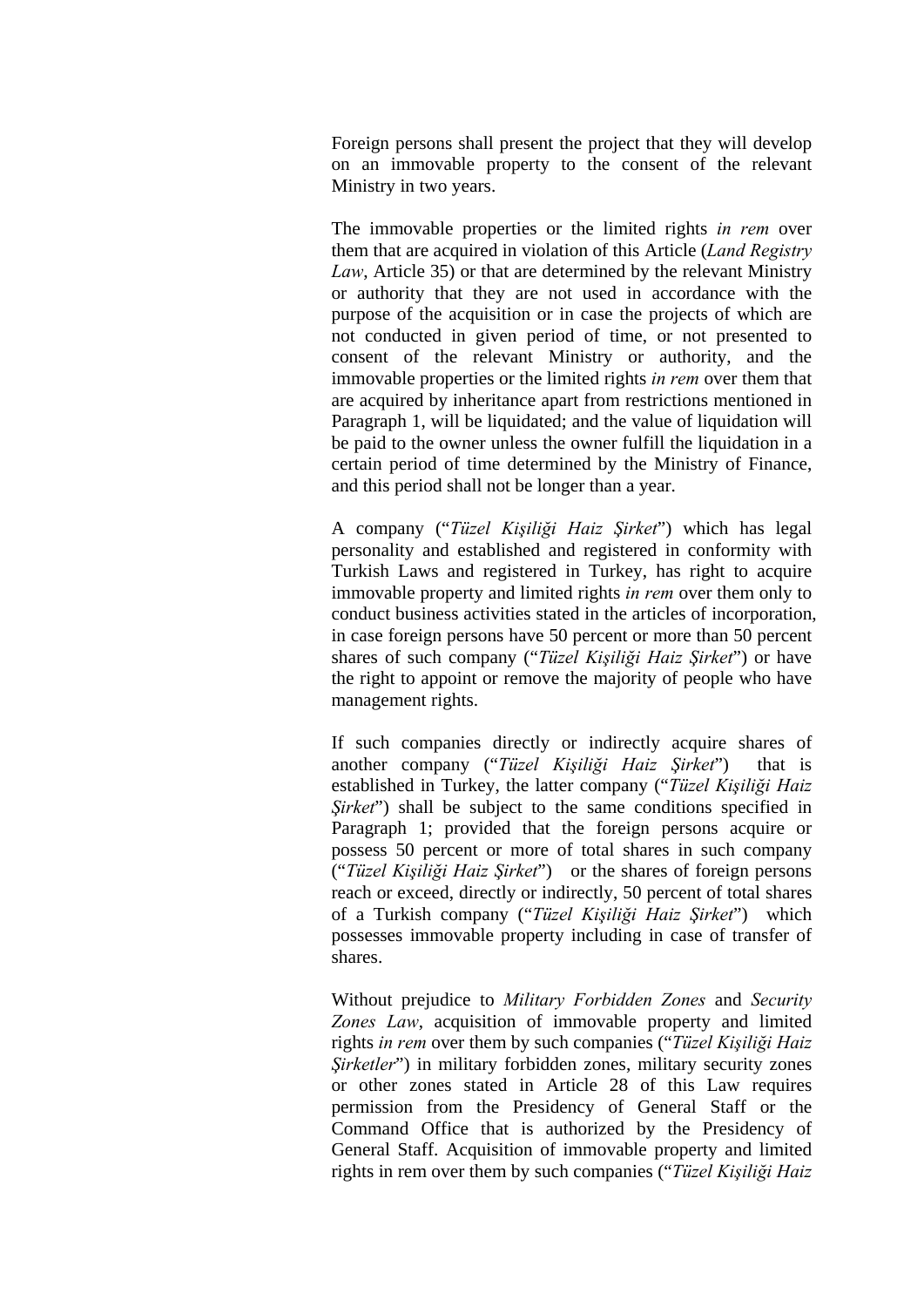*Şirketler*") in the special security zones is subject to permission from the Office of the Province Governor where the land is located.

Utilization purposes of immovable properties that are acquired in accordance with the Article 36 of the *Land Registry Law*, will be monitored by the Office of the Province Governor.

**Existing Measures:** *Land Registry Law* (Law No. 2644, as amended by Law No. 6302, May 3, 2012), Articles 35 and 36

> *Military Forbidden Zones and Security Zones Law* (Law No. 2565, December 22, 1981)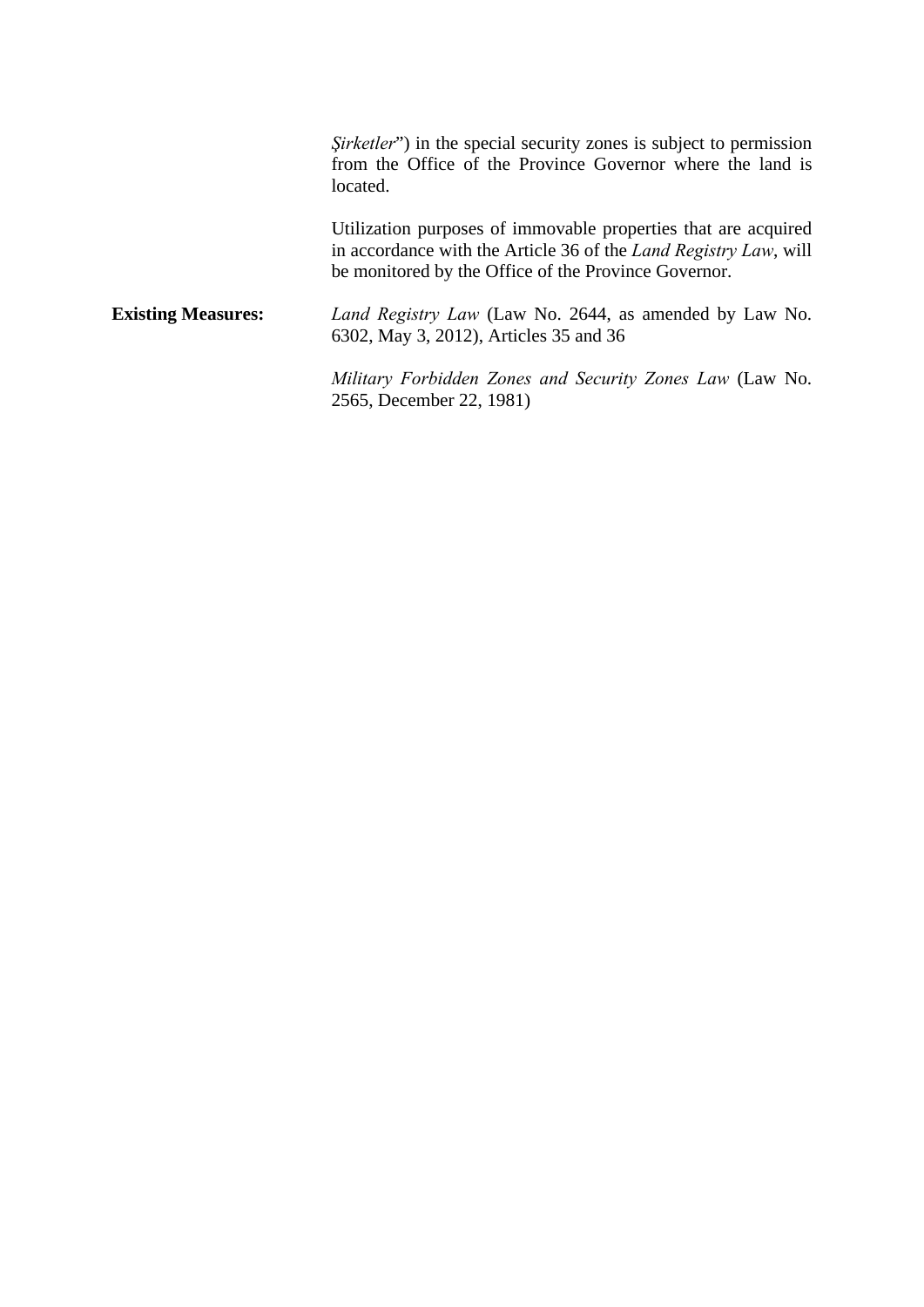| Sector:                       | Firearms, Swords, Explosives, Munitions, War Materials and<br>Similar Items                                                                                                                                                                                                                                       |
|-------------------------------|-------------------------------------------------------------------------------------------------------------------------------------------------------------------------------------------------------------------------------------------------------------------------------------------------------------------|
| <b>Obligations Concerned:</b> | National Treatment (Article 1.4)<br>Most-Favored-Nation Treatment (Article 1.5)<br>Performance Requirements (Article 1.8)<br>Senior Management and Boards of Directors (Article 1.9)                                                                                                                              |
| <b>Description:</b>           | Turkey reserves the right to adopt or maintain any measure with<br>respect to the firearms, swords, explosives, munitions or war<br>materials sector, including the manufacture, use, sale, storage,<br>transport, import, export, and possession of firearms, swords,<br>explosives, munitions or war materials. |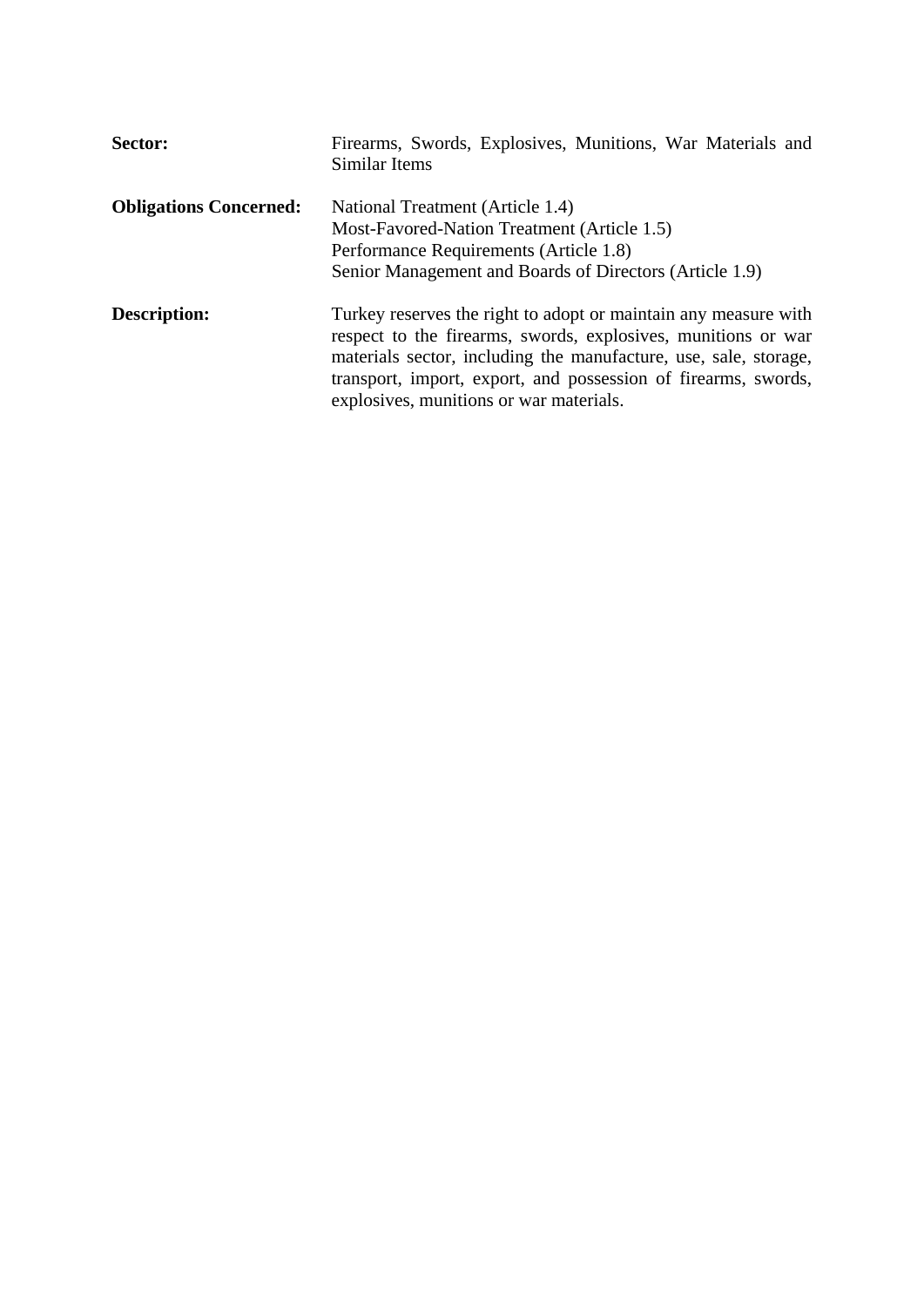| Sector:                       | Defense Industry                                                                                                                                                                     |
|-------------------------------|--------------------------------------------------------------------------------------------------------------------------------------------------------------------------------------|
| <b>Obligations Concerned:</b> | National Treatment (Article 1.4)<br>Most-Favored-Nation Treatment (Article 1.5)<br>Performance Requirements (Article 1.8)<br>Senior Management and Boards of Directors (Article 1.9) |
| <b>Description:</b>           | Turkey reserves the right to adopt or maintain any measure with<br>respect to the defense industry.                                                                                  |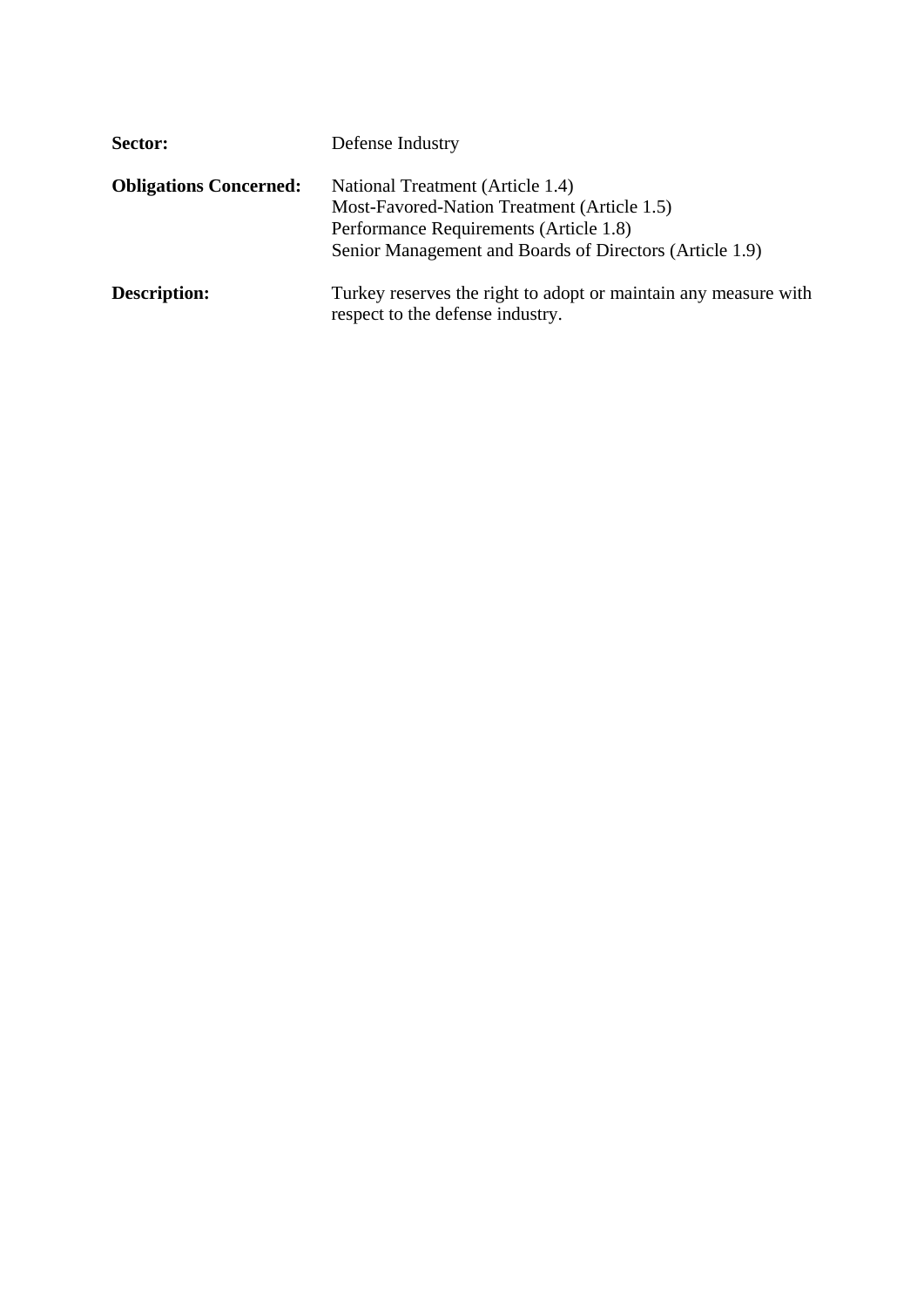| Sector:                       | Manufacturing of Biological Products                                                                           |
|-------------------------------|----------------------------------------------------------------------------------------------------------------|
| <b>Obligations Concerned:</b> | National Treatment (Article 1.4)<br>Performance Requirements (Article 1.8)                                     |
| <b>Description:</b>           | Turkey reserves the right to adopt or maintain any measure<br>with respect to manufacturing of blood products. |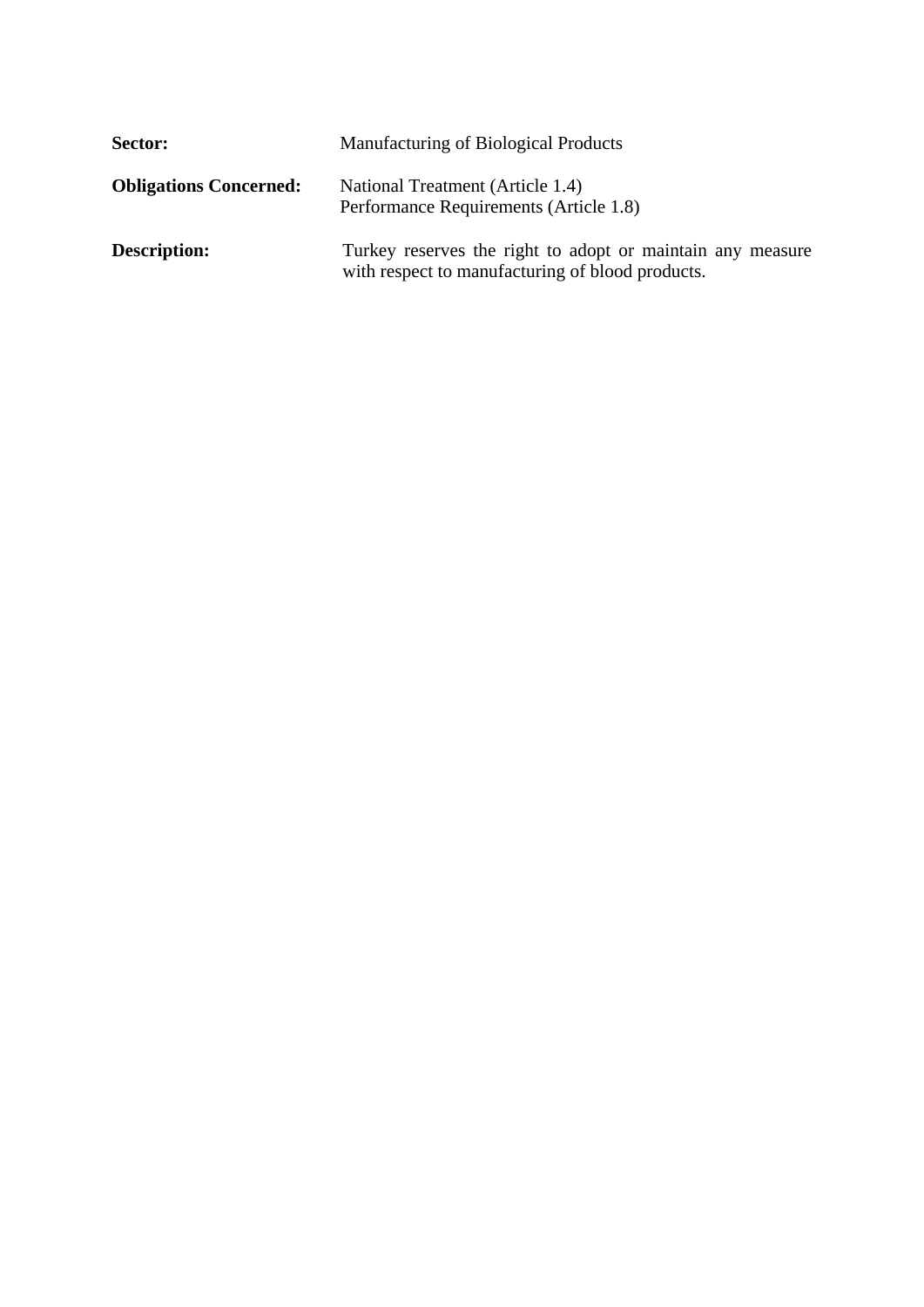| Sector:                       | Atomic Energy and Nuclear Energy, Atomic Materials,                                                                                                                                                                                                                                       |
|-------------------------------|-------------------------------------------------------------------------------------------------------------------------------------------------------------------------------------------------------------------------------------------------------------------------------------------|
|                               | Radioactive materials, Radioactive Waste Management                                                                                                                                                                                                                                       |
| <b>Obligations Concerned:</b> | National Treatment (Article 1.4)                                                                                                                                                                                                                                                          |
|                               | Most-Favored-Nation Treatment (Article 1.5)                                                                                                                                                                                                                                               |
|                               | Performance Requirements (Article 1.8)                                                                                                                                                                                                                                                    |
|                               | Senior Management and Boards of Directors (Article 1.9)                                                                                                                                                                                                                                   |
| Description:                  | Turkey reserves the right to adopt or maintain any measure with<br>respect to the atomic energy and nuclear energy industry<br>including generation and sale of atomic energy and nuclear<br>energy, production of atomic and radioactive materials, and<br>radioactive waste management. |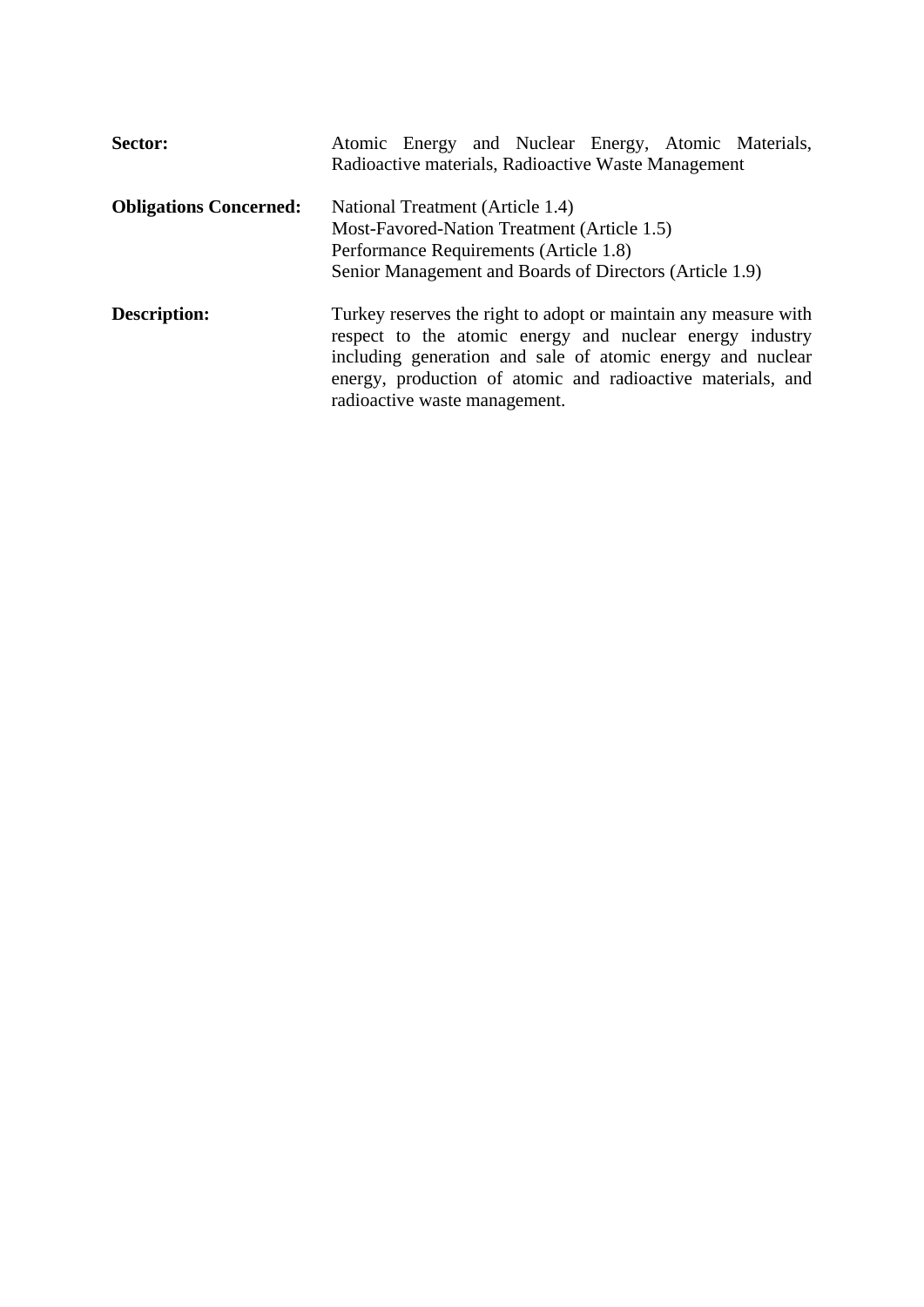| Sector:                       | Aquaculture                                                                                                                                                                       |
|-------------------------------|-----------------------------------------------------------------------------------------------------------------------------------------------------------------------------------|
| <b>Obligations Concerned:</b> | National Treatment (Article 1.4)                                                                                                                                                  |
| <b>Description:</b>           | Turkey reserves the right to adopt or maintain any measure<br>with respect to aquaculture activities in Turkey's internal<br>waters, territorial sea and Exclusive Economic Zone. |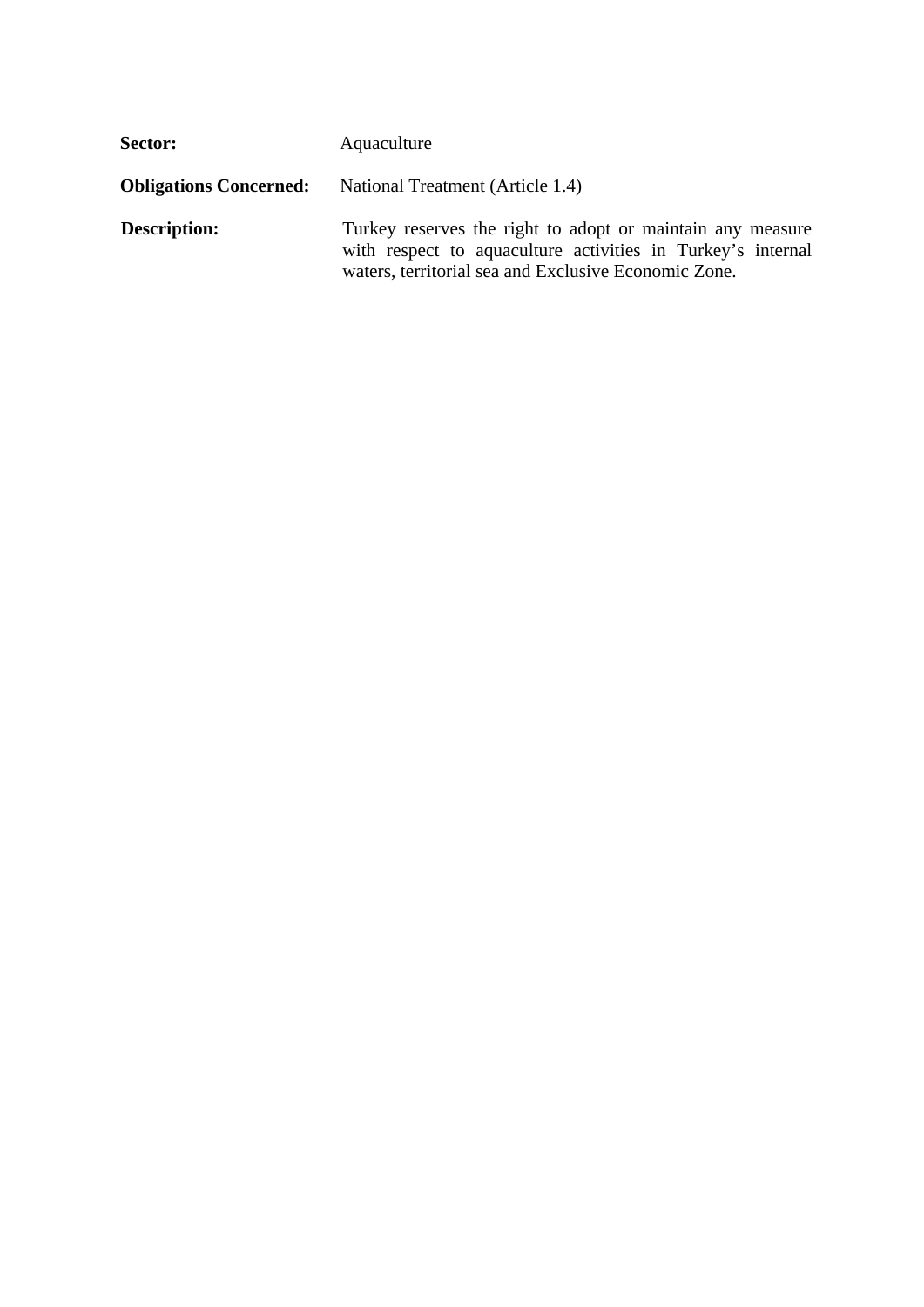| Sector:                       | Manufacturing of Sugar                                                                                |
|-------------------------------|-------------------------------------------------------------------------------------------------------|
| <b>Obligations Concerned:</b> | Performance Requirements (Article 1.8)                                                                |
| <b>Description:</b>           | Turkey reserves the right to adopt or maintain any measure with<br>respect to manufacturing of sugar. |
| <b>Existing Measures:</b>     | Law on Sugar (Law No. 4634, as amended by Law No. 6111,<br>February 13, 2011), Article 5              |
|                               | Regulation on Raw Material and Sugar Prices (June 28, 2002),<br>Articles 4 and 5                      |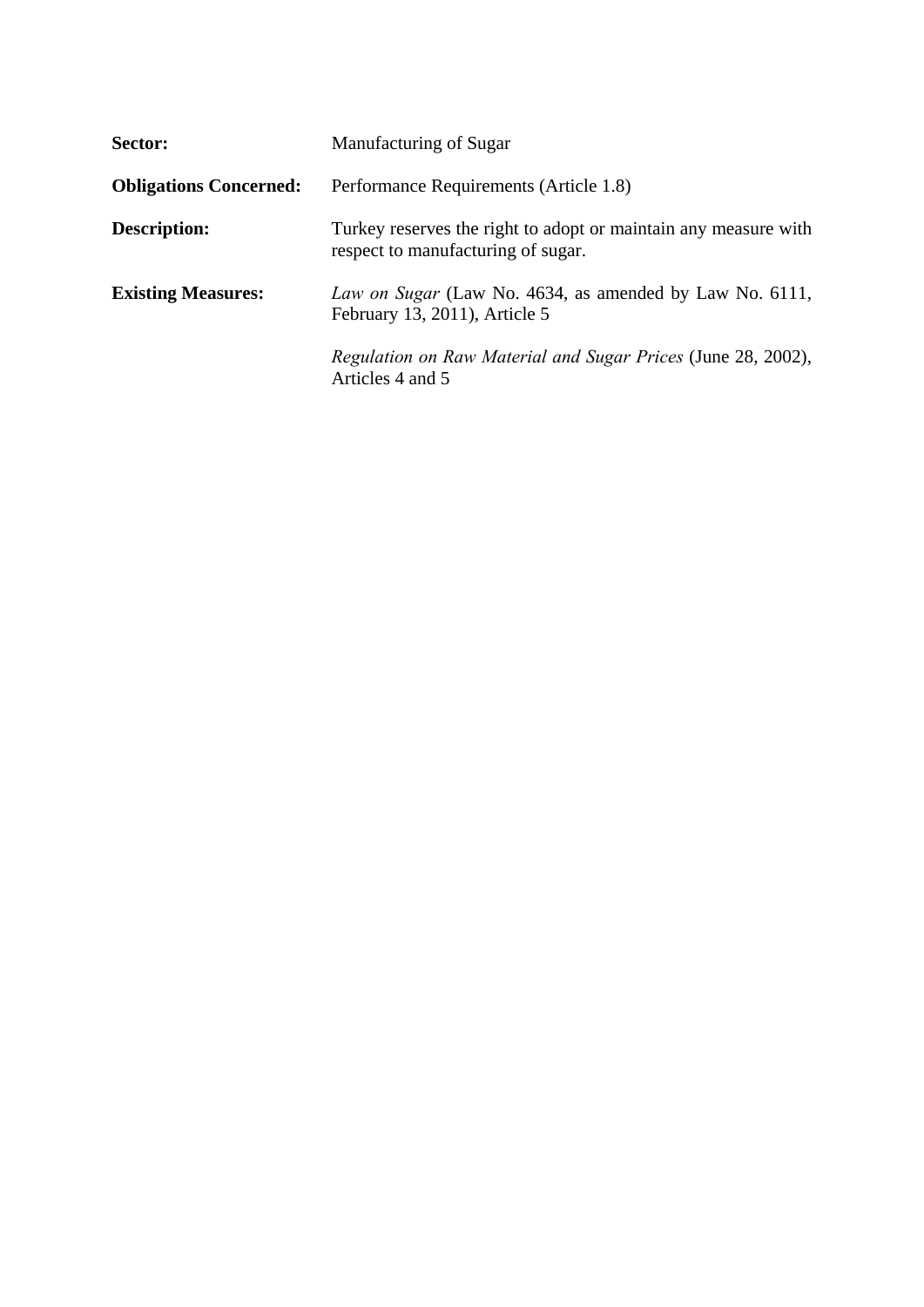| Sector:                   | Manufacturing of Tobacco Products                                                                                                                               |
|---------------------------|-----------------------------------------------------------------------------------------------------------------------------------------------------------------|
|                           | <b>Obligations Concerned:</b> Performance Requirements (Article 1.8)                                                                                            |
| <b>Description:</b>       | Turkey reserves the right to adopt or maintain any measure with<br>respect to manufacturing of tobacco products.                                                |
| <b>Existing Measures:</b> | Law on Organization and Duties of Tobacco and Alcohol<br>Market Regulatory Authority (Law No. 4733, as amended by<br>Law No. 6111 February 13, 2011), Article 8 |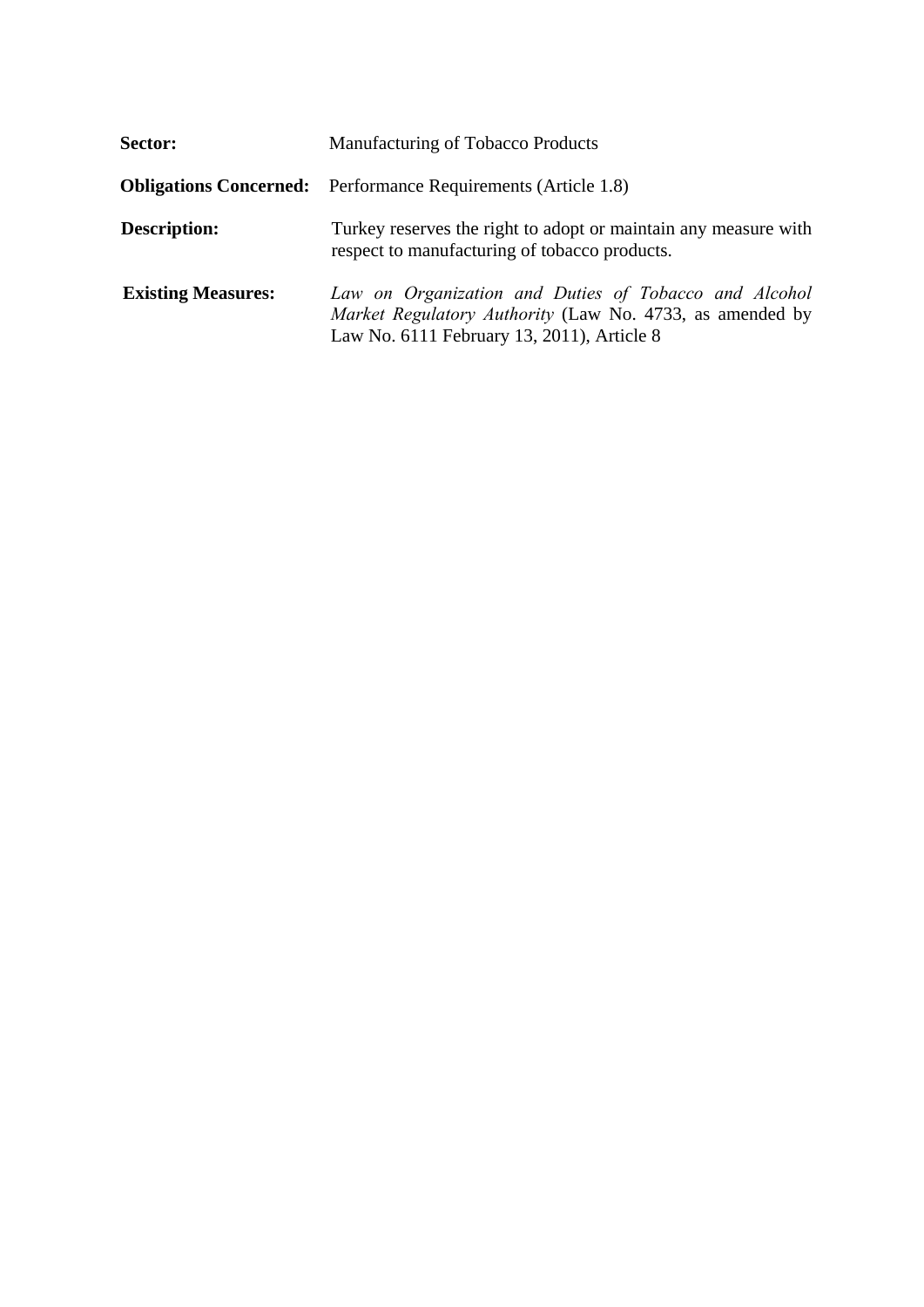| Sector:                       | Natural Gas                                                                                                                                                                          |
|-------------------------------|--------------------------------------------------------------------------------------------------------------------------------------------------------------------------------------|
| <b>Obligations Concerned:</b> | National Treatment (Article 1.4)<br>Most-Favored-Nation Treatment (Article 1.5)<br>Performance Requirements (Article 1.8)<br>Senior Management and Boards of Directors (Article 1.9) |
| <b>Description:</b>           | Turkey reserves the right to adopt or maintain any measure<br>with respect to the natural gas industry.                                                                              |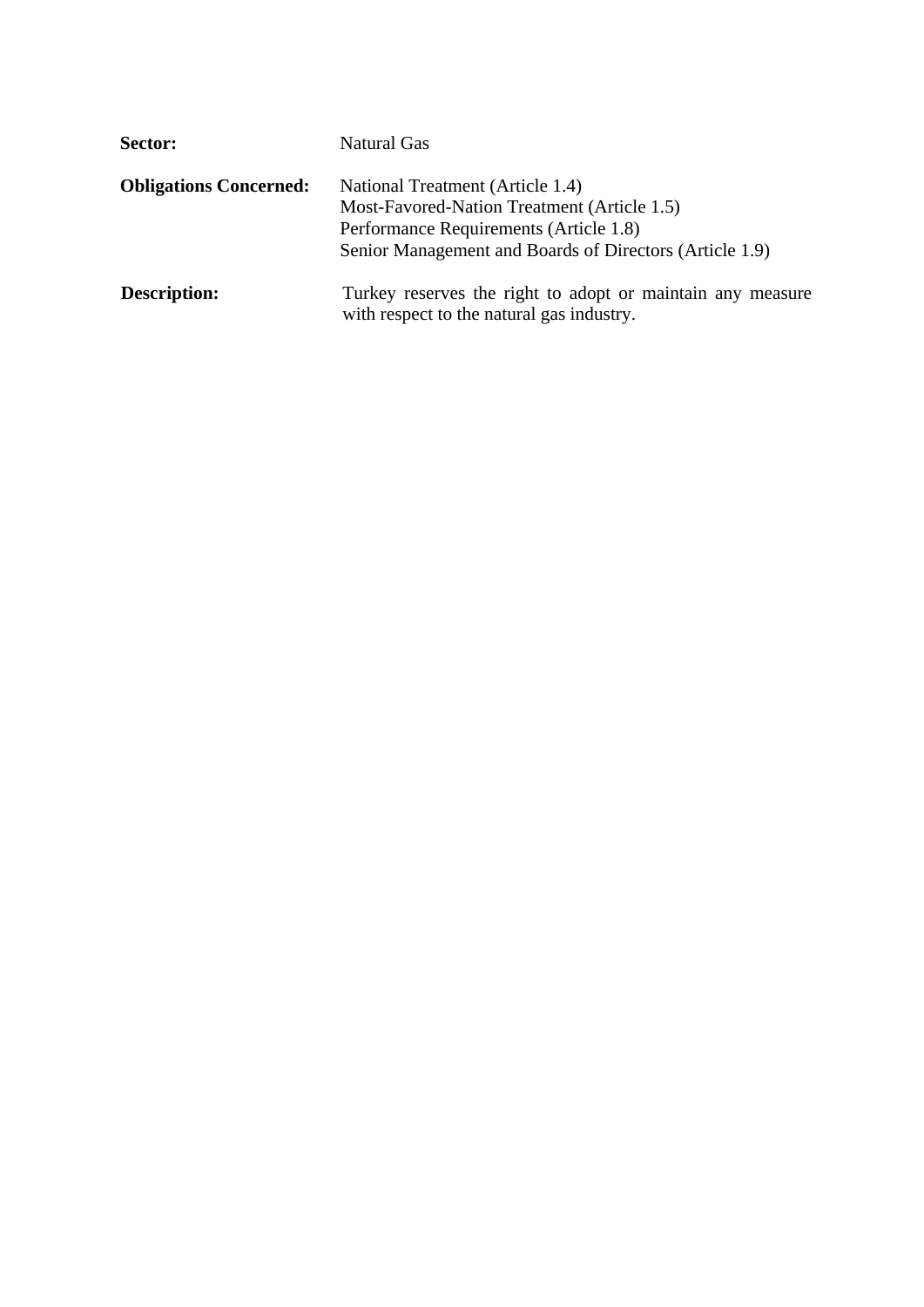| Sector:                       | Boron, Thorium and Uranium                                                                                                                                                              |
|-------------------------------|-----------------------------------------------------------------------------------------------------------------------------------------------------------------------------------------|
| <b>Obligations Concerned:</b> | National Treatment (Article 1.4)                                                                                                                                                        |
|                               | Most-Favored-Nation Treatment (Article 1.5)                                                                                                                                             |
|                               | Performance Requirements (Article 1.8)                                                                                                                                                  |
|                               | Senior Management and Boards of Directors (Article 1.9)                                                                                                                                 |
| Description:                  | Turkey reserves the right to adopt or maintain any measure with<br>respect to boron, thorium and uranium minerals.                                                                      |
| <b>Existing Measures:</b>     | Law on the Exploitation of Boron Salts, Trona and Asfaltit<br>Minerals and Nuclear Energy Raw Materials, and Return of<br><i>Lignite and Iron Fields, (Law No. 2840. June 13, 1983)</i> |
|                               | Law on Mining, (Law No 3213, June 4, 1985), Article 50                                                                                                                                  |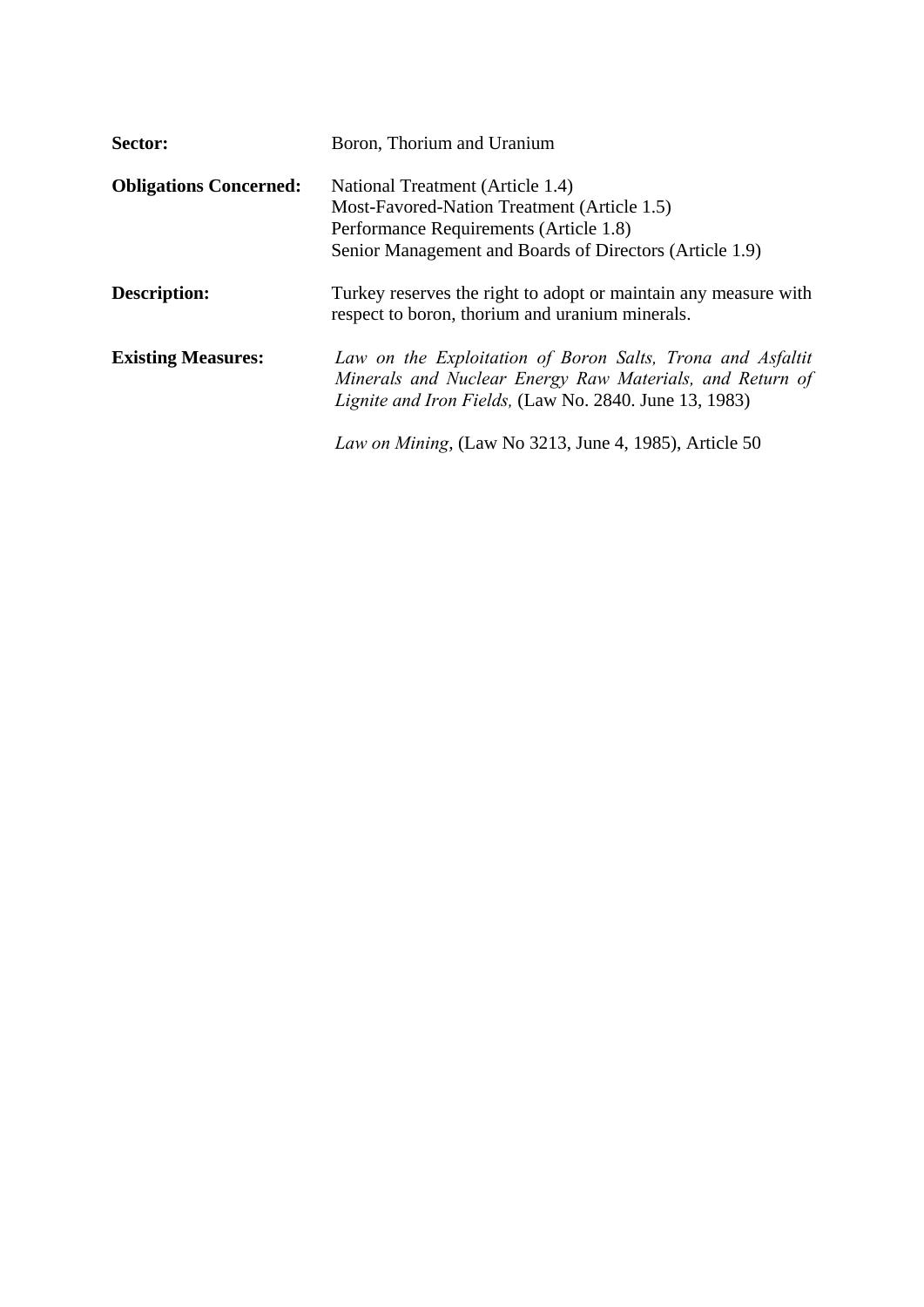| Sector:                       | <b>Electric Power Generation</b>                                                                                                                                                     |
|-------------------------------|--------------------------------------------------------------------------------------------------------------------------------------------------------------------------------------|
| <b>Obligations Concerned:</b> | National Treatment (Article 1.4)<br>Most-Favored-Nation Treatment (Article 1.5)<br>Performance Requirements (Article 1.8)<br>Senior Management and Boards of Directors (Article 1.9) |
| <b>Description:</b>           | Turkey reserves the right to adopt or maintain any measure<br>with respect to electric power generation sector.                                                                      |